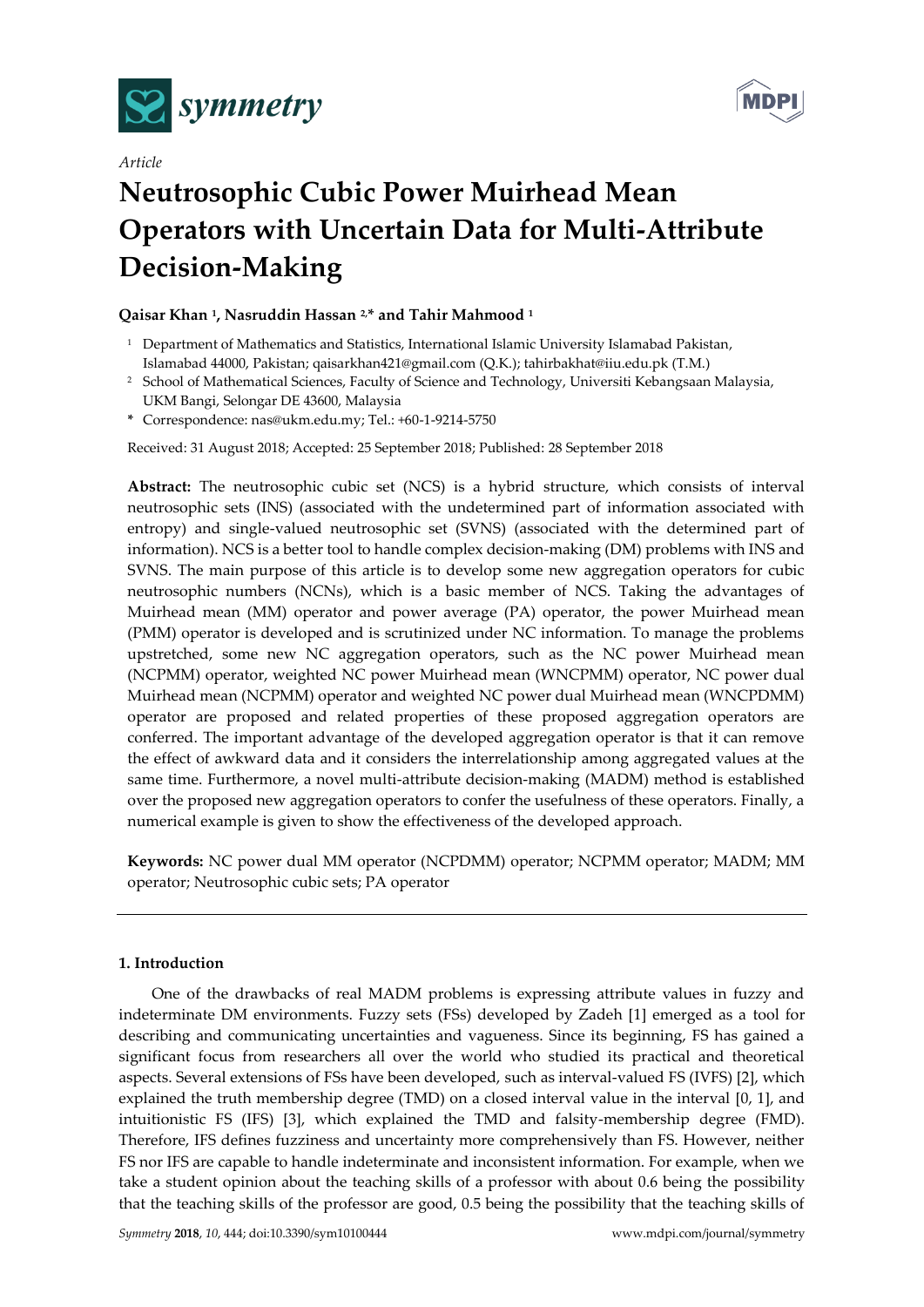the professor are bad and 0.3 is the possibility that he/she may not be sure about the teaching skills of the professor whether bad or good. To handle such type of information, Smarandache [4] added a new component "indeterminacy membership degree" (IMD) to the TMD and FMD, all being independent elements lying in  $\left]0^{\circ},1^{\circ}\right[$  The resulting set is now familiarly known as neutrosophic

set (NS). To use NS in practical and engineering problems, some scholars developed simplified forms of NS, such as SVNS [5], INS [6,7], simplified neutrosophic sets [8,9], multi-valued NS [10], Q-neutrosophic soft set [11], complex neutrosophic soft expert set [12] and others.

In the real world, sometimes it is difficult to express the TMD in some fuzzy problems completely by an exact value or interval value. Therefore, Jun et al. [13] developed the concept of cubic set (CS) by combining FS and IVFS. CS defined uncertainty and vagueness by an interval value and a fuzzy value concurrently. In recent years, some researchers established some extended forms of CS. Garg et al. [14,15] combined IFS and interval-valued intuitionistic FS (IVIFS) to form cubic IFS (CIFS), while Ali et al. [16] and Jun et al. [17] combined INS and SVNS to develop the cubic NS (CNS), consisting of internal and external NCSs. Jun et al. [18] further investigated P-union and P-intersection of NCS and discussed their related properties. Since then, various studies to solve MADM problems based on NCSs are developed. Zhang et al. [19] and Ye [20] developed some aggregation operators such as weighted averaging operators and weighted geometric operators on NCSs and applied these to MADM. Shi et al. [21], developed some aggregation operator for NCNs based on Dombi T-norm and T-conorm and applied these to MADM. To solve MADM problems under NC information, various similarity measures are developed for NCSs [22,23]. Pramanik et al. [24] introduced the NC-TODIM method to solve multiple-attribute group decision-making (MAGDM) problem.

Aggregation operator (AO) plays a dominant role in DM. Consequently, many scholars proposed different aggregation operators and their generalizations, such as Bonferroni mean (BM) operator [25,26], Heronian mean (HM) operator [27], Muirhead mean (MM) operator [28], Maclaurin symmetric mean (MSM) operator [29,30] and others. Certainly, different AOs have different functions. Some can remove the effect of awkward data given by prejudiced DMs, such as power average (PA) operator [31,32] developed by Yager [31] which can aggregate the input information by giving the weighted vector based on support degree among the input arguments. Some aggregation operators are capable to consider the interrelationship among two or more input arguments such as BM operator, HM operators, MSM operator and MM operator.

Due to the enhanced complexity in real decision-making problems, it is necessary to look over the following questions when selecting the best alternative. Firstly, the values of the attributes provided by the decision makers may be too low or too high, thus giving a negative impact on the final ranking results. The PA operator, however, permits the evaluated values to be mutually supported and enhanced. Therefore, we may use the PA operator to diminish such awful impact by designating distinct weights produced by the support measure. Secondly, the values of attributes are required to be dependent. Hence, the interrelationship among the values of the attributes should be examined. Some advantages of MM operator over BM and HM are discussed by Liu et al. [33,34]. Some existing aggregation operator such as the BM and MSM operators are special cases of the MM operator. The MM operator consists of the parameter vector, which enlarges the flexibility in the aggregation process. Recently, Li et al. [35] developed the concept of power Muirhead mean operator under Pythagorean fuzzy environment. From the existing literature, the PA operator and MM operator have not been yet combined to deal with NC information. To handle the issues raised, a few new aggregation operators will be proposed by incorporating both the PA and MM operators. These new aggregation operators are NC power MM operator (NCPMM), weighted NC power MM operator, NC power dual MM operator (NCPDMM) and weighted NC power dual MM (WNCPDMM) operator. Discussions on some basic properties and related cases with respect to the parameter vector will be dealt at length. The advantages of these proposed aggregation operators are to capture the interrelationship among input arguments by the MM operator, and simultaneously eliminate the effect of awkward data. Finally, a novel approach to solve MADM problems based on these proposed aggregation operators will be developed.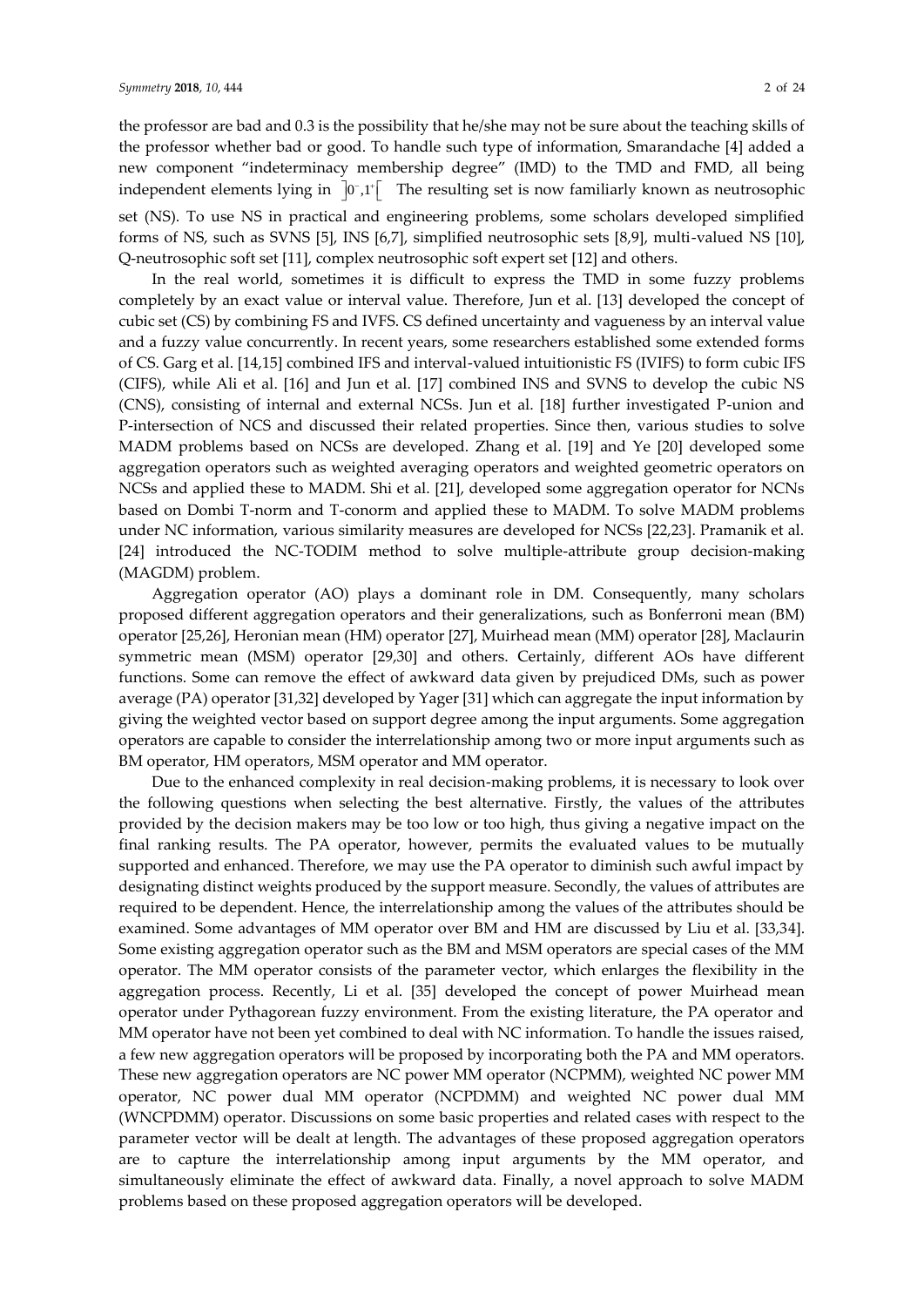of NCSs, MM and PA operators are recalled. In Section 3, the PA and MM operators in the construction of new operators, namely NCPMM, WNCPMM, NCPDMM and WNCPDMM operators are incorporated followed by discussions on their related properties. In Section 4, a novel method to MADM is established based on the developed aggregation operators. In Section 5, a numerical example is illustrated to show the effectiveness of the proposed method to solve a MADM problem. In Section 6, a comparison with the existing methods is given followed by the conclusion.

## **2. Preliminaries**

In this part, some basic concepts about SVNSs, INSs, NCSs, PA and MM operators are briefly overviewed.

## *2.1. The NCSs and Their Operations*

**Definition 1** ([4]). Let  $\Gamma$  be a space of points (objects), with a generic element in  $\Gamma$  denoted by n. A neutrosophic set  $\ N$  in  $\ \Gamma\,$  is defined as  $\ N=\big\{\big\langle n;T_{_N}\big(n\big),I_{_N}\big(n\big),F_{_N}\big(n\big)\big\rangle$ n $\in\Gamma\big\}$  where  $\ T_{_N}\big(n\big),I_{_N}\big(n\big)$  and  $F_{\scriptscriptstyle N}^{}(n)$  are the truth membership function, the indeterminacy membership function and the falsity-membership function respectively, such that  $\ T;F;I:\Gamma\to\left]0^-,1^+\right[$  and  $\ 0^-\leq T_{_N}(n)+I_{_N}(n)+F_{_N}(n)\leq 3^+.$ 

Smarandache [4] developed the concept of NS as a generalization of FS, IFS and IVIFS. To apply NS to real and engineering problems easily, its parameters should be specified. Hence, Wang et al. [5] provided the following definition.

**Definition 2** ([5]). Let  $\Gamma$  be a space of points (objects), with a generic element in  $\Gamma$  denoted by n. A *single-valued neutrosophic set S in is defined as*:

$$
S = \int_{\Gamma} \langle T_s(n), I_s(n), F_s(n) \rangle | n, n \in \Gamma
$$
 (1)

*when is continuous, and*

$$
S = \sum_{i=1}^{m} \langle T_s(n_i), I_s(n_i), F_s(n_i) \rangle | n_i, n_i \in \Gamma
$$
\n(2)

when  $\ \Gamma\;$  is discrete, where  $\ T_{_S}(n)$ ,  $I_{_S}(n)\;$  and  $\ F_{_S}(n)\;$  are the truth membership function, the indeterminacy membership function and the falsity-membership function respectively, such that  $T$  ; $F$  ;  $I$  :  $\Gamma$   $\rightarrow$   $\left[0,$   $\right]$  and  $0 \leq T_{\rm s}(n) + I_{\rm s}(n) + F_{\rm s}(n) \leq 3.$ 

 $\bf{Definition 3}$  ([6]). Let  $\ \Gamma\;$  be a space of points (objects), with a generic element in  $\ \Gamma\;$  denoted by n. An interval *neutrosophic set A in is defined as:*

$$
A = \int_{\Gamma} \langle T_A(n), I_A(n), F_A(n) \rangle \, | \, n, n \in \Gamma \tag{3}
$$

*when is continuous, and*

$$
A = \sum_{i=1}^{m} \left\langle T_A(n_i), I_A(n_i), F_A(n_i) \right\rangle | n_i, n_i \in \Gamma
$$
\n(4)

when  $\ \Gamma\;$  is discrete, where  $\ T_A(n), I_A(n)\;$  and  $\ F_A(n)\;$  are the truth membership function, the indeterminacy *membership function and the falsity-membership function respectively. For each element n in , we have* 

$$
T_A(n) = \left[ T_A^L(n), T_A^U(n) \right] \subseteq \left[ 0,1 \right], I_A(n) = \left[ I_A^L(n), I_A^U(n) \right] \subseteq \left[ 0,1 \right], \text{ and } F_A(n) = \left[ F_A^L(n), F_A^U(n) \right] \subseteq \left[ 0,1 \right], \text{ such that }
$$

 $0 \leq \sup T_A^U(n) + \sup T_A^U(n) + \sup F_A^U(n) \leq 3.$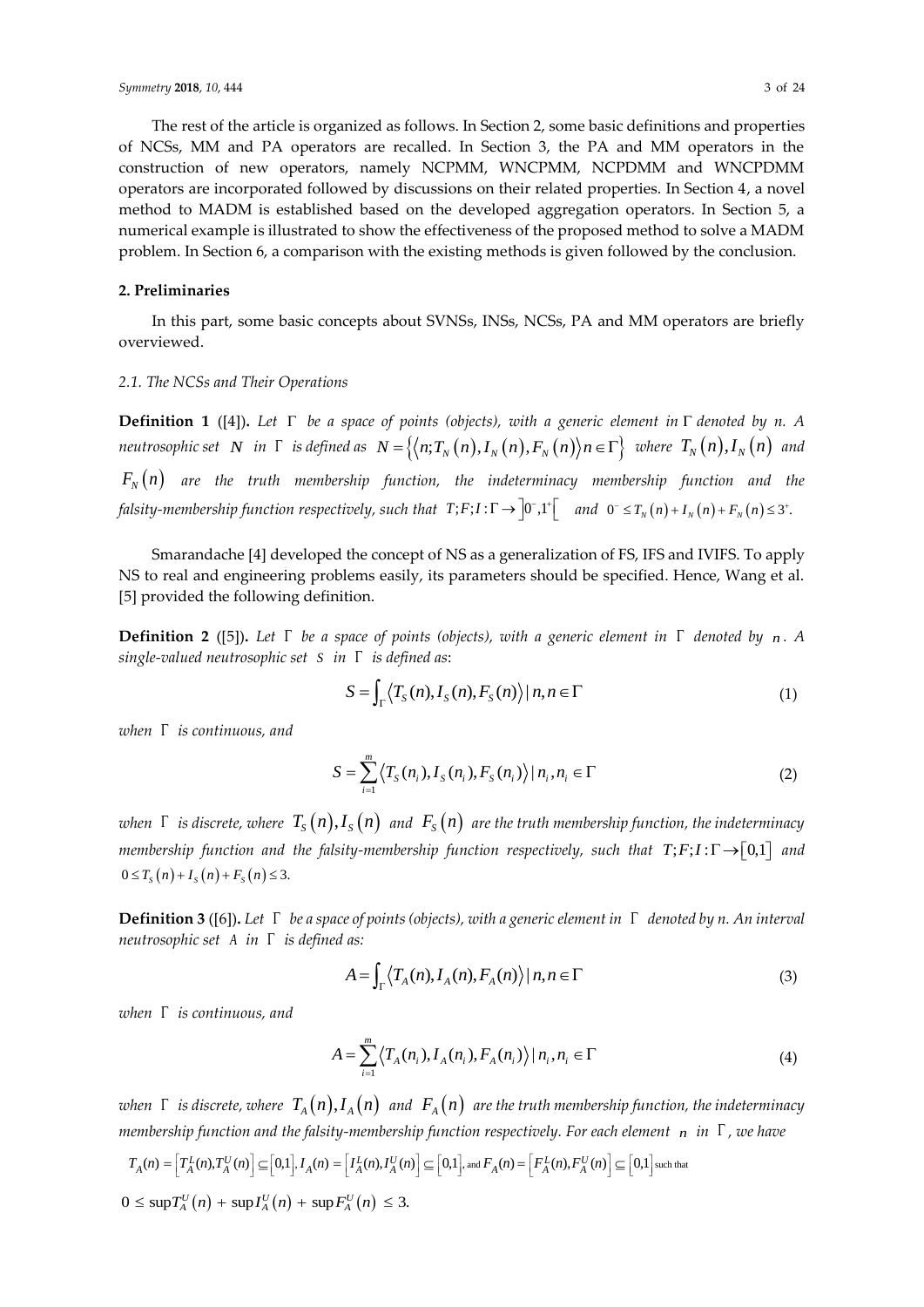**Definition 4** ([16,17]). Let  $\Gamma$  be a non-empty set. A neutrosophic cubic set (NCS) in  $\Gamma$  is a pair  $Z = \langle A, \lambda \rangle$ , where  $A = \{ \langle n, T_A(n), I_A(n), F_A(n) \rangle | n \in \Gamma \}$  is an interval neutrosophic set in  $\Gamma$  and  $\lambda = \left\{ \left\langle n, \lambda_T(n), \lambda_I(n), \lambda_F(n) \right\rangle | n \in \Gamma \right\}$  is a neutrosophic set in  $\Gamma$ .

For simplicity, a basic element  $\left\{n,\left\langle T(n),I(n),F(n)\right\rangle,\left\langle\lambda_T(n),\lambda_I(n),\lambda_F(n)\right\rangle\right\}$  in a NCS can be expressed by  $z = (\langle T, I, F \rangle, \langle \lambda_T, \lambda_I, \lambda_F \rangle)$ , which is called neutrosophic cubic number (NCN), where  $T, I, F \subseteq [0,1]$  and  $\lambda_T, \lambda_I, \lambda_F \in [0,1]$ , satisfying  $0 \le T^U + I^U + F^U \le 3$  and  $0 \le \lambda_T + \lambda_I + \lambda_F \le 3$ .

**Definition 5** ([20]). Let  $z_1 = (\langle [T_1^L, T_1^U], [I_1^L, I_1^U], [F_1^L, F_1^U] \rangle, \langle \lambda_q, \lambda_q, \lambda_{\epsilon_1} \rangle)$  and  $z_2 = (\langle [T_2^L, T_2^U], [I_2^L, I_2^U], [F_2^L, F_2^U] \rangle, \langle \lambda_q, \lambda_q, \lambda_{\epsilon_2} \rangle)$ be any two NCNs and  $\,\,\xi > 0.\,$  Then the operational laws for NCNs defined by Ye [20] are as follows:

(1) 
$$
z_1 \oplus z_2 = \left( \left\langle \left[ T_1^L + T_2^L - T_1^L T_2^L , T_1^U + T_2^U - T_1^U T_2^U \right], \left[ I_1^L I_2^L , I_1^U I_2^U \right], \left[ F_1^L F_2^L , F_1^U F_2^U \right] \right\rangle, \\ \left\langle \lambda_{T_1} + \lambda_{T_2} - \lambda_{T_1} \lambda_{T_2} , \lambda_{I_1} \lambda_{I_2} , \lambda_{F_2} \lambda_{F_2} \right\rangle \right);
$$
\n(2) 
$$
z_1 \otimes z_2 = \left( \left\langle \left[ T_1^L T_2^L , T_1^U T_2^U \right], \left[ I_1^L + I_2^L - I_1^L I_2^L , I_1^U + I_2^U - I_1^U I_2^U \right], \left[ F_1^L + F_2^L - F_1^L F_2^L , F_1^U + F_2^U - F_1^U F_2^U \right] \right\rangle,
$$
\n(6)

(5)  
\n
$$
\left\langle \lambda_{T_1} + \lambda_{T_2} - \lambda_{T_1} \lambda_{T_2}, \lambda_{I_1} \lambda_{I_2}, \lambda_{F_2} \lambda_{F_2} \right\rangle \right\};
$$
\n
$$
(2) \ z_1 \otimes z_2 = \left( \left\langle \left[ T_1^L T_2^L, T_1^U T_2^U \right], \left[ I_1^L + I_2^L - I_1^L I_2^L, I_1^U + I_2^U - I_1^U I_2^U \right], \left[ F_1^L + F_2^L - F_1^L F_2^L, F_1^U + F_2^U - F_1^U F_2^U \right] \right\rangle,
$$
\n
$$
\left\langle \lambda_{T_1} \lambda_{T_2}, \lambda_{I_1} + \lambda_{I_2} - \lambda_{I_1} \lambda_{I_2}, \lambda_{F_2} + \lambda_{F_2} - \lambda_{F_2} \lambda_{F_2} \right\rangle \right);
$$
\n(6)

$$
(3) \ \xi z_{i} = \left( \left\langle \left[ 1 - \left( 1 - \left( T_{i}^{L} \right) \right)^{\xi}, 1 - \left( 1 - \left( T_{i}^{U} \right) \right)^{\xi} \right], \left[ \left( T_{i}^{L} \right)^{\xi}, \left( T_{i}^{U} \right)^{\xi} \right], \left[ \left( F_{i}^{L} \right)^{\xi}, \left( F_{i}^{U} \right)^{\xi} \right] \right\rangle, \left\langle 1 - \left( 1 - \lambda_{T_{i}} \right)^{\xi}, \left( \lambda_{T_{i}} \right)^{\xi}, \left( \lambda_{T_{i}} \right)^{\xi} \right\rangle \right);
$$
\n
$$
(7)
$$

$$
(4) \; z_i^{\varepsilon} = \left\langle \left[ \left( T_i^L \right)^{\varepsilon}, 1 - \left( T_i^U \right)^{\varepsilon} \right], \left[ 1 - \left( 1 - I_i^L \right)^{\varepsilon}, 1 - \left( 1 - I_i^U \right)^{\varepsilon} \right], \left[ 1 - \left( 1 - F_i^L \right)^{\varepsilon}, 1 - \left( 1 - F_i^U \right)^{\varepsilon} \right] \right\rangle, \left\langle \left( \lambda_{\tau_i} \right)^{\varepsilon}, 1 - \left( 1 - \lambda_{\tau_i} \right)^{\varepsilon}, 1 - \left( 1 - \lambda_{\tau_i} \right)^{\varepsilon} \right\rangle. \tag{8}
$$

**Definition 6** ([21]). Let  $z_1 = (\langle [T_1^L, T_1^U], [I_1^L, I_1^U], [F_1^L, F_1^U] \rangle, \langle \lambda_{T_1}, \lambda_{T_1}, \lambda_{T_1} \rangle)$  be an NCN. Then, the score, *accuracy, and certainty functions of NCN are defined as follows*:

$$
S(z_1) = \frac{4 + T_1^L - I_1^L - F_1^L + T_1^U - I_1^U - F_1^U + \lambda_{T_1} + 2 - \lambda_{T_1} - \lambda_{F_1}}{9};
$$
\n(9)

$$
A(z_1) = \frac{T_1^L - I_1^L + T_1^U - I_1^U + \lambda_{T_1} - \lambda_{F_1}}{3} \text{ and } C(z_1) = \frac{T_1^L + T_1^U + \lambda_{T_1}}{3}.
$$
 (10)

**Theorem 1** ([21]). Let  $z_1 = (\langle [T_1^L, T_1^U], [I_1^L, I_1^U], [F_1^L, F_1^U] \rangle, \langle \lambda_{\tau_1}, \lambda_{\tau_1}, \lambda_{\tau_1} \rangle)$  and  $z_2 = (\langle [T_2^L, T_2^U], [I_2^L, I_2^U], [F_2^L, F_2^U] \rangle, \langle \lambda_{\tau_2}, \lambda_{\tau_2}, \lambda_{\tau_2} \rangle)$ . *Then the comparison rules for NCNs can be defined as follows*:

*(i)* If  $S(z_1) > S(z_2)$ , then  $z_1$  is greater than  $z_2$ , and is denoted by  $z_1 > z_2$ ;

(ii) If  $S(z_1) = S(z_2)$ , and  $A(z_1) > A(z_2)$ , then  $z_1$  is greater than  $z_2$ , and is denoted by  $z_1 > z_2$ ;

- (iii) If  $S(z_1) = S(z_2)$ ,  $A(z_1) = A(z_2)$ , and  $C(z_1) > C(z_2)$ , then  $z_1$  is greater than  $z_2$ , and is denoted by  $z_1 > z_2$ ;
- (iv) If  $S(z_1) = S(z_2)$ ,  $A(z_1) = A(z_2)$ , and  $C(z_1) = C(z_2)$ , then  $z_1$  is equal to  $z_2$ , and is denoted by  $z_1 = z_2$ .

#### *2.2. Power Average (PA) Operator*

The PA operator was first introduced by Yager [31] for classical number. The dominant edge of PA operator is its capacity to diminish the inadequate effect of unreasonably too high and too low arguments on the inconclusive results.

**Definition** 7 ([31]). Let  $\Re_{g}$  (g = 1, 2, ..., a) be a group of classical numbers. The PA operator is then *represented as follows*: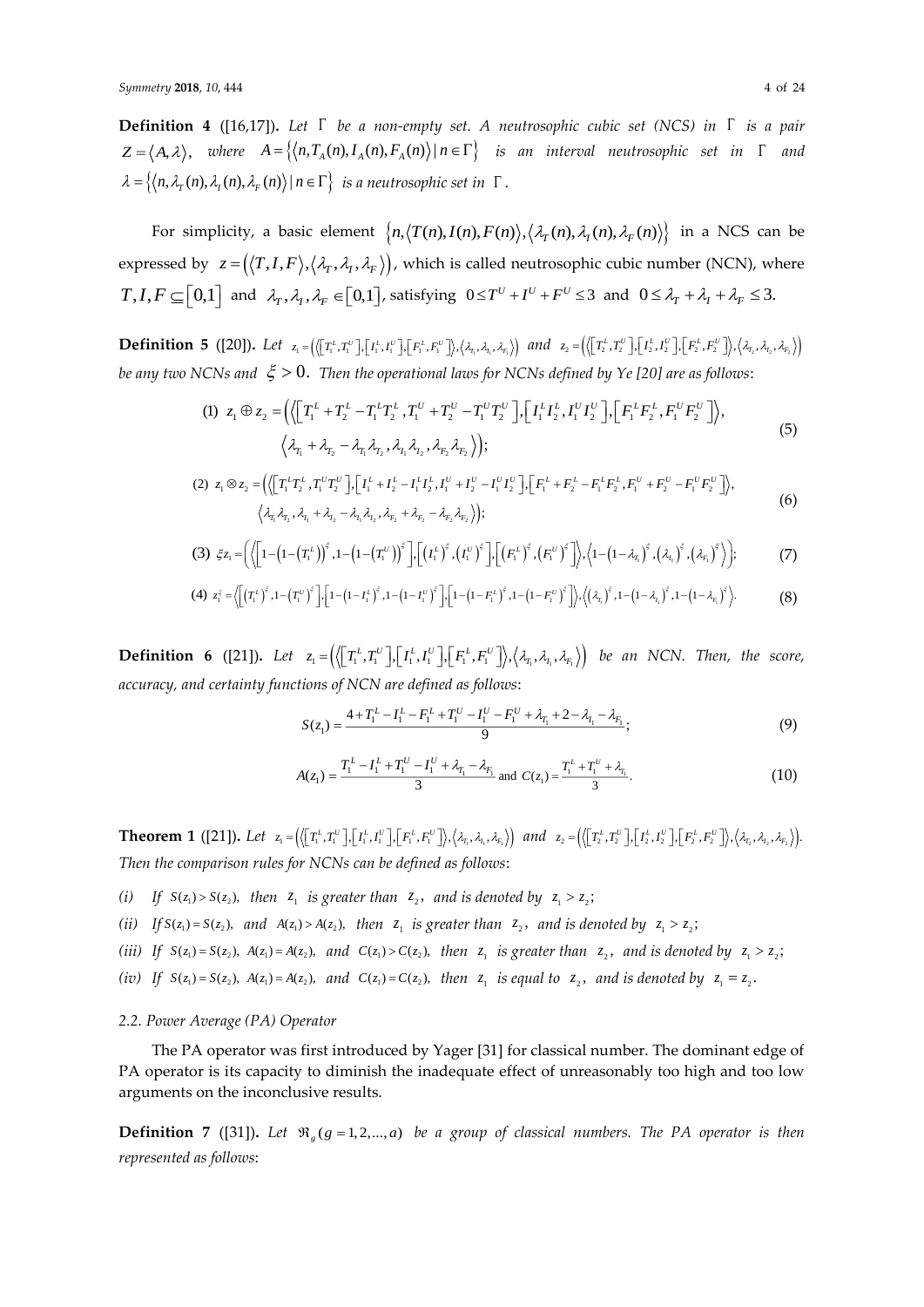$$
PA(\mathfrak{R}_1, \mathfrak{R}_2, ..., \mathfrak{R}_a) = \sum_{s=1}^a \left( \frac{\left(1 + T(\mathfrak{R}_s)\right)}{\sum_{x=1}^a \left(1 + T(\mathfrak{R}_x)\right)} \mathfrak{R}_s \right)
$$
(11)

where,  $T(\mathfrak{R}_z) = \sum_{x=1} \text{Supp}(\mathfrak{R}_s, \mathfrak{R}_x)$ *a*  $T(\mathfrak{R}_z) = \sum_{\substack{x=1 \ y \neq x}} Supp \big(\mathfrak{R}_g, \mathfrak{R}_x\big)$ *g x*  $\mathfrak{R}_z$  =  $\sum$  Supp( $\mathfrak{R}_z$ ,  $\mathfrak{R}_x$ ) and Supp( $\mathfrak{R}_z$ ,  $\mathfrak{R}_x$ ) is the support degree for  $\mathfrak{R}_g$  and  $\mathfrak{R}_x$ . The support degree *must satisfy the following axioms:*

- $(1)$  *Supp* $(\mathfrak{R}_g, \mathfrak{R}_x) \in [0,1]$ ;
- $\text{(2)} \quad \text{Supp}\left(\mathfrak{R}_g, \mathfrak{R}_x\right) = \text{Supp}\left(\mathfrak{R}_x, \mathfrak{R}_g\right);$
- (3) If  $\overline{\overline{D}}(\mathfrak{R}_s, \mathfrak{R}_s) < \overline{\overline{D}}(\mathfrak{R}_t, \mathfrak{R}_m)$ , then  $Supp(\mathfrak{R}_s, \mathfrak{R}_s) > Supp(\mathfrak{R}_t, \mathfrak{R}_m)$ , where  $\overline{\overline{D}}(\mathfrak{R}_s, \mathfrak{R}_s)$  is the distance measure among  $\mathfrak{R}_{_g}$  and  $\mathfrak{R}_{_\mathrm{x}}.$

#### *2.3. Muirhead Mean (MM) Operator*

The MM operator was first introduced by Muirhead [28] for classical numbers. MM operator has the advantage of considering the interrelationship among all aggregated arguments.

**Definition 8** ([28]). Let  $\mathfrak{R}_g(g=1,2,...,a)$  be a group of classical numbers and  $Q=(q_1,q_2,...,q_a)\in R^a$  be a *vector of parameters. Then, the MM operator is described as:*

$$
MM^{\mathcal{Q}}(\mathfrak{R}_1, \mathfrak{R}_2, \dots, \mathfrak{R}_a) = \left(\frac{1}{a!} \sum_{\theta \in S_a} \prod_{g=1}^a \mathfrak{R}_{\theta(g)}^{q_g}\right)^{\frac{1}{g}}_{\stackrel{s}{\stackrel{s}{\sim}}q_g} \tag{12}
$$

where,  $s_a$  is the group of permutation of  $(1,2,...,a)$  and  $\theta(s)$  is any permutation of  $(1,2,...,a)$  *.* 

Now we can give some special cases with respect to the parameter vector  $Q$  of the MM operator, which are shown as follows:

(1) If *Q* <sup>=</sup> (1,0,0,...,0) , then the MM operator degenerates to the following form:

$$
MM^{(1,0,\dots,0)}(\mathfrak{R}_1, \mathfrak{R}_2, \dots, \mathfrak{R}_a) = \frac{1}{a} \sum_{g=1}^a \mathfrak{R}_g.
$$
 (13)

That is, the MM operator degenerates into arithmetic averaging operator.

(2) If  $Q = \left(\frac{1}{a}, \frac{1}{a}, ..., \frac{1}{a}\right)$  $=\left(\frac{1}{a},\frac{1}{a},\dots,\frac{1}{a}\right)$ , then the MM operator degenerates to the following form:

$$
MM^{\left(\frac{1}{a}, \frac{1}{a}, \dots, \frac{1}{a}\right)}(\mathfrak{R}_1, \mathfrak{R}_2, \dots, \mathfrak{R}_a) = \prod_{g=1}^a \mathfrak{R}_g^{\frac{1}{a}}.
$$
 (14)

That is, the MM operator degenerates into geometric averaging operator.

(3) If  $Q = (1, 1, 0, \ldots, 0)$ , then the MM operator degenerates to the following form:

$$
MM^{(1,1,0,\dots,0)}(\mathfrak{R}_1,\mathfrak{R}_2,\dots,\mathfrak{R}_a) = \left(\frac{1}{a(a+1)\sum_{g,x=1}^a \mathfrak{R}_g \mathfrak{R}_x}\right)^{\frac{1}{2}}.
$$
 (15)

That is, the MM operator degenerates into BM operator.

(4) If  $Q = \left(\overbrace{1,1,\ldots,1}^{c} , 0, \ldots, 0\right)$ , then the MM operator degenerates to the following form: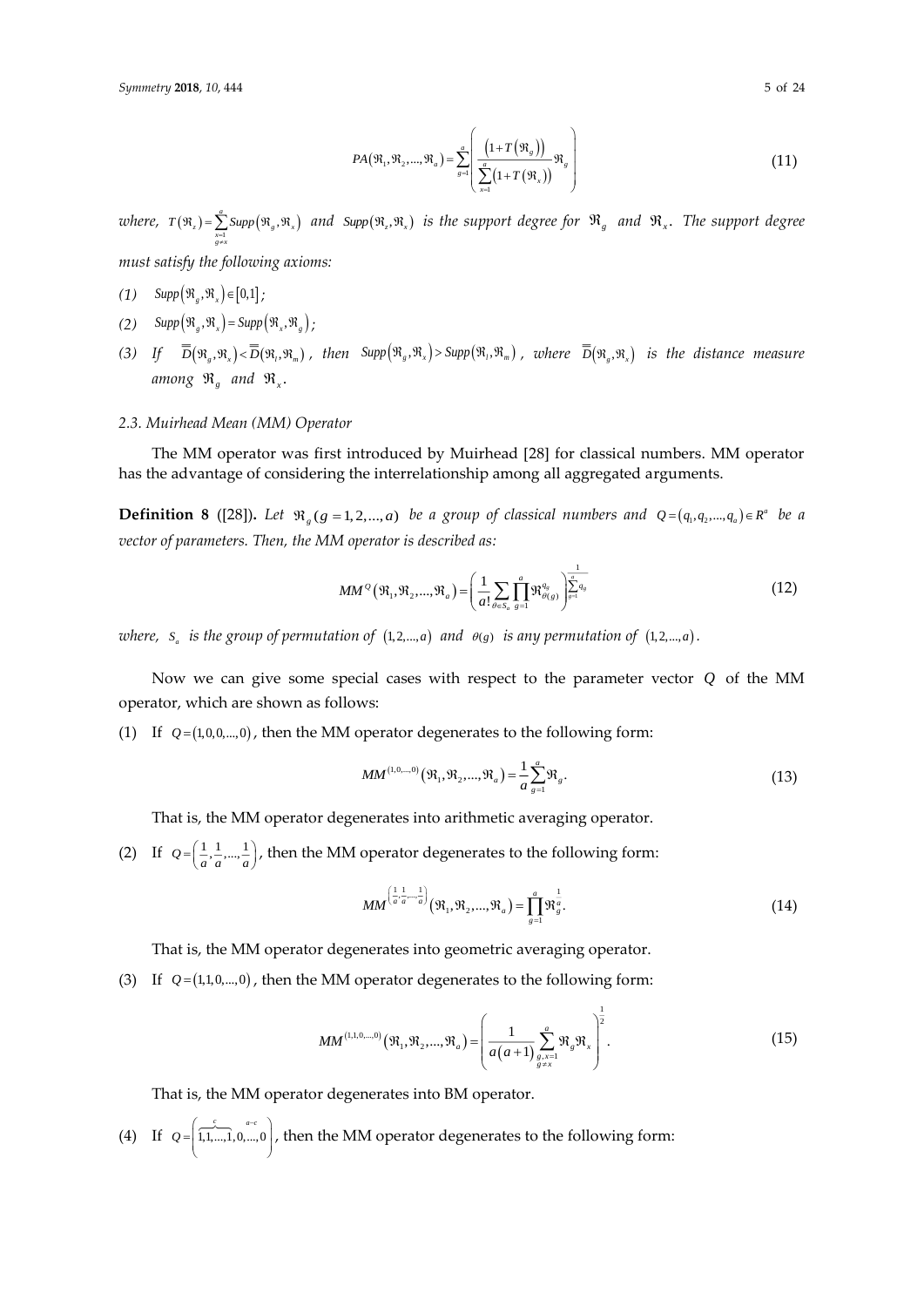$$
MM^{\left(\overbrace{1,1,...,1,0,...,0}^{d},\overbrace{0,0,...,0}^{a-d}\right)}_{\left(\Re_1,\Re_2,...,\Re_a\right)} = \left(\frac{\sum_{1 \le x_1 < x_2 < ... < x_d \le a} \prod_{y=1}^{d} \Re_{g_y}}{C_a^d}\right)^{\frac{1}{d}}.
$$

That is, the MM operator degenerates into MSM operator.

### **3. Some Power Muirhead Mean Operator for NCNs**

In this part, we first give the definitions of PMM operator and propose the concept of power dual Muirhead mean (PDMM) operator. Then, we extended both the aggregation operator to NCN environment.

**Definition 9** ([35]). Let  $\mathcal{R}_g$  (g = 1,2,...,a) be a group of classical numbers and  $Q = (q_1, q_2, ..., q_a) \in R^a$  be a vector *of parameters. Then, the PMM operator is explained as*,

$$
PMM^{Q}(\mathfrak{R}_{1},\mathfrak{R}_{2},...,\mathfrak{R}_{a}) = \left(\frac{1}{a!} \sum_{\theta \in S_{a}} \prod_{g=1}^{a} \left(\frac{a(1+T(\mathfrak{R}_{\theta(g)}))}{\sum_{x=1}^{a} (1+T(\mathfrak{R}_{x}))} \mathfrak{R}_{\theta(g)}\right)^{q_{g}}\right)^{\frac{1}{\sum_{g=1}^{a} q_{g}}} \qquad (17)
$$

where,  $T(\mathfrak{R}_s) = \sum_{x=1, x\neq g} \text{Supp}(\mathfrak{R}_s, \mathfrak{R}_x)$ *a g <i>y*  $\frac{x}{x-1, x\neq g}$  *f f* (  $\frac{g}{g}$   $\frac{x}{x}$  $T(\mathfrak{R}_s) = \sum_{x=1, x \neq s}^{s} \text{Supp}(\mathfrak{R}_s, \mathfrak{R}_x)$  and  $\text{Supp}(\mathfrak{R}_s, \mathfrak{R}_x)$  is the support degree for  $\mathfrak{R}_s$  and  $\mathfrak{R}_x$ , satisfying the above *conditions.*

**Definition 10.** Let  $\mathcal{R}_g$  ( $g = 1, 2, ..., a$ ) be a group of classical numbers and  $Q = (q_1, q_2, ..., q_a) \in R^a$  be a vector of *parameters. Then, the PDMM operator is described as*,

$$
PDMM^{Q}(\mathfrak{R}_{1},\mathfrak{R}_{2},...,\mathfrak{R}_{a}) = \frac{1}{\sum_{g=1}^{a}q_{g}}\left(\sum_{\theta \in S_{a}}\prod_{g=1}^{a}q_{g}\mathfrak{R}_{\theta(g)}^{\frac{d[1+T(\mathfrak{R}_{g})]}{2} \atop \theta(g)}\right)^{\frac{1}{a!}}\tag{18}
$$

where,  $T(\mathfrak{R}_g) = \sum_{x=1, x\neq g} \text{Supp}(\mathfrak{R}_g, \mathfrak{R}_x)$  $T(\mathfrak{R}_s) = \sum_{x=1, x \neq g}^{a} \text{Supp}(\mathfrak{R}_s, \mathfrak{R}_x)$  and  $\text{Supp}(\mathfrak{R}_s, \mathfrak{R}_x)$  is the support degree for  $\mathfrak{R}_s$  and  $\mathfrak{R}_x$ , satisfying the above *conditions.*

## *3.1. The Neutrosophic Cubic Power Muirhead Mean (NCPMM) Operator*

In this subsection, we extend the PMM operator to neutrosophic cubic environment and discuss some basic properties, and special cases of these developed aggregation operators with respect to the parameter *Q* .

**Definition 11.** Let  $z_g$  ( $g = 1, 2, ..., a$ ) be a group of NCNs and  $Q = (q_1, q_2, ..., q_a) \in R^a$  be a vector of parameters. If,

$$
NCPMM^{Q}(z_{1}, z_{2}, \ldots, z_{a}) = \left(\frac{1}{a!} \sum_{\theta \in S_{a}} \prod_{g=1}^{a} \left( \frac{a(1+T(z_{\theta(g)}))}{\sum_{x=1}^{a} (1+T(z_{x}))} z_{\theta(g)} \right)^{q_{g}} \right)^{\frac{1}{2}} \prod_{g=1}^{\frac{1}{2} \sum_{g=1}^{a} q_{g}} \tag{19}
$$

then, we call  $\,$  *NCPMM<sup>o</sup>* the neutrosophic cubic power Muirhead mean operator, where  $\,$  s is the group of all permutation,  $\theta(g)$  is any permutation of  $(1, 2, ..., a)$  and  $T(z_x) = \sum_{x=1, x \neq g} Supp(z_x, z_x)$ *a*  $T(z_x) = \sum_{x=1, x\neq g} \text{Supp}(z_g, z_x)$  $= \sum_{\alpha}^{\alpha}$  Supp $(z_{s}, z_{x})$ , Supp $(z_{s}, z_{x})$  is the support *degree for g z and*  , *x z satisfying the following axioms:*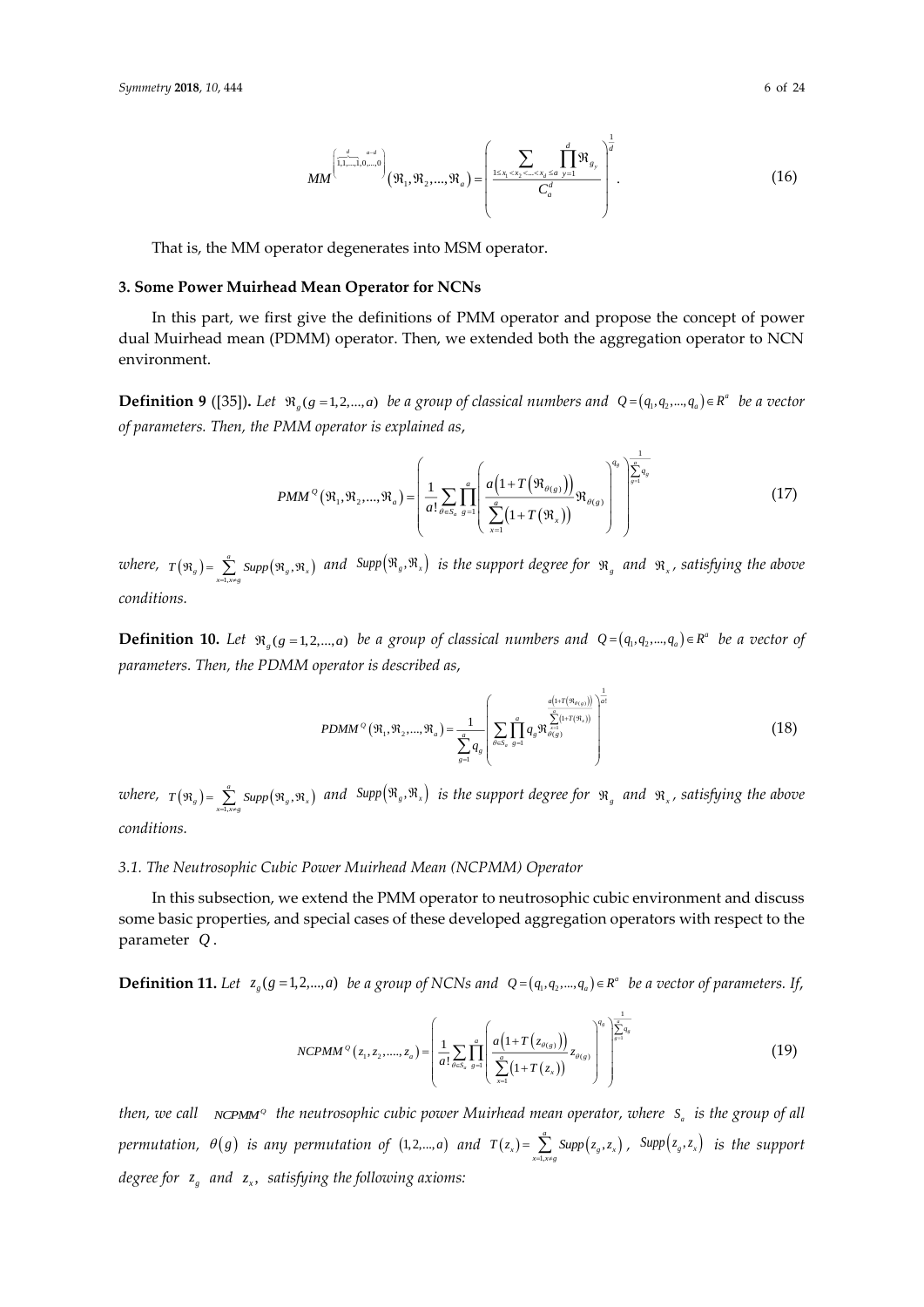- $(1)$  *Supp*  $(z_g, z_x) \in [0,1]$ ;
- $\text{(2)} \quad \text{Supp}\left(z_{s}, z_{x}\right) = \text{Supp}\left(z_{x}, z_{z}\right);$
- (3) If  $\overline{D}(z_g, z_x) < \overline{D}(z_u, z_v)$ , then  $Supp(z_g, z_x) > Supp(z_u, z_v)$ , where  $\overline{D}(z_g, z_x)$  is the distance among  $z_g$  and  $z_x$ . To write Equation (20) in a simple form, we can specify it as:

$$
\Theta_{g} = \frac{\left(1 + T\left(z_{g}\right)\right)}{\sum_{x=1}^{a} \left(1 + T\left(z_{x}\right)\right)}.\tag{20}
$$

For suitability, we can call  $(\Theta_1, \Theta_2, ..., \Theta_a)^T$  the power weight vector (PMV), such that  $\Theta_g \in [0,1]$ and  $\sum_{g=1}^{a} \Theta_{g} = 1$  $\sum \Theta_{g}$  = 1. From the use of Equation (20), Equation (19) can be expressed as: *g*<sup>=</sup>

$$
NCPMM^{Q}(z_{1}, z_{2},..., z_{a}) = \left(\frac{1}{a!} \sum_{\theta \in S_{a}} \prod_{g=1}^{a} \left(a\Theta_{g} z_{\theta(g)}\right)^{q_{g}}\right)^{\frac{1}{\sum_{g=1}^{a} q_{g}}}.
$$
\n(21)

Based on the operational rules given in Definition 3 for NCNs, and Definition 11, we can have the following Theorem 2.

**Theorem 2.** Let  $z_g(g=1,2,...,a)$  be a group of NCNs and  $Q=(q_1,q_2,...,q_a) \in R^a$  be a vector of parameters. Then, *the aggregated value obtained by using Equation (21) is still an NCN and*,

$$
NCPMM^{Q}(z_{1}, z_{2},..., z_{a}) = \left\{\left\{\left[\left(1-\left(\prod_{\alpha\leq x}\left(1-\prod_{\beta\leq x}(1-\left(1-(T^{\mu})_{\theta_{(\beta)}})^{\alpha_{\beta}}\right)^{a_{\beta}}\right)\right)^{\frac{1}{\alpha_{\beta}}}\right]_{\alpha}^{\frac{1}{\alpha_{\beta_{\alpha}}}}\right]_{\alpha}^{1-\frac{1}{\alpha_{\beta_{\alpha}}}}\left[1-\left(\prod_{\alpha\leq x}(1-\prod_{\beta\leq x}(1-(1-(T^{\mu})_{\theta_{(\beta)}})^{\alpha_{\beta}}\right)^{a_{\beta}})\right]\right\}^{\frac{1}{\alpha_{\beta}}}\right\}^{1-\frac{1}{\alpha_{\beta_{\alpha}}}}\left[1-\left(1-(T^{\mu})_{\theta_{(\beta)}}\right)^{\alpha_{\beta_{\beta}}}}\right]_{\beta}^{1-\frac{1}{\alpha_{\beta_{\alpha}}}}\left[1-\left(1-(T^{\mu})_{\theta_{(\beta)}}\right)^{\alpha_{\beta_{\beta}}}}\right]\right]_{\beta}^{1-\frac{1}{\alpha_{\beta_{\alpha}}}}\left[1-\left(1-\prod_{\alpha\leq x}(1-\prod_{\beta\leq x}(1-\prod_{\beta\leq x}(1-(T^{\mu})_{\theta_{(\beta)}}^{\alpha_{\beta_{\beta}}})^{a_{\beta}}\right)\right]^{1-\frac{1}{\alpha_{\beta_{\alpha}}}}\right]
$$
\n
$$
1-\left(1-\prod_{\alpha\leq x}\left(1-\prod_{\beta\leq x}(1-(T^{\mu})_{\theta_{(\beta)}}^{\alpha_{\beta_{\beta}}})^{a_{\beta}}\right)^{\frac{1}{\alpha_{\beta}}}\right)^{\frac{1}{\alpha_{\beta_{\alpha}}}}\left[1-\left(1-\prod_{\alpha\leq x}(1-\prod_{\beta\leq x}(1-(T^{\mu})_{\theta_{(\beta)}}^{\alpha_{\beta_{\beta}}})^{a_{\beta}}\right)^{\frac{1}{\alpha_{\beta}}}\right]_{\beta}^{1-\frac{1}{\alpha_{\beta_{\alpha}}}}\left[1-\left(1-\prod_{\alpha\leq x}(1-\prod_{\beta\leq x}(1-(T^{\mu})_{\theta_{(\beta)}}^{\alpha_{\beta_{\beta}}})^{a_{\beta}}\right)^{\frac{1}{\alpha_{\beta}}}\right]_{\beta}^{1-\frac{1}{\alpha_{\beta_{\
$$

**Proof.** According to the operational laws for NCNs, we have

$$
a\Theta_{g}z_{\theta(g)}=\left(\left\langle \left[1-\left(1-\left(T^{L}\right)_{\theta(g)}\right)^{\alpha\theta_{g}},1-\left(1-\left(T^{U}\right)_{\theta(g)}\right)^{\alpha\theta_{g}}\right],\left[\left(I^{L}\right)_{\theta(g)}^{\alpha\theta_{g}},\left(I^{U}\right)_{\theta(g)}^{\alpha\theta_{g}}\right],\left[\left(F^{L}\right)_{\theta(g)}^{\alpha\theta_{g}},\left(F^{U}\right)_{\theta(g)}^{\alpha\theta_{g}}\right],\left\langle 1-\left(1-\left(\lambda_{T}\right)_{\theta(g)}\right)^{\alpha\theta_{g}},\left(\lambda_{T}\right)_{\theta(g)}^{\alpha\theta_{g}},\left(\lambda_{T}\right)_{\theta(g)}^{\alpha\theta_{g}}\right\rangle \right).
$$

Therefore,

$$
\label{eq:2} \begin{split} \left(a\Theta_{\varepsilon}z_{\vartheta(\varepsilon)}\right)^{q_{\varepsilon}}=&\Bigg(\Bigg[\Bigg[\Big(1-\Big(1-\Big(T^{\perp}\Big)_{\vartheta(\varepsilon)}\Big)^{\vartheta\theta_{\varepsilon}}\Big)^{q_{\varepsilon}}, \Bigg[1-\Big(1-\Big(T^{\vee}\Big)_{\vartheta(\varepsilon)}\Big)^{\vartheta\theta_{\varepsilon}}\Bigg)^{q_{\varepsilon}}\Bigg].\\ &\qquad\qquad\qquad \Bigg|\cdot\Bigg[\cdot\Big(1-\Big(1-\Big(T^{\perp}\Big)_{\vartheta(\varepsilon)}\Big)^{\vartheta\theta_{\varepsilon}}\Big)^{q_{\varepsilon}}, 1-\Big(1-\Big(T^{\perp}\Big)_{\vartheta(\varepsilon)}\Big)^{q_{\varepsilon}}\Bigg].\\ &\qquad\qquad \qquad \Bigg|\cdot\Bigg[\cdot\Big(1-\Big(1-\Big(\mathcal{Z}_{T}\Big)_{\vartheta(\varepsilon)}\Big)^{\vartheta\theta_{\varepsilon}}\Big)^{q_{\varepsilon}}, 1-\Big(1-\Big(\mathcal{Z}_{T}\Big)_{\vartheta(\varepsilon)}^{\vartheta\theta_{\varepsilon}}\Big)^{q_{\varepsilon}}, 1-\Big(1-\Big(T^{\perp}\Big)_{\vartheta(\varepsilon)}^{\vartheta\theta_{\varepsilon}}\Big)^{q_{\varepsilon}}\Bigg]. \end{split}
$$

Therefore,

$$
\begin{split}\n\mathbf{efore}, \\
\prod_{s=1}^{n} \left( a \Theta_{s} z_{\theta(s)} \right)^{q_{s}} &= \left\langle \left\langle \left[ \prod_{s=1}^{a} \left( 1 - \left( 1 - \left( T^{L} \right)_{\theta(s)} \right)^{\alpha \alpha_{s}} \right)^{q_{s}} \cdot \prod_{s=1}^{a} \left( 1 - \left( 1 - \left( T^{U} \right)_{\theta(s)} \right)^{\alpha \alpha_{s}} \right)^{q_{s}} \right] \cdot \left[ 1 - \prod_{s=1}^{a} \left( 1 - \left( I^{L} \right)^{\alpha \alpha_{s}}_{\theta(s)} \right)^{q_{s}}, 1 - \prod_{s=1}^{a} \left( 1 - \left( I^{U} \right)^{\alpha \alpha_{s}}_{\theta(s)} \right)^{q_{s}}, 1 - \prod_{s=1}^{a} \left( 1 - \left( I^{U} \right)^{\alpha \alpha_{s}}_{\theta(s)} \right)^{q_{s}}, 1 - \prod_{s=1}^{a} \left( 1 - \left( I^{U} \right)^{\alpha \alpha_{s}}_{\theta(s)} \right)^{q_{s}}, 1 - \prod_{s=1}^{a} \left( 1 - \left( I^{U} \right)^{\alpha \alpha_{s}}_{\theta(s)} \right)^{q_{s}}, 1 - \prod_{s=1}^{a} \left( 1 - \left( I^{U} \right)^{\alpha \alpha_{s}}_{\theta(s)} \right)^{q_{s}}, 1 - \prod_{s=1}^{a} \left( 1 - \left( I^{U} \right)^{\alpha \alpha_{s}}_{\theta(s)} \right)^{q_{s}}, 1 - \prod_{s=1}^{a} \left( I^{U} \right)^{\alpha \alpha_{s}}_{\theta(s)} \cdot \left( \sum_{s=1}^{a} \left( I^{U} \right)^{\alpha \alpha_{s}}_{\theta(s)} \right)^{q_{s}}, 1 - \prod_{s=1}^{a} \left( I^{U} \right)^{\alpha \alpha_{s}}_{\theta(s)} \cdot \left( \sum_{s=1}^{a} \left( I^{U} \right)^{\alpha \alpha_{s}}_{\theta(s)} \right)^{q_{s}}, 1 - \prod_{s=1}^{a} \left( I^{U} \right)^{\alpha \alpha_{s}}_{\theta(s)} \cdot \left( \sum_{s=1}^{a} \left( I^{U} \right)^{\alpha \alpha_{s}}_{\theta(s)} \right)^
$$

and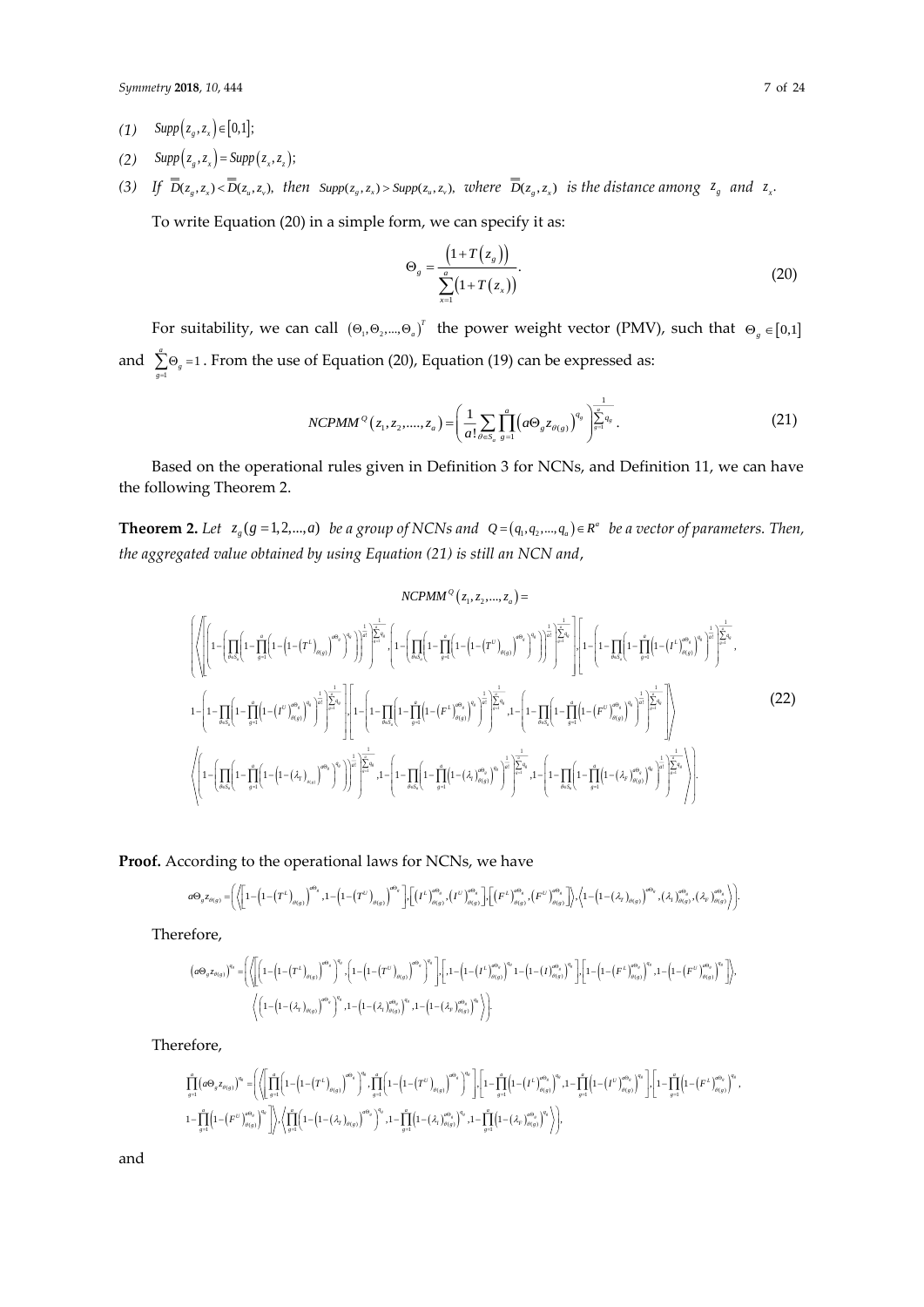Furthermore,

$$
\begin{split} &\frac{1}{a!}\sum_{\theta\in S_{a}}\prod_{s=1}^{a}\big(a\Theta_{s}z_{\theta(s)}\big)^{q_{s}}=\left[\left\langle\left[1-\left(\prod_{\theta\in S_{c}}\bigg(1-\prod_{s=1}^{a}\bigg(1-\bigg(1-\bigg(1-\bigg(T^{L}\big)_{\theta(s)}\bigg)^{q_{s}}\bigg)^{q_{s}}\bigg)\right)^{\frac{1}{a!}},1-\left(\prod_{\theta\in S_{c}}\bigg(1-\prod_{s=1}^{a}\bigg(1-\bigg(1-\bigg(T^{U}\big)_{\theta(s)}\bigg)^{q_{s}}\bigg)^{q_{s}}\right)\right)^{\frac{1}{a!}}\right]\cdot\left[\left(\prod_{\theta\in S_{c}}\bigg(1-\prod_{s=1}^{a}\bigg(1-\bigg(T^{L}\big)_{\theta(s)}^{q_{s}}\bigg)^{q_{s}}\right)\right)^{\frac{1}{a!}}\cdot\left(\prod_{\theta\in S_{c}}\bigg(1-\prod_{s=1}^{a}\bigg(1-\bigg(T^{U}\big)_{\theta(s)}^{q_{s}}\bigg)^{q_{s}}\right)\right)^{\frac{1}{a!}}\cdot\left[\left(\prod_{\theta\in S_{c}}\bigg(1-\prod_{s=1}^{a}\bigg(1-\bigg(T^{L}\big)_{\theta(s)}^{q_{s}}\bigg)^{q_{s}}\right)\right)^{\frac{1}{a!}}\cdot\left(\prod_{\theta\in S_{c}}\bigg(1-\prod_{s=1}^{a}\bigg(1-\bigg(T^{U}\big)_{\theta(s)}^{q_{s}}\bigg)^{q_{s}}\right)\right)^{\frac{1}{a!}}\cdot\left(\prod_{\theta\in S_{c}}\bigg(1-\prod_{s=1}^{a}\bigg(1-\bigg(T^{U}\big)_{\theta(s)}^{q_{s}}\bigg)^{q_{s}}\right)\right)^{\frac{1}{a!}}\cdot\left(\prod_{\theta\in S_{c}}\bigg(1-\prod_{s=1}^{a}\bigg(1-\bigg(T^{L}\big)_{\theta(s)}^{q_{s}}\bigg)^{q_{s}}\right)\bigg)^{\frac{1}{a!}}\cdot\left(\prod_{\theta\in S_{c}}\bigg(1-\prod_{s=1}^{a}\bigg(1-\bigg(T^{L}\big)_{\theta(s)}^{q_{s}}\bigg)^{q_{s}}\right)\right)^
$$

Hence,

$$
\begin{split} &\left(\frac{1}{a!}\sum_{k=1}^{n}\prod_{i}^{n}(a\Theta_{s}\Gamma_{\alpha_{i}j})^{s_{i}}\right)^{\frac{1}{2}}\sum_{i}^{n}e_{i}=\left[\left\langle\left[\left(1-\prod_{k=1}^{n}\left(1-\left(1-(T^{k})_{\alpha_{i}j}\right)^{\alpha_{i}}\right)^{s_{i}}\right)\right]^{2}\right]^{2}\sum_{k=1}^{n}\left\langle\left(1-\prod_{k=1}^{n}\left(1-\left(1-(T^{k})_{\alpha_{i}j}\right)^{\alpha_{i}}\right)^{s_{i}}\right)^{\frac{1}{2}}\right)^{\frac{1}{2}}\sum_{i}^{n}\left(\frac{1}{a_{i}}\left(1-\prod_{k=1}^{n}\left(1-(T^{k})_{\alpha_{i}j}\right)^{s_{i}}\right)^{\frac{1}{2}}\right)^{\frac{1}{2}}\sum_{i}^{n}\left(\frac{1}{a_{i}}\prod_{i}^{n}\left(1-(T^{k})_{\alpha_{i}j}\right)^{s_{i}}\right)^{\frac{1}{2}}\right)^{\frac{1}{2}}\sum_{i}^{n}\left(\frac{1}{a_{i}}\prod_{i}^{n}\left(1-(T^{k})_{\alpha_{i}j}\right)^{s_{i}}\right)^{\frac{1}{2}}\right)^{\frac{1}{2}}\sum_{i}^{n}\left(\frac{1}{a_{i}}\prod_{i}^{n}\left(1-(T^{k})_{\alpha_{i}j}\right)^{s_{i}}\right)^{\frac{1}{2}}\right)^{\frac{1}{2}}\sum_{i}^{n}\left(\frac{1}{a_{i}}\prod_{k=1}^{n}\left(1-(T^{k})_{\alpha_{i}j}\right)^{s_{i}}\right)^{\frac{1}{2}}\right)^{\frac{1}{2}}\sum_{i}^{n}\left(\frac{1}{a_{i}}\prod_{k=1}^{n}\left(1-(T^{k})_{\alpha_{i}j}\right)^{s_{i}}\right)^{\frac{1}{2}}\right)^{\frac{1}{2}}\sum_{i}^{n}\left(\frac{1}{a_{i}}\prod_{k=1}^{n}\left(1-(T^{k})_{\alpha_{i}j}\right)^{s_{i}}\right)^{\frac{1}{2}}\right)^{\frac{1}{2}}\sum_{i}^{n}\left(\frac{1}{a_{i}}\prod_{k=1}^{n}\left(1-(T^{k})_{\alpha_{
$$

This is the required proof of Theorem 2.  $\Box$ 

In the above equations, we calculate the PWV  $\Theta$  , after calculating the support degree  $Supp\left(z_{s},z_{x}\right)$  . First, we determined the  $Supp\left(z_{s},z_{x}\right)$  using

$$
Supp(z_s, z_x) = 1 - \overline{D}(z_s, z_x),
$$
\n(23)

where,

$$
\overline{D}(z_s, z_x) = \sqrt{\frac{1}{9} \left( \left( T_s^L - T_x^L \right)^2 + \left( T_s^U - T_x^U \right)^2 + \left( I_s^L - I_x^L \right)^2 + \left( I_s^U - I_x^U \right)^2 + \left( F_s^L - F_x^L \right)^2 + \left( F_s^U - F_x^U \right)^2 \right)}{ \left( \lambda_{T_s} - \lambda_{T_s} \right)^2 + \left( \lambda_{T_s} - \lambda_{T_s} \right)^2 + \left( \lambda_{T_s} - \lambda_{T_s} \right)^2}.
$$
\n(24)

Therefore, we use the equation

$$
T(z_s) = \sum_{s=1, s \neq x}^{a} \text{Supp}(z_s, z_x) \tag{25}
$$

to obtain the values of  $T(z_g)(g=1,2...,a)$  . Then using Equation (20) we can get the PWV.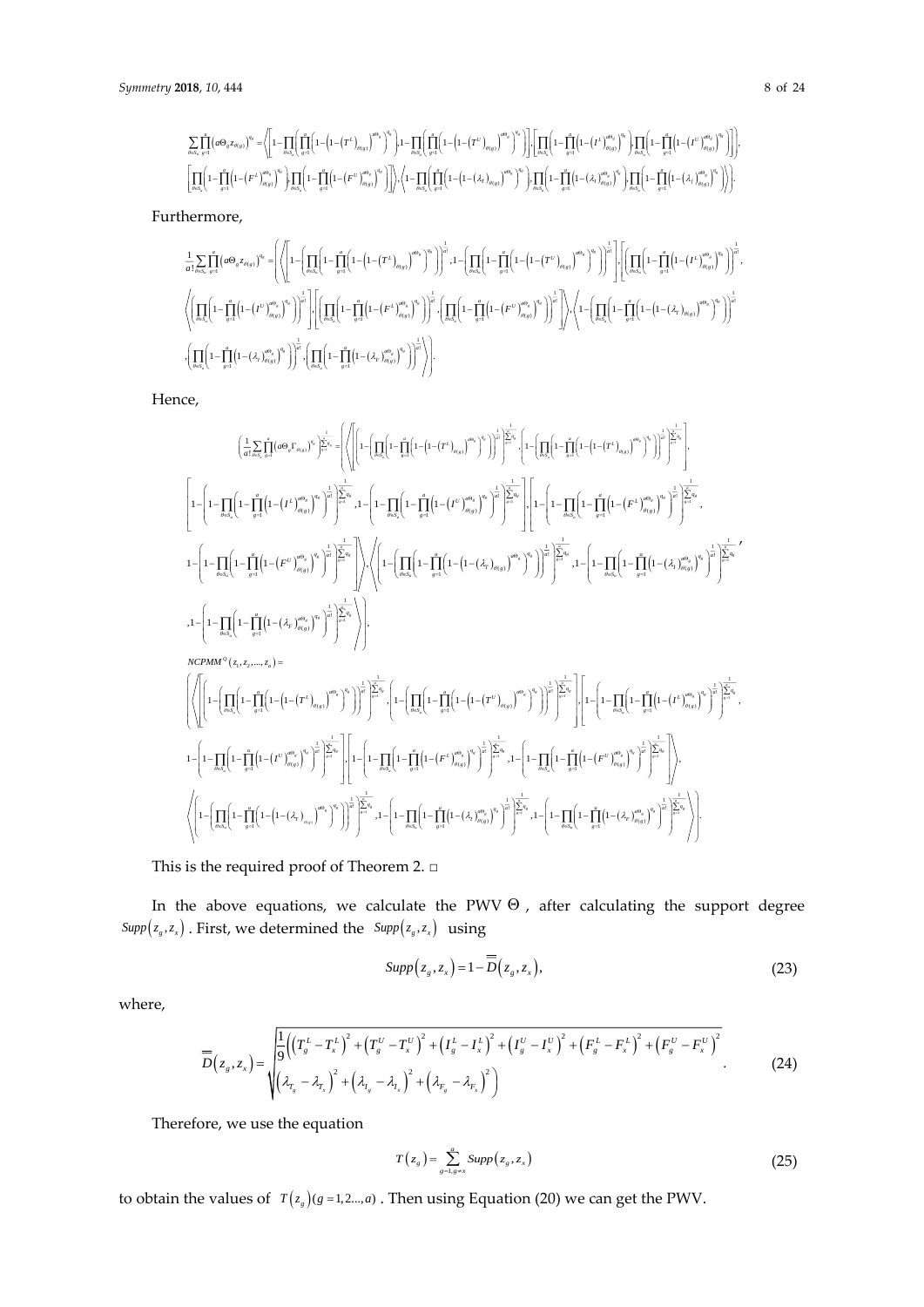**Theorem 3.** (Idempotency) Let  $z_g$  ( $g = 1, 2, ..., a$ ) be a group of NCNs, and  $z_g = z$ , for all  $g = 1, 2, ..., a$ . Then,  $NCPMM^{Q}(z_{1}, z_{2},..., z_{a}) = CN.$ (26)

**Proof.** As  $z_g = z$  for all  $g = 1, 2, ..., a$ , we have  $Supp(z_g, z_x) = 1$  for all  $g, x = 1, 2, ..., a$ . Therefore, we can get  $\Theta_e = \frac{1}{2}$  $\Theta_g = \frac{1}{a}$  for all g. Moreover,

$$
\begin{split} &\text{CPMM}^{\mathcal{Q}}\left(z_{1},z_{2},...,z_{a}\right)=&\text{CPMM}^{\mathcal{Q}}\left(z_{1},z_{2},...,z_{a}\right)\\ =&\left(\left|\left[1-\left(\prod_{\text{obs},\text{c}}\left[1-\prod_{\text{c}}^{\text{r}}\left[1-(1-T^{\text{r}})^{\frac{\text{r}}{\text{s}}}\right)^{\text{m}}\right]\right]^{\frac{1}{m}}\right|^{\frac{1}{2m}}\right|_{\text{c}}^{\frac{1}{m}}\cdot\left[1-\left(\prod_{\text{obs},\text{c}}\left[1-\prod_{\text{c}}^{\text{r}}\left[1-(1-T^{\text{r}})^{\frac{\text{r}}{\text{s}}}\right)^{\text{m}}\right]\right]^{\frac{1}{m}}\right]^{\frac{1}{m}}\cdot\left[1-\left(\prod_{\text{obs},\text{c}}\left[1-\prod_{\text{c}}^{\text{r}}\left[1-(1-T^{\text{r}})^{\frac{\text{r}}{\text{s}}}\right]^{\text{m}}\right)\right]^{\frac{1}{m}}\right]^{\frac{1}{m}}\cdot\\ &1-\left[1-\prod_{\text{obs},\text{c}}\left[1-\prod_{\text{c}}^{\text{r}}\left[1-\int_{\text{c}}^{\text{r}}\left[1-(1-T^{\text{r}})^{\frac{\text{r}}{\text{s}}}\right)^{\text{m}}\right]^{\frac{1}{m}}\right]^{\frac{1}{m}}\cdot\left[1-\left[1-\prod_{\text{obs},\text{c}}\left[1-\prod_{\text{c}}^{\text{r}}\left[1-\int_{\text{c}}^{\text{r}}\left[1-(1-T^{\text{r}})^{\frac{\text{r}}{\text{s}}}\right)^{\text{m}}\right]^{\frac{1}{m}}\right]^{\frac{1}{m}}\cdot\left[1-\left[1-\prod_{\text{obs},\text{c}}\left[1-\prod_{\text{c}}^{\text{r}}\left[1-\int_{\text{c}}^{\text{r}}\left[1-\int_{\text{c}}^{\text{r}}\left[1-\int_{\text{c}}^{\text{r}}\left[1-\int_{\text{c}}^{\text{r}}\left[1-\int_{\text{c}}^{\text{r}}\left[1-\int_{\text{c}}^{\text{r}}\left[1-\int_{\text{c}}^{\text{r
$$

This is the required proof of Theorem 3. □

**Theorem 4.** (*Boundedness*) Let 
$$
z_g(g = 1, 2, ..., a)
$$
 be a group of NCNs. Where  
\n
$$
\bar{z} = \min(z_1, z_2, ..., z_a) = \left( \left\langle \left[T^{-L}, T^{-U}\right] \right\rangle \left[I^{+L}, I^{+U}\right] \right\rangle \left\{F^{+L}, F^{+U}\right\} \right\rangle \cdot \left\langle \lambda_i^-, \lambda_i^+, \lambda_i^+ \right\rangle \right), \text{ and}
$$
\n
$$
\bar{z} = \max(z_1, z_2, ..., z_a) = \left( \left\langle \left[T^{+L}, T^{+U}\right] \right\rangle \left\{I^{-L}, I^{-U}\right\} \right\rangle \left\{F^{-L}, F^{-U}\right\} \right\rangle \cdot \left\langle \lambda_i^+, \lambda_i^-, \lambda_i^-\right\rangle \right).
$$

*Then,*

$$
m \le NCPMM^Q(z_1, z_2, ..., z_a) \le n
$$
\n<sup>(27)</sup>

*where,*

$$
m = \left(\left(\left[1-\left(\prod_{\theta \in S_{\epsilon}}\left[1-\prod_{s=1}^{a}\left(1-\left(1-\bar{T}_{\theta(s)}^{\ell}\right)^{a\theta_{s}}\right)^{q_{s}}\right)^{a}\right]\right)^{\frac{1}{a^{2}}}\right)^{\frac{1}{\sum\limits_{s=1}^{a}}q_{s}}\right)\left(1-\left(\prod_{\theta \in S_{\epsilon}}\left(1-\prod_{s=1}^{a}\left(1-\left(1-\bar{T}_{\theta(s)}^{\ell}\right)^{a\theta_{s}}\right)^{q_{s}}\right)\right)^{\frac{1}{a^{2}}}\right)^{\sum\limits_{s=1}^{a}\left(\frac{1}{\theta_{s}}\right)}\right)^{\frac{1}{a^{2}}}\cdot\left[\prod_{s=1}^{a}\left(1-\prod_{\theta \in S_{\epsilon}}\left(1-\frac{1}{\theta_{s}}\theta_{s}\right)^{q_{s}}\right)^{\frac{1}{a^{2}}}\right]^{\frac{1}{\sum\limits_{s=1}^{a}\left(\frac{1}{\theta_{s}}\right)}\cdot\left[\prod_{s=1}^{a}\left(1-\frac{1}{\theta_{s}}\theta_{s}\right)^{q_{s}}\right]^{\frac{1}{a^{2}}}\right]^{\frac{1}{\sum\limits_{s=1}^{a}\left(\frac{1}{\theta_{s}}\theta_{s}\right)}\cdot\left[\prod_{s=1}^{a}\left(1-\frac{1}{\theta_{s}}\theta_{s}\right)^{q_{s}}\right]^{\frac{1}{a^{2}}}\cdot\left[\prod_{s=1}^{a}\left(1-\frac{1}{\theta_{s}}\theta_{s}\right)^{q_{s}}\right]^{\frac{1}{a^{2}}}\cdot\left[\prod_{s=1}^{a}\left(1-\frac{1}{\theta_{s}}\theta_{s}\right)^{q_{s}}\right]^{\frac{1}{a^{2}}}\cdot\left[\prod_{s=1}^{a}\left(1-\frac{1}{\theta_{s}}\theta_{s}\right)^{q_{s}}\right]^{\frac{1}{a^{2}}}\cdot\left[\prod_{s=1}^{a}\left(1-\frac{1}{\theta_{s}}\theta_{s}\right)^{q_{s}}\right]^{\frac{1}{a^{2}}}\cdot\left[\prod_{s=1}^{a}\left(1-\frac{1}{\theta_{s}}\theta_{s}\right)^{q_{s}}\right]^{\frac{1}{a^{2}}}\cdot\left[\prod_{s=1}^{a}\left(1-\frac{1
$$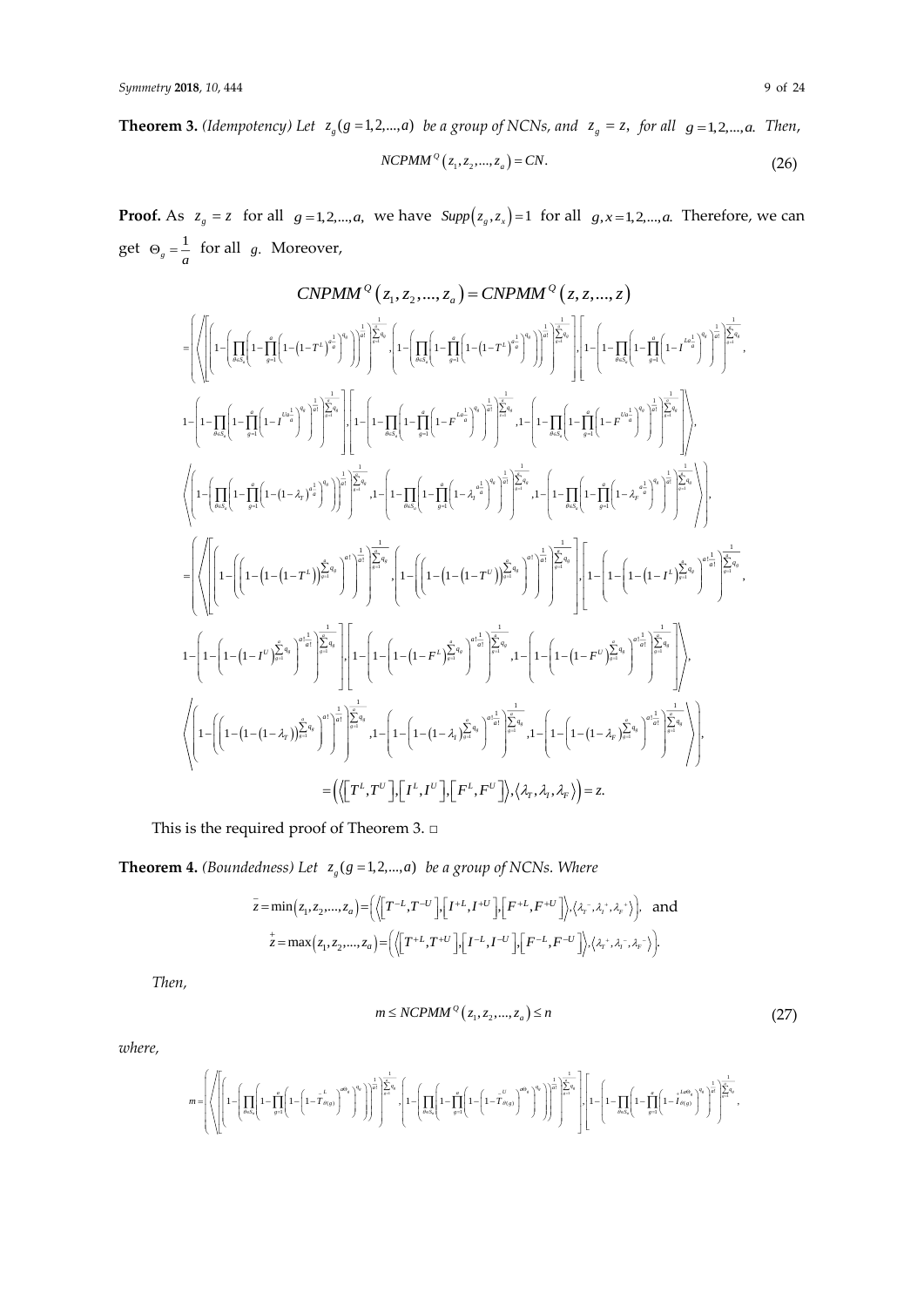$$
1-\left(1-\prod_{\theta\in S_c}\left(1-\prod_{g=1}^a\left(1-\tilde{\tilde{I}}_{\theta(g)}\right)^{q_g}\right)^{\frac{1}{a!}}\right)^{\frac{1}{\tilde{b}^{-q_g}}}\cdot\left[1-\left(1-\prod_{\theta\in S_c}\left(1-\prod_{g=1}^a\left(1-\tilde{\tilde{I}}_{\theta(g)}\right)^{q_g}\right)^{\frac{1}{a!}}\right)^{\frac{1}{\tilde{b}^{-q_g}}}\cdot\left[1-\left(1-\prod_{\theta\in S_c}\left(1-\prod_{g=1}^a\left(1-\tilde{\tilde{I}}_{\theta(g)}\right)^{q_g}\right)^{\frac{1}{a!}}\right)^{\frac{1}{\tilde{b}^{-q_g}}}\cdot\left[1-\left(1-\prod_{\theta\in S_c}\left(1-\prod_{g=1}^a\left(1-\tilde{\tilde{I}}_{\theta(g)}\right)^{q_g}\right)^{\frac{1}{a!}}\right)^{\frac{1}{\tilde{b}^{-q_g}}}\cdot\left[1-\prod_{\theta\in S_c}\left(1-\prod_{g=1}^a\left(1-\tilde{\tilde{I}}_{\theta(g)}\right)^{q_g}\right)^{\frac{1}{a!}}\cdot\left|\prod_{g=1}^{\tilde{b}-q_g}\left(1-\left(\tilde{\tilde{I}}_{\theta(g)}\right)^{q_g}\right)^{\frac{1}{a!}}\right|^{\frac{1}{\tilde{b}^{-q_g}}}\cdot\left[1-\prod_{\theta\in S_c}\left(1-\prod_{g=1}^a\left(1-\left(\tilde{\tilde{I}}_{\theta(g)}\right)^{q_g}\right)^{\frac{1}{a!}}\right)^{\frac{1}{\tilde{b}^{-q_g}}}\cdot\left[1-\prod_{\theta\in S_c}\left(1-\prod_{g=1}^a\left(1-\left(\tilde{\tilde{I}}_{\theta(g)}\right)^{q_g}\right)^{\frac{1}{a!}}\right)^{\frac{1}{\tilde{b}^{-q_g}}}\cdot\left[1-\prod_{\theta\in S_c}\left(1-\prod_{g=1}^a\left(1-\left(\tilde{\tilde{I}}_{\theta(g)}\right)^{q_g}\right)^{\frac{1}{a!}}\right)^{\frac{1}{\tilde{b}^{-q_g}}}\cdot\left[1-\prod_{\theta\in S_c}\left(1-\prod_{g=1}^a\left(1-\left(\tilde
$$

*and*

$$
n=\left[\left\langle \left[\left(1-\left(\prod_{\theta\in S_{\epsilon}}\left[1-\prod_{g=1}^{a}\left(1-\left(1-\overset{\tau^{L}}{I}_{\theta(g)}\right)^{q_{\theta}}\right)^{q_{\theta}}\right)^{q_{\theta}}\right)^{1}\right]^{1}\right]^{1-\frac{1}{2\alpha_{\theta_{\epsilon}}}}\right]^{1-\frac{1}{\alpha_{\theta_{\epsilon}}}}\cdot\left[1-\left(\prod_{\theta\in S_{\epsilon}}\left(1-\prod_{g=1}^{a}\left(1-\left(1-\overset{\tau^{U}}{I}_{\theta(g)}\right)^{\theta_{\theta_{\epsilon}}}\right)^{q_{\theta}}\right)\right)^{1-\frac{1}{\alpha_{\theta_{\epsilon}}}}\right]^{1-\frac{1}{\alpha_{\theta_{\epsilon}}}}\cdot\left[1-\left(\prod_{\theta\in S_{\epsilon}}\left(1-\overset{\tau^{U}_{\theta(g)}}{I_{\theta(g)}}\right)^{\theta_{\theta_{\epsilon}}}\right)^{q_{\theta_{\epsilon}}}\right]^{1-\frac{1}{\alpha_{\theta_{\epsilon}}}}\cdot\left[1-\left(1-\underset{\theta\in S_{\epsilon}}{\prod}\left(1-\underset{\theta\in S_{\epsilon}}{\prod}\left(1-\underset{\theta\in S_{\epsilon}}{\prod}\left(1-\underset{\theta\in S_{\epsilon}}{\prod}\left(1-\underset{\theta\in S_{\epsilon}}{\prod}\left(1-\underset{\theta\in S_{\epsilon}}{\prod}\left(1-\underset{\theta\in S_{\epsilon}}{\prod}\left(1-\underset{\theta\in S_{\epsilon}}{\prod}\left(1-\underset{\theta\in S_{\epsilon}}{\prod}\left(1-\underset{\theta\in S_{\epsilon}}{\prod}\left(1-\underset{\theta\in S_{\epsilon}}{\prod}\left(1-\underset{\theta\in S_{\epsilon}}{\prod}\left(1-\underset{\theta\in S_{\epsilon}}{\prod}\left(1-\underset{\theta\in S_{\epsilon}}{\prod}\left(1-\underset{\theta\in S_{\epsilon}}{\prod}\left(1-\underset{\theta\in S_{\epsilon}}{\prod}\left(1-\underset{\theta\in S_{\epsilon}}{\prod}\left(1-\underset{\theta\in S_{\epsilon}}{\prod}\left(1-\underset{\theta\in S_{\epsilon}}{\prod}\left(1-\underset{\theta\in S_{\epsilon}}{\prod}\left(1-\underset{\theta\in S_{\epsilon}}{\prod}\left(1-\underset{\theta\in S_{\epsilon}}{\prod}\left(1-\underset{\theta\
$$

**Proof.** 

$$
a\Theta_{\mathbf{g}}z_{\theta(\mathbf{g})}=\left(\left\langle \left[1-\left(1-\left(\tilde{T}^{L}\right)_{\theta(\mathbf{g})}\right)^{\theta\theta_{\mathbf{g}}},1-\left(1-\left(\tilde{T}^{U}\right)_{\theta(\mathbf{g})}\right)^{\theta\theta_{\mathbf{g}}}\right]\cdot\left[\left(I^{L}\right)_{\theta(\mathbf{g})}^{\theta\theta_{\mathbf{g}}},\left(I^{U}\right)_{\theta(\mathbf{g})}^{\theta\theta_{\mathbf{g}}}\right]\cdot\left[\left(I^{L}\right)_{\theta(\mathbf{g})}^{\theta\theta_{\mathbf{g}}},\left(F^{U}\right)_{\theta(\mathbf{g})}^{\theta\theta_{\mathbf{g}}}\right]\right\rangle\cdot\left\langle 1-\left(1-\left(\tilde{\mathcal{A}}_{\mathbf{g}}\right)_{\theta(\mathbf{g})},\left(\tilde{\mathcal{A}}_{\mathbf{g}}\right)_{\theta(\mathbf{g})}^{\theta\theta_{\mathbf{g}}}\right)\right\rangle\cdot\\ \geq\left(\left\langle \left[1-\left(1-\left(\tilde{T}^{L}\right)_{\theta(\mathbf{g})}\right)^{\theta\theta_{\mathbf{g}}},1-\left(1-\left(\tilde{T}^{U}\right)_{\theta(\mathbf{g})}\right)^{\theta\theta_{\mathbf{g}}}\right]\cdot\left[\left(\tilde{I}^{L}\right)_{\theta(\mathbf{g})}^{\theta\theta_{\mathbf{g}}},\left(\tilde{I}^{U}\right)_{\theta(\mathbf{g})}^{\theta\theta_{\mathbf{g}}}\right]\cdot\left[\left(\tilde{F}^{L}\right)_{\theta(\mathbf{g})}^{\theta\theta_{\mathbf{g}}},\left(\tilde{F}^{L}\right)_{\theta(\mathbf{g})}^{\theta\theta_{\mathbf{g}}}\right]\right\rangle\cdot\left\langle 1-\left(1-\left(\tilde{\mathcal{A}}_{\mathbf{g}}\right)_{\theta(\mathbf{g})}\right)^{\theta\theta_{\mathbf{g}}},\left(\tilde{\mathcal{A}}_{\mathbf{g}}\right)_{\theta(\mathbf{g})}\right\rangle\right\rangle\cdot\left\langle 1-\left(1-\left(\tilde{\mathcal{A}}_{\mathbf{g}}\right)_{\theta(\mathbf{g})}\right)^{\theta\theta_{\mathbf{g}}},\left(\tilde{\mathcal
$$

and

$$
\begin{split} \left(a\Theta_{g}z_{\theta\left(g\right)}\right)^{q_{\varepsilon}}=&\Bigg[\Big\langle\Bigg[\Bigg(1-\Big(1-\Big(T^{L}\Big)_{\theta\left(g\right)}\Big)^{a\Theta_{g}}\Bigg)^{q_{\varepsilon}}, \Bigg(1-\Big(1-\Big(T^{U}\Big)_{\theta\left(g\right)}\Big)^{a\Theta_{g}}\Bigg)^{q_{\varepsilon}}\Bigg], \\ &\qquad\qquad \Big[1-\Big(1-\Big(F^{L}\Big)_{\theta\left(g\right)}^{a\Theta_{g}}\Big)^{q_{\varepsilon}}\Bigg] -\Big(1-\Big(F^{U}\Big)_{\theta\left(g\right)}^{a\Theta_{g}}\Bigg)^{q_{\varepsilon}}\Bigg]\Bigg\rangle, \Bigg\langle\Big(1-\Big(1-\Big(\mathcal{X}_{T}\Big)_{\theta\left(g\right)}\Big)^{a\Theta_{g}}\Bigg)^{q_{\varepsilon}}, 1-\Big(1-\Big(\mathcal{X}_{T}\Big)_{\theta\left(g\right)}^{a\Theta_{g}}\Bigg)^{q_{\varepsilon}}\Bigg], \\ &\qquad\qquad \Bigg[\Bigg.\Bigg[\Bigg(\Bigg[\Big(1-\Bigg(1-\Big(F^{L}\Big)_{\theta\left(g\right)}^{a\Theta_{g}}\Bigg)^{q_{\varepsilon}}\Bigg)\Bigg)^{a\Theta_{g}}\Bigg] -\Bigg.\Bigg]\Bigg\rangle, \Bigg\langle\Bigg(1-\Bigg(1-\Big(\mathcal{X}_{T}\Big)_{\theta\left(g\right)}\Bigg)^{a\Theta_{g}}\Bigg)^{q_{\varepsilon}}, 1-\Bigg(1-\Big(\mathcal{X}_{T}\Big)_{\theta\left(g\right)}^{a\Theta_{g}}\Bigg)^{q_{\varepsilon}}\Bigg], \\ &\qquad\qquad \Bigg[\Bigg\langle\Bigg[\Bigg[\Big(1-\Bigg(1-\Bigg(T^{L}\Big)_{\theta\left(g\right)}\Bigg)^{a\Theta_{g}}\Bigg)^{q_{\varepsilon}}\Bigg]\Bigg\rangle, \Bigg\langle\Bigg(1-\Bigg(1-\Bigg(T^{L}\Big)_{\theta\left(g\right)}\Bigg)^{a\Theta_{g}}\Bigg)^{q_{\varepsilon}}\Bigg], 1-\Bigg(1-\Bigg(T^{L}\Big)_{\theta\left(g\right)}^{a\Theta_{g}}\Bigg)^{q_{\varepsilon}}\Bigg], \\ &\qquad\
$$

Thus,

$$
\begin{aligned}\n\left[ (1 - \int_{\theta(g)}^{\infty} f(x) \, dx \right]^{q_{\varepsilon}} &= \left( \left( \prod_{g=1}^{a} \left( 1 - \left( 1 - \left( T^{L} \right)_{\theta(g)} \right)^{a\theta_{g}} \right)^{q_{\varepsilon}}, \prod_{g=1}^{a} \left( 1 - \left( 1 - \left( T^{L} \right)_{\theta(g)} \right)^{a\theta_{g}} \right)^{q_{\varepsilon}}, \prod_{g=1}^{a} \left( 1 - \left( 1 - \left( T^{L} \right)_{\theta(g)} \right)^{a\theta_{g}} \right)^{q_{\varepsilon}}, \prod_{g=1}^{a} \left( 1 - \left( 1 - \left( T^{L} \right)_{\theta(g)} \right)^{a\theta_{g}} \right)^{q_{\varepsilon}}, \prod_{g=1}^{a} \left( 1 - \left( 1 - \left( T^{L} \right)_{\theta(g)} \right)^{a\theta_{g}} \right)^{q_{\varepsilon}}, \prod_{g=1}^{a} \left( 1 - \left( T^{L} \right)_{\theta(g)}^{a\theta_{g}} \right)^{q_{\varepsilon}}, \prod_{g=1}^{a} \left( 1 - \left( T^{L} \right)_{\theta(g)}^{a\theta_{g}} \right)^{q_{\varepsilon}}, \prod_{g=1}^{a} \left( 1 - \left( T^{L} \right)_{\theta(g)}^{a\theta_{g}} \right)^{q_{\varepsilon}}, \prod_{g=1}^{a} \left( 1 - \left( T^{L} \right)_{\theta(g)}^{a\theta_{g}} \right)^{q_{\varepsilon}}, \prod_{g=1}^{a} \left( 1 - \left( T^{L} \right)_{\theta(g)}^{a\theta_{g}} \right)^{q_{\varepsilon}}, \prod_{g=1}^{a} \left( 1 - \left( T^{L} \right)_{\theta(g)}^{a\theta_{g}} \right)^{q_{\varepsilon}}, \prod_{g=1}^{a} \left( 1 - \left( T^{L} \right)_{\theta(g)}^{a\theta_{g}} \right)^{q_{\varepsilon}}, \prod_{g=1}^{a} \left( 1 - \left( T^{L} \right)_{\theta(g)}^{a\theta_{g}} \right)^{q_{\varepsilon}}, \prod_{g=1}^{a} \left( 1 - \left( T^{L} \right)_{
$$

and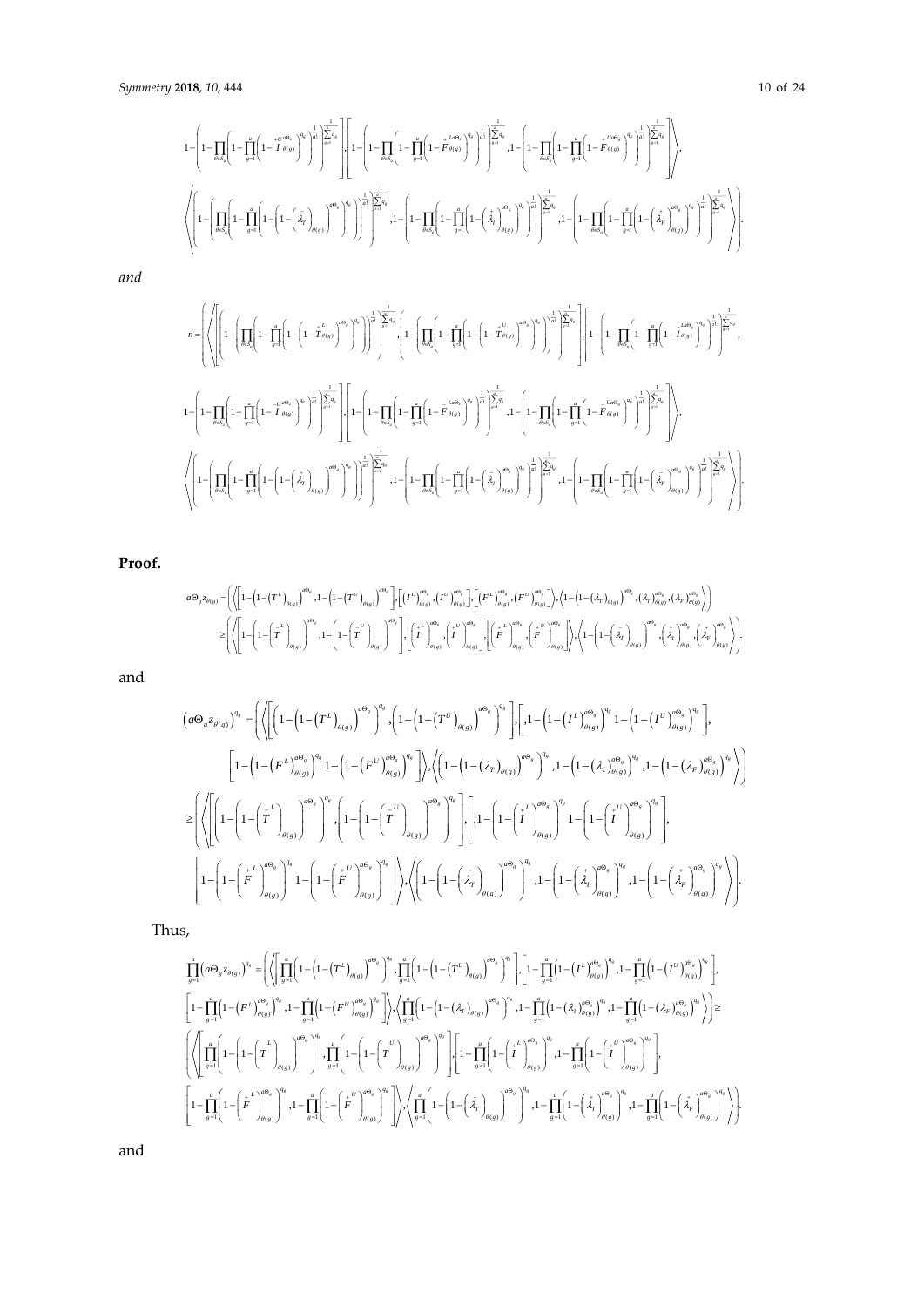$$
\label{eq:sum1} \begin{split} &\sum_{\theta \in S_{\epsilon}}\prod_{\epsilon=1}^{s} \left( d\Theta_{g} z_{\theta(\varepsilon)}\right)^{q_{\epsilon}} = \left( \left\langle \left[1-\prod_{\theta \in S_{\epsilon}}\left(\prod_{\varepsilon=1}^{s}\left(1-\left(1-\left(T^{\ell}\right)_{\theta(\varepsilon)}\right)^{\theta\theta_{\varepsilon}}\right)^{q_{\epsilon}}\right) \right] \cdot \left[ \prod_{\theta \in S_{\epsilon}}\left(1-\left(\prod_{\varepsilon=1}^{s}\left(1-\left(1-\left(T^{\ell}\right)_{\theta(\varepsilon)}\right)^{\theta\theta_{\varepsilon}}\right)^{q_{\epsilon}}\right)\right)\right] \cdot \\ &\left[\prod_{\theta \in S_{\epsilon}}\left(1-\prod_{\varepsilon=1}^{s}\left(1-\left(F^{\ell}\right)_{\theta(\varepsilon)}^{\theta\theta_{\varepsilon}}\right)^{q_{\epsilon}}\right) \prod_{\theta \in S_{\epsilon}}\left(1-\prod_{\varepsilon=1}^{s}\left(1-\left(F^{\ell}\right)_{\theta(\varepsilon)}^{\theta\theta_{\varepsilon}}\right)^{q_{\epsilon}}\right)\right]\right), \end{split} \\ \begin{split} &\left. \left[\prod_{\theta \in S_{\epsilon}}\left(1-\prod_{\varepsilon=1}^{s}\left(1-\left(F^{\ell}\right)_{\theta(\varepsilon)}^{\theta\theta_{\varepsilon}}\right)^{q_{\epsilon}}\right) \prod_{\theta \in S_{\epsilon}}\left(1-\prod_{\varepsilon=1}^{s}\left(1-\left(F^{\ell}\right)_{\theta(\varepsilon)}^{\theta\theta_{\varepsilon}}\right)^{q_{\epsilon}}\right)\right]\right), \end{split} \\ &\left. \left. \left. \left. \left[\prod_{\theta \in S_{\epsilon}}\left(1-\prod_{\varepsilon=1}^{s}\left(1-\left(F^{\ell}\right)_{\theta(\varepsilon)}^{\theta\theta_{\varepsilon}}\right)^{q_{\epsilon}}\right)^{q_{\epsilon}}\right)^{q_{\epsilon}}\right] \cdot \left. \left. \left. \left. \left[ \prod_{\theta \in S_{\epsilon}}\left(1-\left(1-\left(T^{\ell}\right)_{\theta(\varepsilon)}^{\theta\theta_{\varepsilon}}\right)^{q_{\epsilon}}\right)\right] \right\rangle \right\r
$$

Furthermore,

$$
\begin{split} &\frac{1}{a!}\sum_{\theta\in S_{-}}\prod_{s=1}^{a}\left(a\Theta_{s}z_{\theta(s)}\right)^{q_{s}}=\left[\left\langle\left[1-\left(\prod_{\theta\in S_{-}}\left(1-\left(1-\left(T^{L}\right)_{\theta(s)}\right)^{\theta s}\right)^{q_{s}}\right)\right]^{1\overline{a}},1-\left(\prod_{\theta\in S_{-}}\left(1-\prod_{s=1}^{a}\left(1-\left(1-\left(T^{U}\right)_{\theta(s)}\right)^{\theta s}\right)^{q_{s}}\right)\right)^{1\overline{a}},\\ &\left[\left(\prod_{\theta\in S_{-}}\left(1-\prod_{s=1}^{a}\left(1-\left(T^{L}\right)^{\theta s_{s}}\right)^{q_{s}}\right)\right)^{1\overline{a}},\left(\prod_{\theta\in S_{-}}\left(1-\prod_{s=1}^{a}\left(1-\left(T^{U}\right)^{\theta s_{s}}\right)^{q_{s}}\right)\right)^{1\overline{a}},\left(\prod_{\theta\in S_{-}}\left(1-\prod_{s=1}^{a}\left(1-\left(T^{U}\right)^{\theta s_{s}}\right)^{q_{s}}\right)\right)^{1\overline{a}},\left(\prod_{\theta\in S_{-}}\left(1-\prod_{s=1}^{a}\left(1-\left(T^{L}\right)^{\theta s_{s}}\right)^{q_{s}}\right)\right)^{1\overline{a}},\left(\prod_{\theta\in S_{-}}\left(1-\prod_{s=1}^{a}\left(1-\left(T^{U}\right)^{\theta s_{s}}\right)^{q_{s}}\right)\right)^{1\overline{a}},\left(\prod_{\theta\in S_{-}}\left(1-\prod_{s=1}^{a}\left(1-\left(T^{L}\right)^{\theta s_{s}}\right)^{q_{s}}\right)\right)^{1\overline{a}}\right),\\ &\left\{\lambda\left[1-\left(\prod_{\theta\in S_{-}}\left(1-\prod_{s=1}^{a}\left(1-\left(1-\left(\mathcal{A}_{T}\right)_{\theta(s)})^{q_{s}}\right)^{q_{s}}\right)\right)^{1\overline{a}}\right],1-\left(\prod_{\theta\in S_{-}}\left(1-\prod_{s=1}^{a}\left(1-\left(\mathcal{A}_{T}\right)_{\theta(s)})^{q_{s}}\right)^{q_{s}}\right)\right)^{1\overline
$$

Hence,

$$
\begin{split} &\left(\frac{1}{a!}\sum_{\theta \in \mathcal{A}_{\alpha}}\prod_{i=1}^{a}\big(a\Theta_{i}\Gamma_{\theta(i)})^{e_{i}}\right)\overset{\sum}{\overset{j}{\overset{\sum}}{}_{i}}^{b}=\left(\left(\left[\left(1-\prod_{k=1}^{a}\bigg(1-\prod_{i=1}^{n}\bigg(1-\bigg(T^{k}\bigg)_{\theta(i)})^{e_{i}}\right)^{b_{i}}\right)\right]^{b_{i}}\right)\overset{\sum}{\overset{j}{\overset{\sum}}{}_{i}}^{b_{i}}+\left(1-\left(\prod_{k=1}^{n}\bigg(1-\prod_{k=1}^{n}\bigg(1-\bigg(T^{k}\big)_{\theta(i)})^{e_{i}}\right)^{b_{i}}\right)\right)^{\frac{1}{\overset{\sum}{\overset{\sum}{\overset{\sum}{\overset{\sum}{\overset{\sum}{\overset{\sum}{\overset{\sum}{\overset{\sum}{\overset{\sum}{\overset{\sum}{\overset{\sum}{\overset{\sum}{\overset{\sum}{\overset{\sum}{\overset{\sum}{\overset{\sum}{\overset{\sum}{\overset{\sum}{\overset{\sum}{\overset{\sum}{\overset{\sum}{\overset{\sum}{\overset{\sum}{\overset{\sum}{\overset{\sum}{\overset{\sum}{\overset{\sum}{\overset{\sum}{\overset{\sum}{\overset{\sum}{\overset{\sum}{\overset{\sum}{\overset{\sum}{\overset{\sum}{\overset{\sum}{\overset{\sum}{\overset{\sum}{\overset{\sum}{\overset{\sum}{\overset{\sum}{\overset{\sum}{\overset{\sum}{\overset{\sum}{\overset{\sum}{\overset{\sum}{\overset{\sum}{\overset{\sum}{\overset{\sum}{\overset{\sum}{\overset{\sum}{\overset{\sum}{\overset{\sum}{\overset{\sum}{\overset{\sum}{\overset{\sum}{\overset{\sum}{\overset{\sum}{\overset{\sum}{\overset{\sum{x}}{\overset{\sum{x}}{\overset{\sum{x}}{\overset{\sum{x}}{\overset{\sum{x}}{\overset{\sum{x}}{\overset{\sum{x}}{\overset{\sum{x}}{\overset{\sum{x}}{\overset{\sum{x}}{\overset{\sum{x}}{\overset{\sum{x}}{\overset{\sum{x}}{\overset{\sum{x}}{\overset{\sum{x}}{\overset{\sum{x}}{\overset{\sum{x}}{\overset{\sum{x}}{\overset{\sum{x}}{\overset{\sum{x}}{\overset{\sum{x}}{\overset{\sum
$$

This implies that  $m \leq NCPMM^Q(z_1, z_2, ..., z_a)$ .  $\Box$ 

In a similar way we can show that  $NCPMM^{\mathcal{Q}}(z_1,z_2,...,z_a) \leq n$  . Hence,  $m \leq NCPMM^{\mathcal{Q}}(z_1,z_2,...,z_a) \leq n$  .

The NCPMM operator does not have the property of monotonicity.

One of the leading advantages of NCPMM is its capacity to represent the interrelationship among NCNs. Furthermore, the NCPMM operator is more flexible in aggregation process due to parameter vector. Now, we discuss some special cases of NCPMM operators by assigning different values to the parameter vector.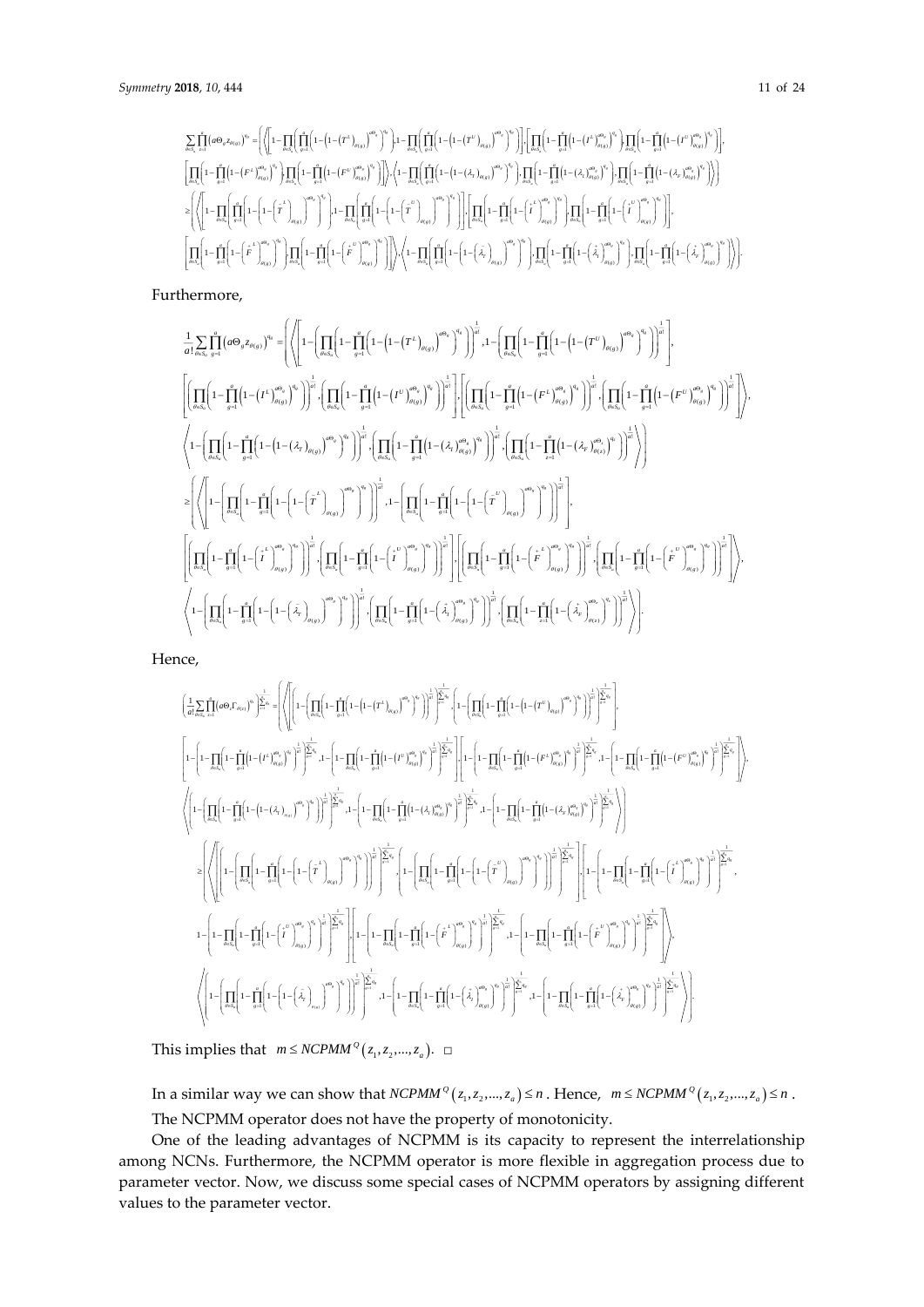**Case 1.** If  $Q = (1, 0, \ldots, 0)$ , then the NCPMM operator degenerates into the following form:

$$
NCPMM^{(1,0,\dots,0)}(z_1, z_2, \dots, z_a) = \left(\sum_{g=1}^a \frac{\left(1 + T(z_g)\right)}{\sum_{x=1}^a \left(1 + T(z_x)\right)} z_g\right).
$$
 (28)

This is the NC power averaging operator.

**Case 2.** If  $Q = \left(\frac{1}{a}, \frac{1}{a}, \ldots, \frac{1}{a}\right)$ ,  $=\left(\frac{1}{a},\frac{1}{a},\dots,\frac{1}{a}\right)$ , then the NCPMM operator degenerates into the following form:

$$
NCPMM^{\left(\frac{1}{a},\frac{1}{a},\dots,\frac{1}{a}\right)}(z_1,z_2,\dots,z_a) = \prod_{g=1}^{a} z_g^{\frac{\sum_{a=1}^{a} (1+T(z_x))}{z_g^{a-1}}}
$$
\n(29)

This is the NC power geometric operator.

**Case 3.** If  $Q = (1, 1, \ldots, 0)$ , then the NCPMM operator degenerates into the following form:

$$
NCPMM^{(1,0...0)} = (z_1, z_2,..., z_a) = \left[ \sqrt{\left[ \left( 1 - \left( 1 - (1 - T_s^{L})^{e_2} \right) \left( 1 - (1 - T_s^{L})^{e_2} \right) \right) \right]^{-\frac{1}{\alpha - a}} \right]^{\frac{1}{\alpha}} \cdot \left[ 1 - \left( \prod_{\substack{s=1 \\ s \neq t}}^{a} \left( 1 - (1 - (1 - T_s^{L})^{e_2} \right) \left( 1 - (1 - T_s^{L})^{e_2} \right) \right) \right]^{-\frac{1}{\alpha - a}} \right]^{\frac{1}{\alpha}} \cdot \left[ 1 - \left( \prod_{\substack{s=1 \\ s \neq t}}^{a} \left( 1 - (1 - (1 - T_s^{L})^{e_2} \right) \left( 1 - (1 - T_s^{L})^{e_2} \right) \right) \right]^{-\frac{1}{\alpha - a}} \right]^{\frac{1}{\alpha}} \cdot \left[ 1 - \left( \prod_{\substack{s=1 \\ s \neq t}}^{a} \left( 1 - (1 - (1 - T_s^{L})^{e_2} \right) \left( 1 - T_s^{L} \right) \right) \right]^{-\frac{1}{\alpha - a}} \right]^{\frac{1}{\alpha}} \cdot \left[ 1 - \left( 1 - \left( 1 - (1 - T_s^{L})^{e_2} \right) \left( 1 - T_s^{L} \right) \right) \right]^{-\frac{1}{\alpha - a}} \right]^{\frac{1}{\alpha}} \cdot \left[ 1 - \left( 1 - \left( 1 - (1 - T_s^{L})^{e_2} \right) \left( 1 - T_s^{L} \right) \right) \right]^{-\frac{1}{\alpha - a}} \right]^{\frac{1}{\alpha}} \cdot \left[ 1 - \left( 1 - \left( \prod_{\substack{s=1 \\ s \neq t}}^{a} \left( 1 - (1 - (1 - (1 - \lambda_s)^e) \left( 1 - (1 - T_s)^e \right) \right) \right) \right]^{-\frac{1}{\alpha - a}} \right]^{\frac{1}{\alpha}} \cdot \left[ 1 - \left( 1 - \left( \prod_{\substack{s=1 \\ s \neq t}}^{a} \left( 1 - (1 - (1 - (\lambda_s)^e) \left( 1 - (1 - T_s)^e \right) \right) \right) \right]^{-
$$

This is the NC power Bonferroni mean operator  $(p = q = 1)$ .

**Case 4.** If  $Q = \begin{bmatrix} 1,1,...,1,0,0,...,0 \end{bmatrix}$ , *i <sup>z</sup> i*  $Q = \left(\overbrace{1,1,...,1}^{\frac{z-1}{z-1}},\overbrace{0,0,...,0}^{\frac{z-1}{z-1}}\right)$ , then the NCPMM operator degenerates into the following form:

$$
NCPMM^{\left(1,\frac{z-1}{1,\frac{z-1}{1,\frac{z-1}{1,\frac{z-1}{1,\frac{z-1}{1,\frac{z-1}{1,\frac{z-1}{1,\frac{z-1}{1,\frac{z-1}{1,\frac{z-1}{1,\frac{z-1}{1,\frac{z-1}{1,\frac{z-1}{1,\frac{z-1}{1,\frac{z-1}{1,\frac{z-1}{1,\frac{z-1}{1,\frac{z-1}{1,\frac{z-1}{1,\frac{z-1}{1,\frac{z-1}{1,\frac{z-1}{1,\frac{z-1}{1,\frac{z-1}{1,\frac{z-1}{1,\frac{z-1}{1,\frac{z-1}{1,\frac{z-1}{1,\frac{z-1}{1,\frac{z-1}{1,\frac{z-1}{1,\frac{z-1}{1,\frac{z-1}{1,\frac{z-1}{1,\frac{z-1}{1,\frac{z-1}{1,\frac{z-1}{1,\frac{z-1}{1,\frac{z-1}{1,\frac{z-1}{1,\frac{z-1}{1,\frac{z-1}{1,\frac{z-1}{1,\frac{z-1}{1,\frac{z-1}{1,\frac{z-1}{1,\frac{z-1}{1,\frac{z-1}{1,\frac{z-1}{1,\frac{z-1}{1,\frac{z-1}{1,\frac{z-1}{1,\frac{z-1}{1,\frac{z-1}{1,\frac{z-1}{1,\frac{z-1}{1,\frac{z-1}{1,\frac{z-1}{1,\frac{z-1}{1,\frac{z-1}{1,\frac{z-1}{1,\frac{z-1}{1,\frac{z-1}{1,\frac{z-1}{1,\frac{z-1}{1,\frac{z-1}{1,\frac{z-1}{1,\frac{z-1}{1,\frac{z-1}{1,\frac{z-1}{1,\frac{z-1}{1,\frac{z-1}{1,\frac{z-1}{1,\frac{z-1}{1,\frac{z-1}{1,\frac{z-1}{1,\frac{z-1}{1,\frac{z-1}{1,\frac{z-1}{1,\frac{z-1}{1,\frac{z-1}{1,\frac{z-1}{1,\frac{z-1}{1,\frac{z-1}{1,\frac{z-1}{1,\frac{z-1}{1,\frac{z-1}{1,\frac{z-1}{1,\frac{z-1}{1,\frac{z-1}{1,\frac{z-1}{1,\frac{z-1}{1,\frac{z-1}{1,\frac{z-1}{
$$

This is the NC power Maclaurin symmetric mean operator.

## *3.2. Weighted Neutrosophic Cubic Power Muirhead Mean (WNCPMM) Operator*

The NCPMM operator does not consider the weight of the aggregated NCNs. In this subsection, we develop the WNCPMM operator, which has the capacity of taking the weights of NCNs.

**Definition 12.** Let  $z_g$  (g = 1,2,...,a) be a group of NCNs and  $Q = (q_1, q_2, ..., q_a) \in R^a$  be a vector of parameters. If,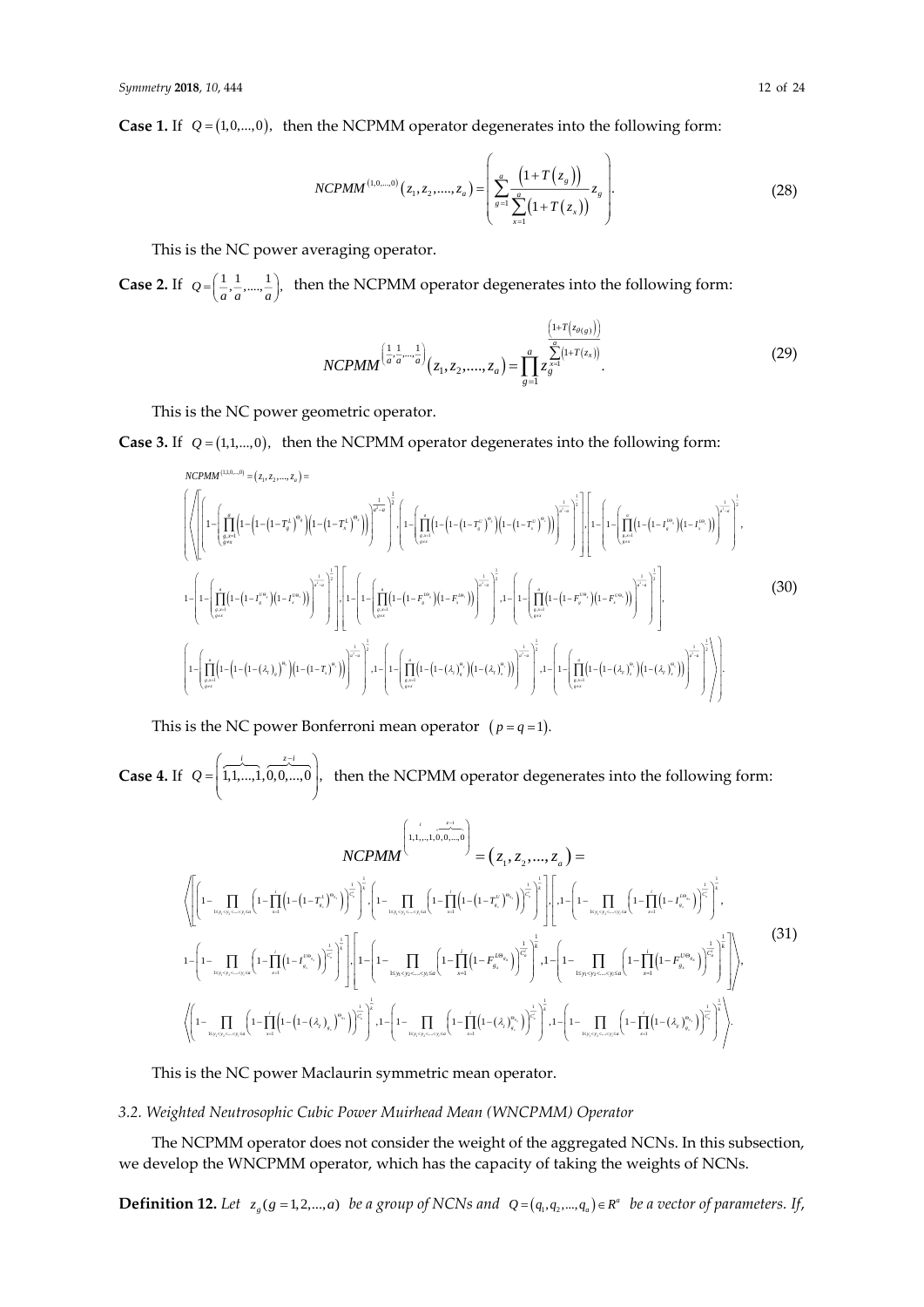$$
WNCPMM^{Q}(z_{1}, z_{2}, \ldots, z_{a}) = \left(\frac{1}{a! \sum_{\theta \in S_{a}} \prod_{g=1}^{a} \left(\frac{a \Xi_{\beta(g)} \Theta_{\theta(g)}}{\sum_{x=1}^{a} \Xi_{x} \Theta_{x}} z_{\theta(g)}\right)^{q_{g}}\right)^{\frac{1}{2} \sum_{g=1}^{a} q_{g}}
$$
(32)

then, we WNCPMM<sup>0</sup> the weighted neutrosophic cubic power Muirhead mean operator, where  $E = (E_1, E_2, ..., E_a)^T$  is the weight vector of  $z_g(g = 1, 2, ..., a)$  such that  $E_z \in [0,1], \sum_{i=1}^{a} E_z = 1$ , *z z z*<sup>=</sup>  $\Xi_z \in [0,1], \sum \Xi_z = 1$ ,  $S_a$  *is the group of all* permutation,  $\theta(z)$  is any permutation of  $(1,2,...,a)$  and  $\Theta_{_g}$  is power weight vector (PWV) satisfying  $(1+T(z_g))$  $\left( 1\! +\! T\!\left( z_{_{\mathcal{B}}} \right) \right) \;\overline{\;\;s^{\text{-}1}}$  $\frac{1+T(z_s))}{\sum_{\alpha=1}^a \Theta_{\alpha}} = 1,$ 1  $\sum_{g}^{g} = \frac{\left(1+T\left(\frac{z_{g}}{g}\right)\right)}{\sum_{g=1}^{a}(1+T\left(\frac{z_{g}}{g}\right))}, \sum_{g=1}^{a}\Theta_{g}$ *g T z*  $T(z_*)$ )  $s=$  $\Theta = \frac{(1+I(z_g))}{I}$ ,  $\sum_{i=1}^{n} \Theta_i$  $\frac{(\sqrt[3]{s})}{\sqrt[3]{t}}$ ,  $\sum_{s=1}$ Σ  $(z_x) = \sum_{x=1, x\neq g} \text{Supp}(z_g, z_x)$ *a*  $T(z_x) = \sum_{x=1, x\neq g} \text{Supp}(z_g, z_x)$  $=\sum_{i=1}^{\infty}$  Supp $(z_s, z_x)$ , Supp $(z_s, z_x)$  is the support degree for  $z_s$  and  $z_x$ ,

*satisfying the following axioms:*

- *(1)*  $Supp(z_s, z_x) \in [0,1];$
- $\text{(2)} \quad \text{Supp}\big(z_{s}, z_{x}\big) = \text{Supp}\big(z_{x}, z_{s}\big);$
- (3) If  $\overline{D}(z_g, z_x) < \overline{D}(z_u, z_v)$ , then  $Supp(z_g, z_x) > Supp(z_u, z_v)$ , where  $\overline{D}(z_g, z_x)$  is distance among  $z_g$  and  $z_x$ .

From Definition 12, we have the following Theorem 5.

**Theorem 5.** Let  $z_g(g=1,2,...,a)$  be a group of NCNs and  $Q=(q_1,q_2,...,q_a)\in R^a$  be a vector of parameters. Then, *the aggregated value obtained by using Equation (32) is still an NCN and*

$$
\mathbf{WNCPMM}^{O}(z_{1},z_{2},...,z_{a}) = \left[\left(\left|\left[1-\prod_{\substack{a=1\\ \alpha\leq x\\ \alpha\leq x}}\left(1-\prod_{\substack{s=1\\ \alpha\leq x}}\left(1-\prod_{\substack{s=1\\ \alpha\leq x}}\left(1-\prod_{\substack{s=1\\ \alpha\leq x}}\left(1-\prod_{\substack{s=1\\ \alpha\leq x}}\left(1-\prod_{\substack{s=1\\ \alpha\leq x}}\left(1-\prod_{\substack{s=1\\ \alpha\leq x}}\left(1-\prod_{\substack{s=1\\ \alpha\leq x}}\left(1-\prod_{\substack{s=1\\ \alpha\leq x}}\left(1-\prod_{\substack{s=1\\ \alpha\leq x}}\left(1-\prod_{\substack{s=1\\ \alpha\leq x}}\left(1-\prod_{\substack{s=1\\ \alpha\leq x}}\left(1-\prod_{\substack{s=1\\ \alpha\leq x}}\left(1-\prod_{\substack{s=1\\ \alpha\leq x}}\left(1-\prod_{\substack{s=1\\ \alpha\leq x}}\left(1-\prod_{\substack{s=1\\ \alpha\leq x}}\left(1-\prod_{\substack{s=1\\ \alpha\leq x}}\left(1-\prod_{\substack{s=1\\ \alpha\leq x}}\left(1-\prod_{\substack{s=1\\ \alpha\leq x}}\left(1-\prod_{\substack{s=1\\ \alpha\leq x}}\left(1-\prod_{\substack{s=1\\ \alpha\leq x}}\left(1-\prod_{\substack{s=1\\ \alpha\leq x}}\left(1-\prod_{\substack{s=1\\ \alpha\leq x}}\left(1-\prod_{\substack{s=1\\ \alpha\leq x}}\left(1-\prod_{\substack{s=1\\ \alpha\leq x}}\left(1-\prod_{\substack{s=1\\ \alpha\leq x}}\left(1-\prod_{\substack{s=1\\ \alpha\leq x}}\left(1-\prod_{\substack{s=1\\ \alpha\leq x}}\left(1-\prod_{\substack{s=1\\ \alpha\leq x}}\left(1-\prod_{\substack{s=1\\ \alpha\leq x}}\left(1-\prod_{\substack{s=1\\ \alpha\leq x}}\left(1-\prod_{\substack{s=1\\ \alpha\leq x}}\left(1-\prod_{\substack{s=1\\ \alpha\leq x}}\left(1-\prod_{\substack{s=1\\ \alpha\leq x}}\left(1-\prod
$$

**Proof.** Proof of Theorem 5 is same as Theorem 2. □

*3.3. The Neutrosophic Cubic Power Dual Muirhead Mean (NCPDMM) Operator*

In this subsection, we develop the NCPDMM operator and discuss some related properties.

**Definition 13.** Let  $z_g$  ( $g = 1, 2, ..., a$ ) be a group of NCNs and  $Q = (q_1, q_2, ..., q_a) \in R^a$  be a vector of parameters. If,

$$
NCPDMM^{Q}(z_{1}, z_{2}, \ldots, z_{a}) = \frac{1}{\sum_{g=1}^{a} q_{g}} \left( \prod_{\theta \in S_{a}} \sum_{g=1}^{a} \left( q_{g} \frac{z_{\theta(g)}^{(1+T(z_{\theta(g)})})}{q_{g} z_{\theta(g)}^{(1+T(z_{a}))}} \right) \right)^{\frac{1}{a!}}
$$
(34)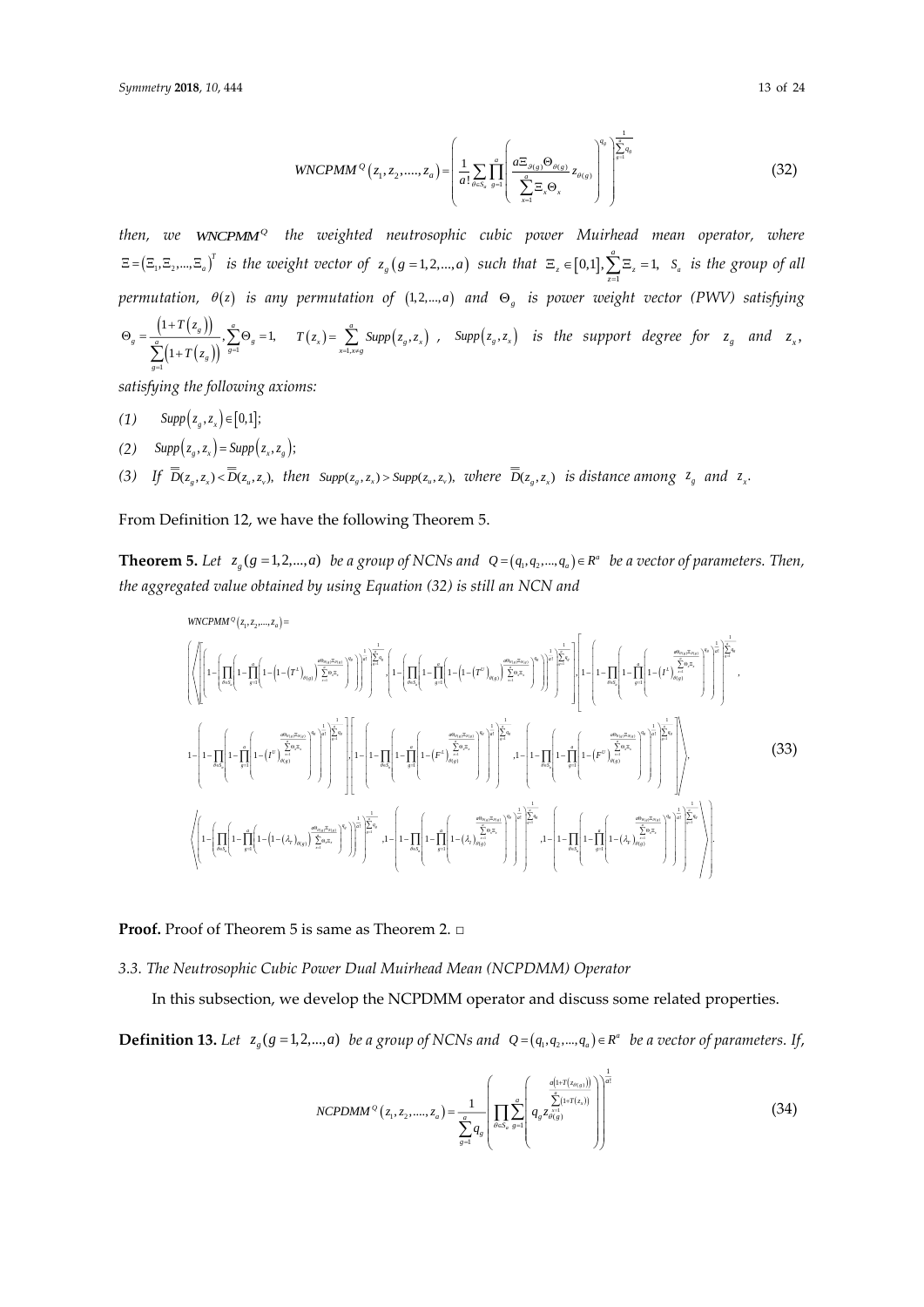*then, we call NCPDMM<sup>o</sup> the neutrosophic cubic power dual Muirhead mean operator, where*  $\,$  $\,$ *s*  $\,$  *is the group of all permutation,*  $\theta(g)$  *is any permutation of*  $(1,2,...,a)$  *and*  $T(z_x) = \sum_{x=1,x\neq g} Supp(z_s,z_x)$  $T(z_x) = \sum_{x=1, x\neq g} \text{Supp}(z_g, z_x)$  $= \sum_{\alpha}^{\alpha} \text{Supp}(z_{s}, z_{x})$ , Supp $(z_{s}, z_{x})$  is the support degree for  $z_{\rm g}$  and  $z_{\rm x}$ , satisfying the following axioms:

- *(1)*  $Supp(z_s, z_x) \in [0,1];$
- $\text{(2)} \quad \text{Supp}\left(z_{g}, z_{x}\right) = \text{Supp}\left(z_{x}, z_{g}\right);$
- (3) If  $\overline{D}(z_g, z_x) < \overline{D}(z_u, z_v)$ , then  $Supp(z_g, z_x) > Supp(z_u, z_v)$ , where  $\overline{D}(z_g, z_x)$  is distance among  $z_g$  and  $z_x$ .

To write Equation (34) in a simple form, we can specify it as:

$$
\Theta_{s} = \frac{\left(1 + T\left(z_{s}\right)\right)}{\sum_{i=1}^{a} \left(1 + T\left(z_{s}\right)\right)}.\tag{35}
$$

For suitability, we can call  $(\Theta_1, \Theta_2, ..., \Theta_a)^T$  the power weight vector (PMV), such that  $\Theta_g \in [0,1]$ and  $\sum_{g=1}^{a} \Theta_{g} = 1$  $\sum \Theta_{_{\rm g}}$  =1 . From, the use of Equation (35), Equation (34) can be expressed as, *g*<sup>=</sup>

*x*

NCPDMM<sup>o</sup> (z<sub>1</sub>, z<sub>2</sub>,..., z<sub>a</sub>) = 
$$
\frac{1}{\sum_{g=1}^{a} q_g} \left( \prod_{\theta \in S_a} \sum_{g=1}^{a} \left( q_g z_{\theta(g)}^{\omega_{\theta(g)}} \right) \right)^{\frac{1}{a!}}.
$$
 (36)

**Theorem 6.** Let  $z_g(g=1,2,...,a)$  be a group of SVNNs and  $Q=(q_1,q_2,...,q_a) \in R^a$  be a vector of parameters. *Then, the aggregated value obtained by using Equation (36) is still an NCN and*,

$$
\begin{split} &NCPDMM^{Q}\left(z_{1},z_{2},...,z_{a}\right)=\\ &\left(\left\langle\left[1-\left[1-\prod_{\delta\in S_{\epsilon}}\left[1-\prod_{s=1}^{a}\left(1-\left(I^{-\ell^{D}}\right)^{\omega_{\theta_{s}}}_{\beta_{s}}\right)^{q_{s}}\right]_{\sigma}^{\frac{1}{\alpha}}\right]_{\sigma}^{\frac{1}{\alpha_{s}}},1-\left[1-\prod_{\delta\in S_{\epsilon}}\left[1-\prod_{s=1}^{a}\left(1-\left(I^{-\ell^{D}}\right)^{\omega_{\theta_{s}}}_{\beta_{s}}\right)^{q_{s}}\right]\right]_{\sigma}^{\frac{1}{\alpha_{s}}}\right]_{\sigma}^{\frac{1}{\alpha_{s}}},\\ &\left[1-\left(\prod_{\delta\in S_{\epsilon}}\left[1-\prod_{s=1}^{a}\left(1-\left(1-\left(I^{-\ell^{D}}\right)_{\theta_{(s)}}\right)^{\omega_{s}}\right)^{q_{s}}\right)\right]_{\sigma}^{\frac{1}{\alpha_{s}}}\right]_{\sigma}^{\frac{1}{\alpha_{s}}}\right]_{\sigma}^{\frac{1}{\alpha_{s}}}\right]_{\sigma}^{\frac{1}{\alpha_{s}}}\left[\left(1-\left(\prod_{\delta\in S_{\epsilon}}\left[1-\prod_{s=1}^{a}\left(1-\left(I^{-\ell^{D}}\right)_{\theta_{(s)}}\right)^{\omega_{s}}\right)^{q_{s}}\right)\right]_{\sigma}^{\frac{1}{\alpha_{s}}}\right]_{\sigma}^{\frac{1}{\alpha_{s}}}\right]_{\sigma}^{\frac{1}{\alpha_{s}}}\right]_{\sigma}^{\frac{1}{\alpha_{s}}}\left[\left(1-\left(\prod_{\delta\in S_{\epsilon}}\left[1-\prod_{s=1}^{a}\left(1-\left(I^{-\ell^{D}}\right)_{\theta_{(s)}}\right)^{\omega_{s}}\right)^{q_{s}}\right)\right]_{\sigma}^{\frac{1}{\alpha_{s}}}\right]_{\sigma}^{\frac{1}{\alpha_{s}}}\right]_{\sigma}^{\frac{1}{\alpha_{s}}}\right]\left[\left(1-\left(\prod_{\delta\in S_{\epsilon}}\left[1-\prod_{s=1}^{a}\left(1-\left(I^{-\ell^{D}}\right)_{\theta_{(s)}}\right)^{\omega_{s}}\right)^{q_{s}}\right)\right]_{\sigma}^{\frac
$$

**Proof.** Proof of Theorem 6 is similar to that of Theorem 2. □

**Theorem 7** (Idempotency). Let  $z_g$  ( $g = 1, 2, ..., a$ ) be a group of NCNs, and  $z_g = z$ , for all  $g = 1, 2, ..., a$ . Then,

$$
NCPDMM^{\mathcal{Q}}(z_1, z_2, \dots, z_a) = z. \tag{38}
$$

**Theorem 8** (Boundedness). Let 
$$
z_g(g = 1, 2, ..., a)
$$
 be a group of NCNs,  
\n
$$
\overline{z} = \min(z_1, z_2, ..., z_a) = \left( \left\langle \begin{bmatrix} \overline{r}^L, \overline{r}^U \\ \overline{r}^L, \overline{r}^U \end{bmatrix}, \begin{bmatrix} \overline{r}^L, \overline{r}^U \\ \overline{r}^L, \overline{r}^U \end{bmatrix}, \begin{bmatrix} \overline{r}^L, \overline{r}^U \\ \overline{r}^L, \overline{r}^U \end{bmatrix} \right), \langle \lambda_{\overline{r}}^-, \lambda_{\overline{r}}^+, \lambda_{\overline{r}}^+ \rangle \right),
$$
\nand  
\n
$$
z^* = \max(z_1, z_2, ..., z_a) = \left( \left\langle \begin{bmatrix} \overline{r}^L, \overline{r}^U \\ \overline{r}^L, \overline{r}^U \end{bmatrix}, \begin{bmatrix} \overline{r}^L, \overline{r}^U \\ \overline{r}^L, \overline{r}^U \end{bmatrix} \right\rangle, \langle \lambda_{\overline{r}}^+, \lambda_{\overline{r}}^-, \lambda_{\overline{r}}^-\rangle \right).
$$
\nThen,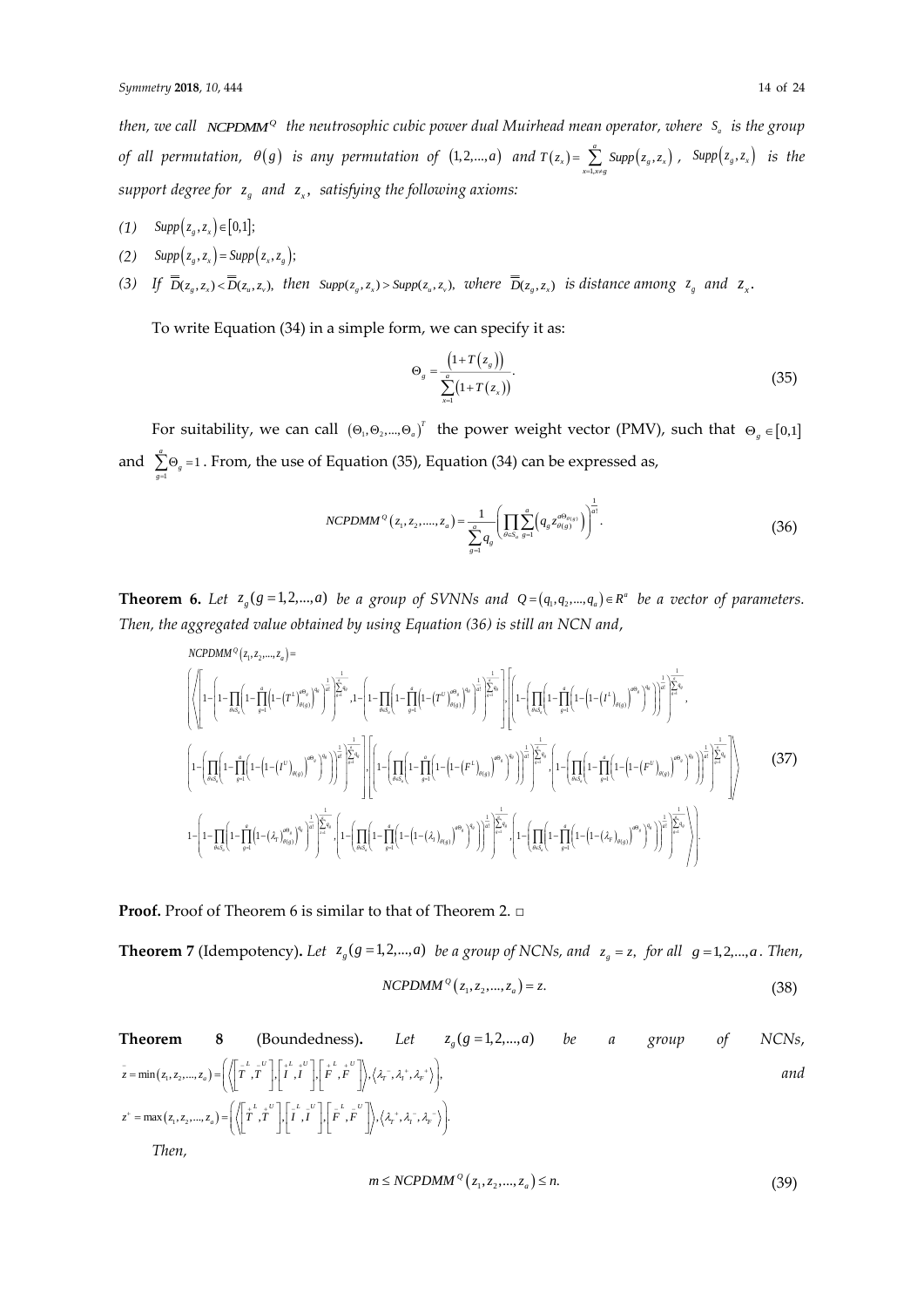*where,*

$$
m = \left( \left( \left| 1 - \left[ 1 - \prod_{\alpha \in S_{\epsilon}} \left[ 1 - \prod_{s=1}^{\alpha} \left( 1 - \left( \frac{\tau}{T} \right)^{\alpha \beta_{s}} \right)^{q_{c}} \right] \right] \right|^{1 - \left| \sum_{s=1}^{n} q_{s}} , 1 - \left[ 1 - \prod_{\alpha \in S_{\epsilon}} \left[ 1 - \prod_{s=1}^{\alpha} \left( 1 - \left( \frac{\tau}{T} \right)^{\alpha \beta_{s}} \right)^{q_{c}} \right] \right] \right|^{1 - \left| \sum_{s=1}^{n} q_{s}} , 1 - \left[ 1 - \prod_{\alpha \in S_{\epsilon}} \left[ 1 - \prod_{s=1}^{\alpha} \left( 1 - \left( \frac{\tau}{T} \right)^{\alpha \beta_{s}} \right)^{q_{c}} \right] \right] \right|^{1 - \left| \sum_{s=1}^{n} q_{s}} , 1 - \left[ 1 - \prod_{\alpha \in S_{\epsilon}} \left[ 1 - \prod_{s=1}^{\alpha} \left( 1 - \left( \frac{\tau}{T} \right)^{\alpha_{s}} \right)^{q_{c}} \right] \right] \right) \right)^{1 - \left| \sum_{s=1}^{n} q_{s}} , 1 - \left( \prod_{\alpha \in S_{\epsilon}} \left[ 1 - \prod_{s=1}^{\alpha} \left( 1 - \left( \frac{\tau}{T} \right)^{\alpha_{s}} \right)^{q_{c}} \right] \right) \right|^{1 - \left| \sum_{s=1}^{n} q_{s}} , 1 - \left( \prod_{\alpha \in S_{\epsilon}} \left[ 1 - \prod_{s=1}^{\alpha} \left( 1 - \left( \frac{\tau}{T} \right)^{\alpha_{s}} \right)^{q_{c}} \right] \right) \right|^{1 - \left| \sum_{s=1}^{n} q_{s}} , 1 - \left( \prod_{\alpha \in S_{\epsilon}} \left[ 1 - \prod_{s=1}^{\alpha} \left( 1 - \left( \frac{\tau}{T} \right)^{\alpha_{s}} \right)^{q_{c}} \right] \right|^{1 - \left| \sum_{s=1}^{n} q_{s}} , 1 - \left( \prod_{s=1}^{\alpha} \left( 1 - \left( \frac{\tau}{T} \right)^{\alpha_{s}} \right)^{q_{c}} \right
$$

*and*

$$
n=\left(\left(\left[1-\left(1-\prod_{\alpha\in\mathbb{S}_i}\left[1-\prod_{\alpha\in\mathbb{S}_i}\left[1-\prod_{\alpha\in\mathbb{S}_i}^{a}\left(1-\left(\hat{\boldsymbol{\mathcal{I}}}^{t}\right)^{\alpha\theta_{\varepsilon}}\right)^{q_{\varepsilon}}\right]_{\varepsilon}^{\frac{1}{\alpha}}\right)^{\frac{1}{\alpha}}\right)^{\frac{1}{\alpha}}\right)^{\frac{1}{\alpha}}\right)^{\frac{1}{\alpha}}\cdot\\ 1-\left(1-\left(\prod_{\alpha\in\mathbb{S}_i}\left[1-\prod_{\alpha\in\mathbb{S}_i}\left[1-\left(\hat{\boldsymbol{\mathcal{I}}}^{t}\right)^{\alpha\theta_{\varepsilon}}\right)^{q_{\varepsilon}}\right)\right)^{\frac{1}{\alpha}}\right)^{\frac{1}{\alpha}}\cdot\\ \left(1-\left(\prod_{\alpha\in\mathbb{S}_i}\left[1-\prod_{\alpha\in\mathbb{S}_i}\left[1-\left(\hat{\boldsymbol{\mathcal{I}}}^{t}\right)^{\alpha\theta_{\varepsilon}}\right]_{\varepsilon_{\alpha}}^{q_{\varepsilon}}\right)\right)^{\alpha\beta}\right)^{\frac{1}{\alpha}}\cdot\\ \left(1-\left(\prod_{\alpha\in\mathbb{S}_i}\left[1-\prod_{\alpha\in\mathbb{S}_i}\left[1-\left(\hat{\boldsymbol{\mathcal{I}}}^{t}\right)^{\alpha\theta_{\varepsilon}}\right]_{\varepsilon_{\alpha}}^{q_{\varepsilon}}\right)\right)^{\frac{1}{\alpha}}\right)^{\frac{1}{\alpha}}\cdot\\ \left[\left(1-\left(\prod_{\alpha\in\mathbb{S}_i}\left[1-\prod_{\alpha\in\mathbb{S}_i}\left[1-\left(\hat{\boldsymbol{\mathcal{I}}}^{t}\right)^{\alpha\theta_{\varepsilon}}\right]_{\varepsilon_{\alpha}}^{q_{\varepsilon}}\right)\right)^{\alpha\beta}\right]_{\varepsilon}^{q_{\varepsilon}}\cdot\\ \left(1-\left(\prod_{\alpha\in\mathbb{S}_i}\left[1-\prod_{\alpha\in\mathbb{S}_i}\left[1-\left(\hat{\boldsymbol{\mathcal{I}}}^{t}\right)^{\alpha\theta_{\varepsilon}}\right]_{\varepsilon_{\alpha}}^{q_{\varepsilon}}\right)\right)^{\alpha\beta}\right)^{\frac{1}{\alpha}}\cdot\\ \left(\left(1-\left(\prod_{
$$

*Now we will discuss some special cases of NCPDMM operator with respect to the parameter vector Q*.

**Case 1.** If  $Q = (1, 0, \ldots, 0)$ , then NCPDMM operators degenerate into the following form:

$$
NCPDMM^{(1,0,\dots,0)}(z_1, z_2, \dots, z_a) = \left(\prod_{g=1}^a \sum_{z_g^{(1+T(z_s))}}^{\frac{(1+T(z_g))}{\frac{a}{s}}}\right)
$$
(40)

This is the NC power geometric averaging operator.

**Case 2.** If  $Q = \left(\frac{1}{a}, \frac{1}{a}, \ldots, \frac{1}{a}\right)$ ,  $=\left(\frac{1}{a},\frac{1}{a},\dots,\frac{1}{a}\right)$ , then NCPMM operators degenerate into the following form:

$$
NCPDMM^{\left(\frac{1}{a}\cdot\frac{1}{a}\cdot\frac{1}{a}\right)}(z_1, z_2, \dots, z_a) = \sum_{g=1}^a \frac{\left(1+T\left(z_g\right)\right)}{\sum_{x=1}^a \left(1+T\left(z_x\right)\right)} z_g \tag{41}
$$

This is NC power arithmetic averaging operator.

**Case 3.** If  $Q = (1, 1, 0, \ldots, 0)$ , then NCPDMM operators degenerate into the following form: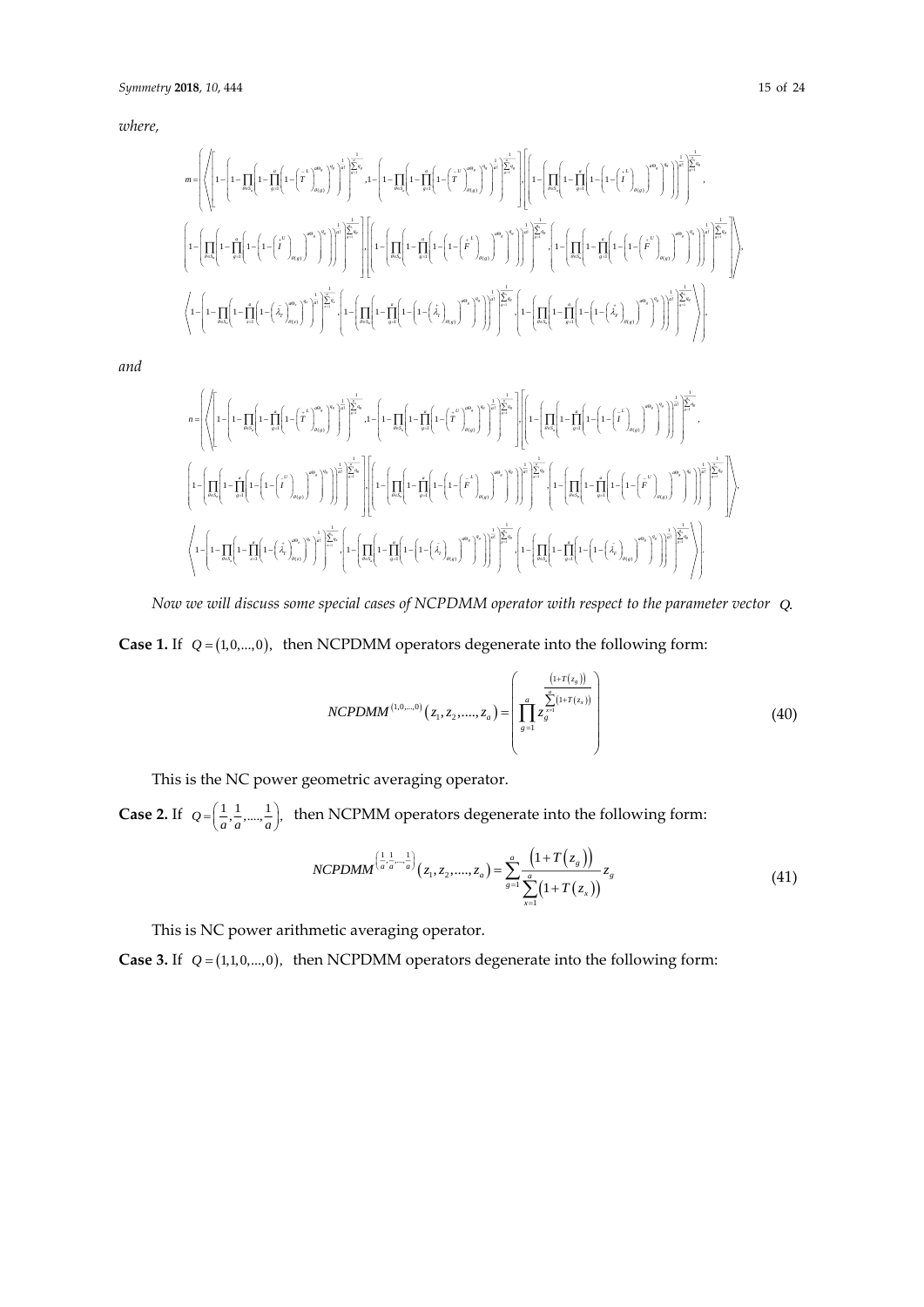$$
NCPDMM^{(11,0...0)}(z_1, z_2,..., z_a) = \left\{ \left( \left[ 1 - \left( \prod_{\substack{z \text{ odd} \\ z \text{ odd}}}^{a} \left( 1 - \left( 1 - \left( T^{-1} \right)_{z}^{a} \right) \right) \left( 1 - \left( T^{-1} \right)_{z}^{a} \right) \right) \right]_{z-a}^{1} \right\}^{\frac{1}{2}} \right) \cdot 1 - \left[ 1 - \left( \prod_{\substack{z \text{ odd} \\ z \text{ odd}}}^{a} \left( 1 - \left( 1 - \left( T^{-1} \right)_{z}^{a} \right) \right) \left( 1 - \left( T^{-1} \right)_{z}^{a} \right) \right) \right]_{z-a}^{1} \right]_{z-a}^{1} \right]_{z-a}^{1} \right]
$$
\n
$$
\left[ \left[ 1 - \left( \prod_{\substack{z \text{ odd} \\ z \text{ odd}}}^{a} \left( 1 - \left( 1 - \left( 1 - \left( T^{-1} \right)_{z} \right)^{a} \right) \left( 1 - \left( 1 - \left( T^{1} \right)_{z} \right)^{b} \right) \right) \right]_{z-a}^{1} \right]_{z-a}^{1} \right]_{z-a}^{1} \right]_{z-a}^{1} \right]
$$
\n
$$
\left[ \left( 1 - \left( \prod_{\substack{z \text{ odd} \\ z \text{ odd}}}^{a} \left( 1 - \left( 1 - \left( 1 - \left( T^{-1} \right)_{z} \right)^{b} \right) \left( 1 - \left( 1 - \left( T^{1} \right)_{z} \right)^{b} \right) \right) \right]_{z-a}^{1} \right]_{z-a}^{1} \right]_{z-a}^{1} \right]
$$
\n
$$
\left[ \left( 1 - \left( \prod_{\substack{z \text{ odd} \\ z \text{ odd}}}^{a} \left( 1 - \left( 1 - \left( 1 - \left( F^{1} \right)_{z} \right)^{b} \right) \left( 1 - \left( 1 - \left( F^{1} \right)_{z} \right)^{b} \right) \right) \right] \right]_{z-a}^{1} \right]_{z-a}^{1} \right]
$$
\n
$$
\left(
$$

This is the NC power geometric Bonferroni mean operator  $(p = q = 1)$ .

Case 4. If 
$$
Q = \left( \overline{1, 1, ..., 1, 0, 0, ..., 0} \right)
$$
, then the NCPDMM operator degenerates into the following form:  
\n
$$
NCPDMM \left( \overline{1, 1, ..., 1, 0, 0, ..., 0} \right) \left( \overline{1, 1, ..., 1, 0, 0, ..., 0} \right) \left( \overline{1, 1, ..., 1, 0, 0, ..., 0} \right) \left( \overline{1, 1, ..., 1, 0, 0, ..., 0} \right) \left( \overline{1, 1, ..., 1, 0, 0, ..., 0} \right) \left( \overline{1, 1, ..., 1, 0, 0, ..., 0} \right) \left( \overline{1, 1, ..., 1, 0, 0, ..., 0} \right) \left( \overline{1, 1, ..., 1, 0, 0, ..., 0} \right) \left( \overline{1, 1, ..., 1, 0, 0, ..., 0} \right) \left( \overline{1, 1, ..., 1, 0, 0, ..., 0} \right) \left( \overline{1, 1, ..., 1, 0, 0, ..., 0} \right) \left( \overline{1, 1, ..., 1, 0, 0, ..., 0} \right) \left( \overline{1, 1, ..., 1, 0, 0, ..., 0} \right) \left( \overline{1, 1, ..., 1, 0, 0, ..., 0} \right) \left( \overline{1, 1, ..., 1, 0, 0, ..., 0} \right) \left( \overline{1, 1, ..., 1, 0, 0, ..., 0} \right) \left( \overline{1, 1, ..., 1, 0, 0, ..., 0} \right) \left( \overline{1, 1, ..., 1, 0, 0, ..., 0} \right) \left( \overline{1, 1, ..., 1, 0, 0, ..., 0} \right) \left( \overline{1, 1, ..., 1, 0, 0, ..., 0} \right) \left( \overline{1, 1, ..., 1, 0, 0, ..., 0} \right) \left( \overline{1, 1, ..., 1, 0, 0, ..., 0} \right) \left( \overline{1, 1, ..., 1, 0, 0, ..., 0} \right) \left( \overline{1, 1, ..., 1, 0, 0, ..., 0} \right)
$$

This is the NC power dual Maclaurin symmetric mean operator.

# *3.4. Weighted Neutrosophic Cubic Power Dual Muirhead Mean (WNCPDMM) Operator*

The NCPDMM operator does not consider the weight of the aggregated NCNs. In this subsection, we develop the WNCPDMM operator, which has the capacity of taking the weights of NCNs.

**Definition 14.** Let  $z_g$  ( $g = 1, 2, ..., a$ ) be a group of NCNs and  $Q = (q_1, q_2, ..., q_a) \in \mathbb{R}^a$  be a vector of parameters. If,

$$
WNCPDMM^{Q}(z_{1}, z_{2},..., z_{a}) = \frac{1}{\sum_{g=1}^{a} q_{g}} \left( \prod_{\theta \in S_{a}} \sum_{g=1}^{a} \left( q_{g} z_{\theta(g)}^{\frac{a \mathbb{E}_{g(y)} \Theta_{g(y)}}{\sum_{z=1}^{a} \mathbb{E}_{z} \Theta_{z}}} \right) \right)^{\frac{1}{a!}}
$$
(44)

1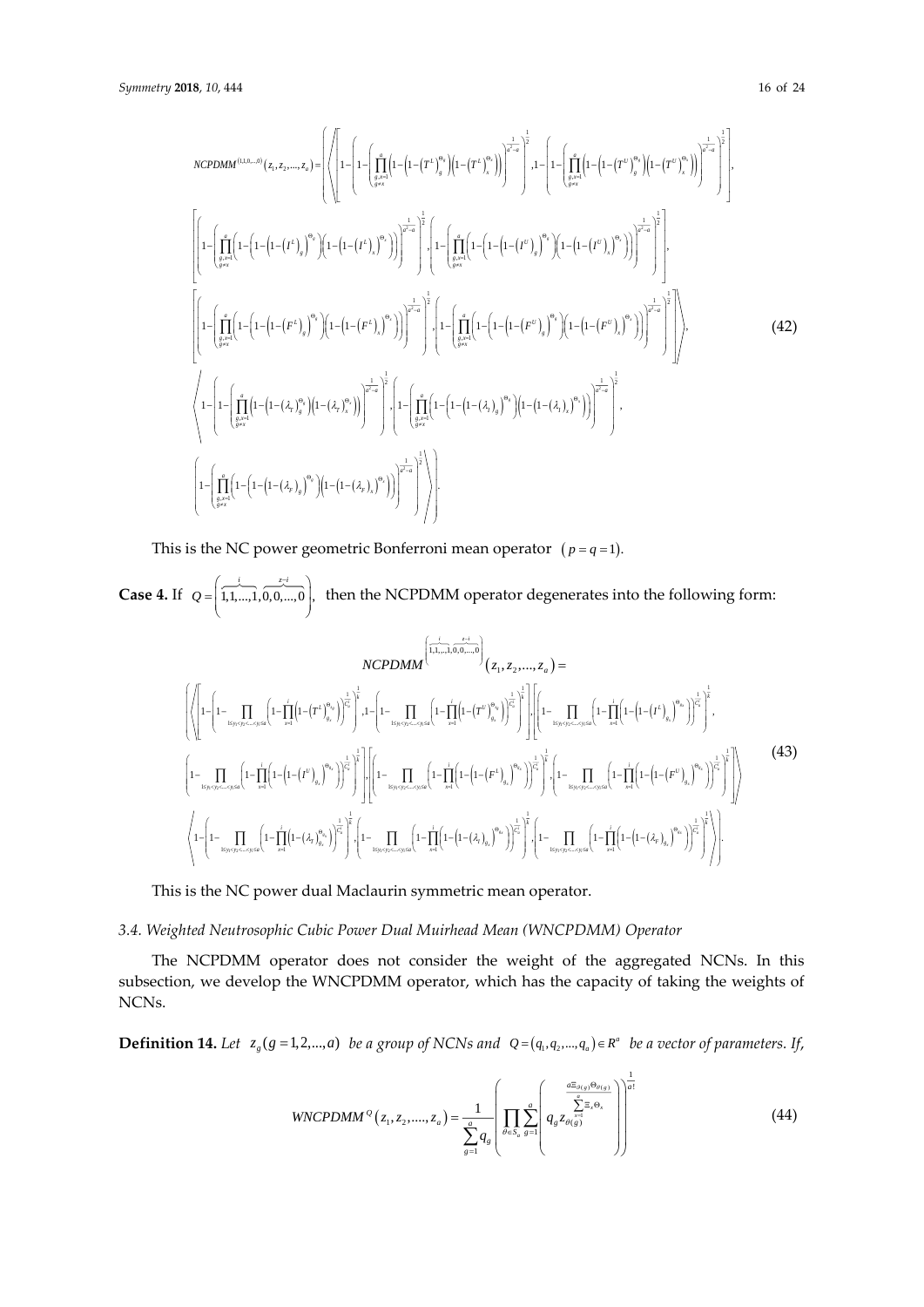*then, we call WNCPDMM<sup>o</sup> the weighted neutrosophic cubic power dual Muirhead mean operator, where*  $\Xi = (\Xi_1, \Xi_2, ..., \Xi_a)^T$  is the weight vector of  $z_g$  ( $g = 1, 2, ..., a$ ) such that  $\Xi_g \in [0,1], \sum_{s=1}^{a} \Xi_g = 1$ ,  $g \quad \downarrow \quad \downarrow' \quad \downarrow' \quad g$ <br>  $g=1$  $\Xi_{g} \in [0,1], \sum \Xi_{g} = 1,$  *S<sub>a</sub>* is the group of all *permutation,*  $\theta(g)$  *is any permutation of* (1,2,...,*a*) *and*  $\Theta_g$  *is PVW satisfying*  $\Theta_g = \frac{(1+T(z_g))}{(1-T(z_g))}$  $\left(1+T\left(\rule{0pt}{12pt}\right)\right)^{-g=1}$  $\frac{1+T(z_s))}{\sigma}$ ,  $\sum_{\alpha=1}^{\infty}\Theta_{\alpha}=1$ , 1  $\mathcal{L}_{g} = \frac{\left(1+T\left(\mathcal{Z}_{g}\right)\right)}{\sum_{s=1}^{a}(1+T\left(\mathcal{Z}_{g}\right))}, \sum_{s=1}^{a}\Theta_{g}$ *g T z*  $T(z_*)$ )  $s=$  $\Theta_{\epsilon} = \frac{(1+T(z_g))}{\sum_{i=1}^{n} \Theta_{\epsilon}}$  $\frac{(\frac{g}{g})}{\frac{1}{f}T(z)}$ ,  $\sum_{g=1}$ Σ

- $(z_x) = \sum_{x=1, x\neq g}^{a} \text{Supp}(z_g, z_x)$  $T(z_x) = \sum_{x=1, x \neq g} \text{Supp}(z_x, z_x)$ , and  $\text{Supp}(z_x, z_x)$  is the support degree for  $z_g$  and  $z_x$ , satisfying the following axioms:
- *(1)*  $Supp(z_s, z_x) \in [0,1];$
- $\text{(2)} \quad \text{Supp}\left(z_g, z_x\right) = \text{Supp}\left(z_x, z_g\right);$
- (3) If  $D(z_x, z_x) < D(z_u, z_v)$ , then  $Supp(z_x, z_x) > Supp(z_u, z_v)$ , where  $D(z_x, z_x)$  is distance among  $z_x$  and  $z_x$ .

From Definition 14, we have the following Theorem 9.

**Theorem 9.** Let  $z_g(g = 1, 2, ..., a)$  be a group of NCNs and  $Q = (q_1, q_2, ..., q_a) \in R^a$  be a vector of parameters. Then,<br>the aggregated value obtained by using Equation (44) is still an NCN and<br> $\sqrt{\left(\left(\left(\left(\frac{q_1}{(1, q_1, ..., q_a)^{\frac{1}{a_a$ 

the aggregated value obtained by using Equation (44) is still an NC and  
\nWNCPDMM<sup>o</sup>(z<sub>1</sub>, z<sub>2</sub>,...,z<sub>a</sub>) = 
$$
\left\{\left[1-\left[1-\prod_{\substack{n=1\\n\neq j}}^{\infty}\left[1-\prod_{\substack{n=1\\n\neq j}}^{\infty}\left[1-\prod_{\substack{n=1\\n\neq j}}^{\infty}\left[1-\prod_{\substack{n=1\\n\neq j}}^{\infty}\left[1-\prod_{\substack{n=1\\n\neq j}}^{\infty}\left[1-\prod_{\substack{n=1\\n\neq j}}^{\infty}\left[1-\prod_{\substack{n=1\\n\neq j}}^{\infty}\left[1-\prod_{\substack{n=1\\n\neq j}}^{\infty}\left[1-\prod_{\substack{n=1\\n\neq j}}^{\infty}\left[1-\prod_{\substack{n=1\\n\neq j}}^{\infty}\left[1-\prod_{\substack{n=1\\n\neq j}}^{\infty}\left[1-\prod_{\substack{n=1\\n\neq j}}^{\infty}\left[1-\prod_{\substack{n=1\\n\neq j}}^{\infty}\left[1-\prod_{\substack{n=1\\n\neq j}}^{\infty}\left[1-\prod_{\substack{n=1\\n\neq j}}^{\infty}\left[1-\prod_{\substack{n=1\\n\neq j}}^{\infty}\left[1-\prod_{\substack{n=1\\n\neq j}}^{\infty}\left[1-\prod_{\substack{n=1\\n\neq j}}^{\infty}\left[1-\prod_{\substack{n=1\\n\neq j}}^{\infty}\left[1-\prod_{\substack{n=1\\n\neq j}}^{\infty}\left[1-\prod_{\substack{n=1\\n\neq j}}^{\infty}\left[1-\prod_{\substack{n=1\\n\neq j}}^{\infty}\left[1-\prod_{\substack{n=1\\n\neq j}}^{\infty}\left[1-\prod_{\substack{n=1\\n\neq j}}^{\infty}\left[1-\prod_{\substack{n=1\\n\neq j}}^{\infty}\left[1-\prod_{\substack{n=1\\n\neq j}}^{\infty}\left[1-\prod_{\substack{n=1\\n\neq j}}^{\infty}\left[1-\prod_{\substack{n=1\\n\neq j}}^{\infty}\left[1-\prod_{\substack{n=1\\n\neq j}}^{\infty}\left[1
$$

**Proof.** Proof of Theorem 9 is similar to that of Theorem 2. □

# **4. The MADM Approach Based on WNCPMM Operator and WNCPDMM Operator**

In this section, we give a novel method to MADM with NCNs, in which the attributes values gain the form of NCNs. For a MADM problem, let the series of alternatives is represented by  $= \{h_1, h_2, ..., h_a\}$ , and the series of attributes is represented by  $\lambda = \{\lambda_1, \lambda_2, ..., \lambda_b\}$ . The weight vector of the attributes is denoted by  $\varpi = (\varpi_1, \varpi_2, ..., \varpi_b)^T$  such that  $\varpi_p \in [0,1], \sum_{i=1}^{b} \varpi_p = 1$ .  $\varpi$ <sub>*p*</sub>  $\in$  [0,1],  $\sum \varpi$ <sub>*p*</sub> = 1. Assume that *p*  $\mathcal{Z}_{\mathit{gh}} = \left(\left\langle \left[T^L_{\mathit{gh}}, T^U_{\mathit{gh}}\right], \left[I^L_{\mathit{gh}}, I^U_{\mathit{gh}}\right], \left\{F^L_{\mathit{gh}}, F^U_{\mathit{gh}}\right], \left\langle\lambda_{T_{\mathit{gh}}}, \lambda_{T_{\mathit{gh}}}, \lambda_{T_{\mathit{gh}}}\right\rangle\right\}\right) \text{ is the assessment values of the alternatives } \begin{array}{c} \hbar_g \text{ \ on the attribute} \end{array}$ *h* , which is expressed by the form of NCN. Then, the main aim is to rank the alternatives. The following decision steps are to be followed.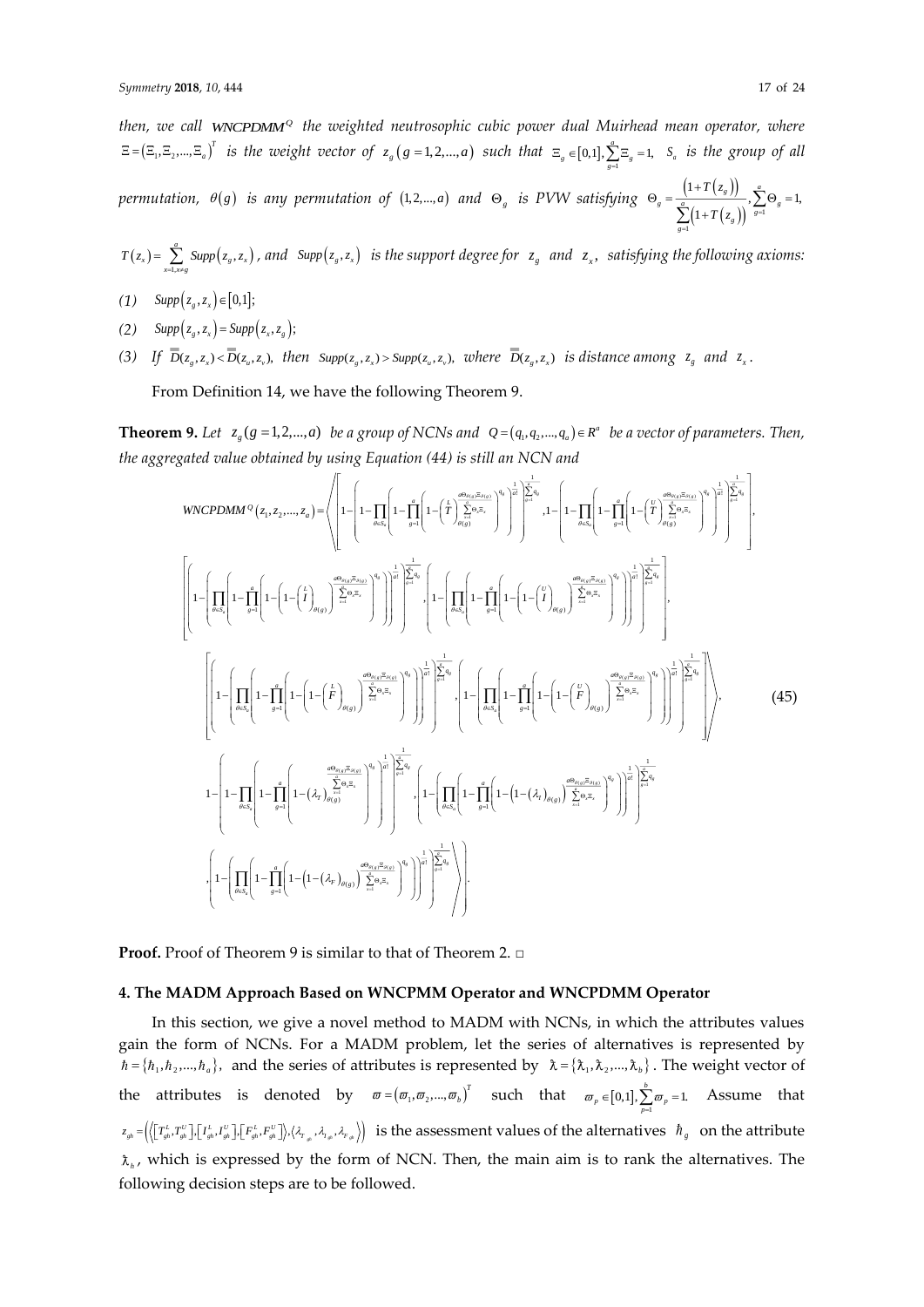**Step 1.** Standardize the decision matrix. Generally, there are two types of attributes, one is of cost type and the other is of benefit type. We need to convert the cost type of attributes into benefit types of attributes by using the following formula:

$$
z_{gh} = \left( \left\langle \left[ T_{gh}^{L}, T_{gh}^{U} \right], \left[ I_{gh}^{L}, I_{gh}^{U} \right], \left[ F_{gh}^{L}, F_{gh}^{U} \right] \right\rangle, \left\langle \lambda_{T_{gh}}, \lambda_{T_{gh}} \cdot \lambda_{T_{gh}} \right\rangle \right),
$$
\n
$$
= \left\{ \left( \left\langle \left[ T_{gh}^{L}, T_{gh}^{U} \right], \left[ I_{gh}^{L}, I_{gh}^{U} \right], \left[ F_{gh}^{L}, F_{gh}^{U} \right] \right\rangle, \left\langle \lambda_{T_{gh}}, \lambda_{T_{gh}} \cdot \lambda_{T_{gh}} \right\rangle \right\}
$$
\nfor benefit attribute  $\Gamma_{h}$ , (46)\n
$$
\left( \left\langle \left[ F_{gh}^{L}, F_{gh}^{U} \right], \left[ 1 - I_{gh}^{U}, 1 - I_{gh}^{L} \right], \left[ T_{gh}^{L}, T_{gh}^{U} \right] \right\rangle, \left\langle \lambda_{T_{gh}}, 1 - \lambda_{T_{gh}}, \lambda_{F_{gh}} \right\rangle \right\}
$$
\nfor cost attribute  $\Gamma_{h}$ .

Hence, the decision matrix  $M = \left[ z_{gh} \right]_{g \circ h}$  can be transformed into normalized decision matrix  $N = \left[ \delta_{\scriptscriptstyle gh} \right]_{\scriptscriptstyle a \times b}$ .

**Step 2.** Determine the supports  $Supp(\delta_{gh}, \delta_{gl})(g=1,2,...,a;h,l=1,2,...,b)$  by,

$$
Supp\left(\delta_{gh},\delta_{gl}\right)=1-\overline{\overline{D}}\left(\delta_{gh},\delta_{gh}\right)
$$
\n(47)

where,  $\bar{D}(\delta_{gh}, \delta_{gh})$  is the distance measure among two NCNs  $\delta_{gh}$  and  $\delta_{gl}$  defined in Equation (25). **Step 3.** Determine  $T(\delta_{gh})$  by,

$$
T(\delta_{gh}) = \sum_{\substack{l=1\\l \neq h}}^{b} Supp\left(\delta_{gh}, \delta_{gl}\right)\left(g=1, 2, ..., a; h, l=1, 2, ..., b\right)
$$
\n(48)

**Step 4.** Determine the weights related with the NCN  $\delta_{\phi}$  ( $g$  = 1,2,..., $a$ ; $h$  = 1,2,..., $b$ ) with the formula

$$
\Psi_{gh} = \frac{b\varpi_h \left(1 + T\left(\delta_{gh}\right)\right)}{\sum_{d=1}^b \varpi_d \left(1 + T\left(\delta_{gh}\right)\right)} (g = 1, 2, ..., a; h, d = 1, 2, ..., b),\tag{49}
$$

where,  $T(\delta_{gh}) = \sum_{l=1}^{b} \text{Supp}(\delta_{gh}, \delta_{gl}) (g = 1, 2, ..., a; h, l = 1, 2, ..., b)$  $\sum_{\substack{l=1 \ l \neq h}} \sum_{\substack{l=1 \ l \neq h}} \sum_{\substack{e \neq g}} \sum_{\substack{g \neq g}} \sum_{\substack{l=1 \ l \neq h}}$  $T(\delta_{gh}) = \sum_{l=1}^{\infty} Supp \big(\delta_{gh}, \delta_{gl}\big) (g=1,2,...,a;h,l=1,2,...,b)$  is weighted support of NCN  $\delta_{gh}$  by the other NCN ≠  $\delta_{gl}$  ( $g = 1, 2, ..., a; h, l = 1, 2, ..., b$ ).

## **Step 5.** Use the WNCPMM or WNCPDMM operators

$$
\delta_{g} = \left\langle \left[T_{g}^{L}, T_{g}^{U}\right], \left[I_{g}^{L}, I_{g}^{U}\right], \left[F_{g}^{L}, F_{g}^{U}\right], \lambda_{T_{g}}, \lambda_{T_{g}}, \lambda_{T_{g}}\right\rangle = WNCPMM^{Q}\left(\delta_{g1}, \delta_{g2}, ..., \delta_{gb}\right)
$$
\n(50)

or

$$
\delta_{g} = \left\langle \left[T_{g}^{L}, T_{g}^{U}\right], \left[I_{g}^{L}, I_{g}^{U}\right], \left[F_{g}^{L}, F_{g}^{U}\right], \lambda_{T_{g}}, \lambda_{T_{g}}, \lambda_{T_{g}}\right\rangle = WNCPDMM^{Q}\left(\delta_{g1}, \delta_{g2}, ..., \delta_{gb}\right)
$$
\n(51)

to calculate the overall NCNs,  $\delta_{g}$  ( $g$  = 1, 2, ..., *a*).

**Step 6.** Determine the score values of the collective NCNs  $\delta_g$  ( $g$  = 1,2,..., a), using Definition 6.

**Step 7.** Rank all the alternatives according to their score values, and the select the best one using Theorem 1.

### **5. An Illustrative Example**

To show the application of the developed MADM method, an illustrative example is embraced from [19,21] with NC information.

**Example 1.** A passenger wants to travel and select the best vans (alternatives)  $\hat{n}_s$ (g=1,2,3,4) among the *possible four vans. The customer takes the following four attributes into account to evaluate the possible four*  alternatives: (1) the facility  $\lambda_1$ ; (2) saving rent  $\lambda_2$ ; (3) comfort  $\lambda_3$ ; (4) safety  $\lambda_4$ . The importance degree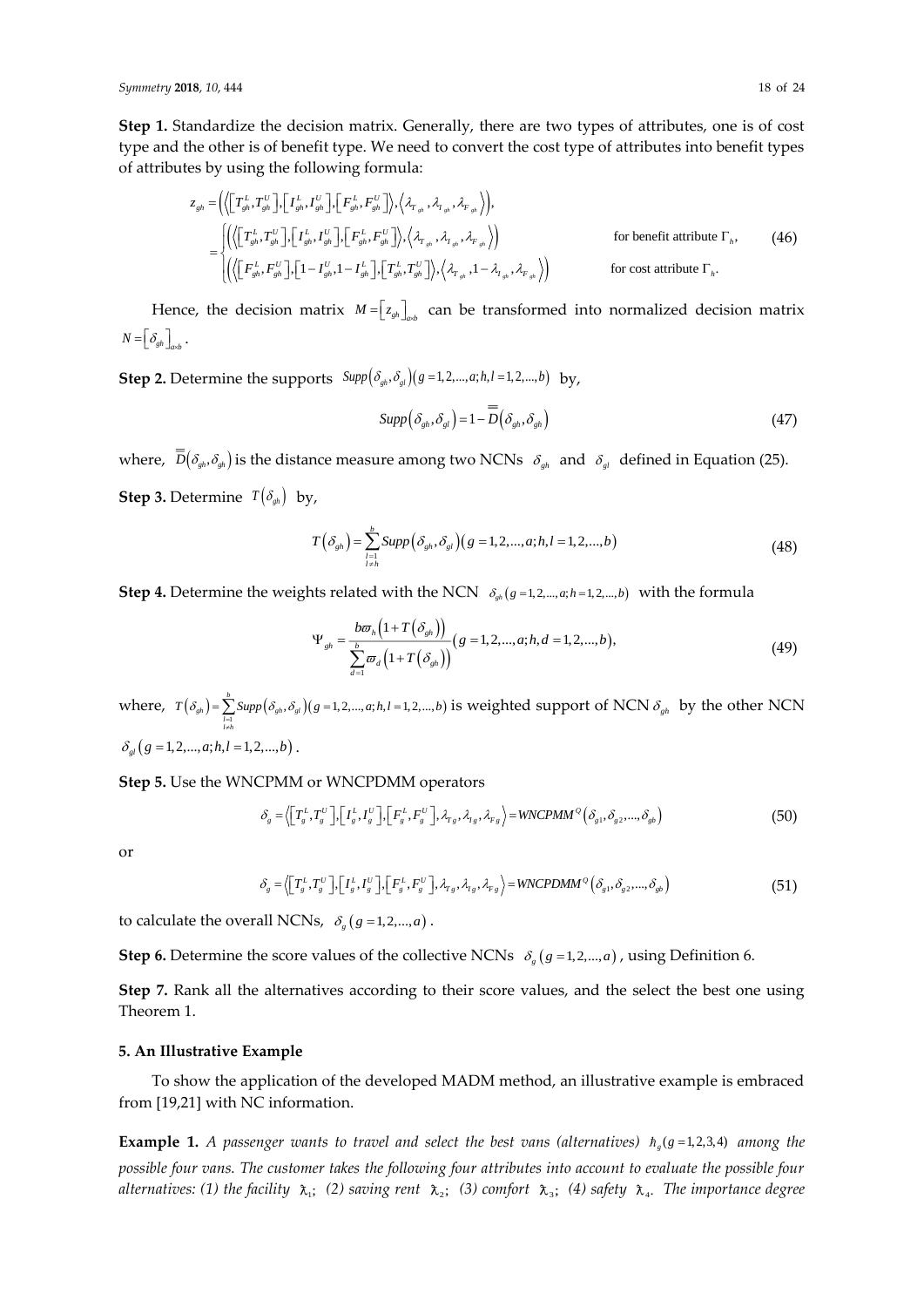of the attributes is expressed by  $\varpi = (0.5,0.25,0.125,0.125)^T$  . Therefore, the following decision matrix  $M = \left[ z_{_{gh}} \right]_{_{4 \times 4}}$ *can be obtained in the form of NCNs shown in Table 1.*

|                      | λ,                                                     | $\lambda,$                                             | $\lambda_{3}$                                                                  | $\lambda_{\scriptscriptstyle{A}}$                      |
|----------------------|--------------------------------------------------------|--------------------------------------------------------|--------------------------------------------------------------------------------|--------------------------------------------------------|
|                      | ((0.2, 0.5], [0.3, 0.7],                               | $(\langle [0.2, 0.4], [0.4, 0.5],$                     | $(\langle [0.2, 0.7], [0.4, 0.9],$                                             | $(\langle [0.1, 0.6], [0.3, 0.4],$                     |
| $\hbar_1$            | $[0.1, 0.2] \rangle$ , $\langle 0.9, 0.7, 0.2 \rangle$ | $[0.2, 0.5]\rangle, \langle 0.7, 0.4, 0.5 \rangle)$    | $[0.5, 0.7] \rangle$ , $\langle 0.7, 0.7, 0.5 \rangle$                         | $[0.5, 0.8]\rangle$ , $\langle 0.5, 0.5, 0.7 \rangle$  |
| $\hbar$ <sub>2</sub> | $(\langle [0.3, 0.9], [0.2, 0.7],$                     | $(\langle [0.3, 0.7], [0.6, 0.8],$                     | $(\langle [0.3, 0.9], [0.4, 0.6],$                                             | $(\langle [0.2, 0.5], [0.4, 0.9],$                     |
|                      | $[0.3, 0.5]\rangle, \langle 0.5, 0.7, 0.5 \rangle)$    | $[0.2, 0.4]\rangle, \langle 0.7, 0.6, 0.8\rangle$      | $\left[0.6, 0.8\right]\rangle, \left\langle 0.9, 0.4, 0.6\right\rangle\right)$ | $[0.5, 0.8]\rangle$ , $\langle 0.5, 0.2, 0.7 \rangle$  |
| $\hbar$ <sub>3</sub> | $(\langle [0.3, 0.4], [0.4, 0.8],$                     | ((0.2, 0.4], [0.2, 0.3],                               | $(\langle [0.4, 0.7], [0.1, 0.2],$                                             | $(\langle [0.6, 0.7], [0.3, 0.6],$                     |
|                      | $[0.2, 0.6]\rangle, \langle 0.1, 0.4, 0.2 \rangle)$    | $[0.2, 0.5]\rangle, \langle 0.2, 0.2, 0.2 \rangle)$    | $[0.4, 0.5]\rangle, \langle 0.9, 0.5, 0.5 \rangle)$                            | $[0.3, 0.7] \rangle$ , $\langle 0.7, 0.5, 0.3 \rangle$ |
| $\hbar$ <sub>4</sub> | $(\langle [0.5, 0.9], [0.1, 0.8],$                     | $(\langle [0.4, 0.6], [0.5, 0.7],$                     | $(\langle [0.5, 0.6], [0.2, 0.4],$                                             | ((0.3, 0.7], [0.7, 0.8],                               |
|                      | $[0.2, 0.6] \rangle$ , $\langle 0.4, 0.6, 0.2 \rangle$ | $[0.1, 0.2] \rangle$ , $\langle 0.5, 0.3, 0.2 \rangle$ | $[0.3, 0.5]\rangle, \langle 0.5, 0.4, 0.5 \rangle)$                            | $[0.6, 0.7] \rangle, \langle 0.4, 0.2, 0.8 \rangle$    |

**Table 1.** The decision matrix  $M = \left[ CN_{\mathit{gh}} \right]_{\mathit{4\times4}}$ .

Then, we apply the WNCPMM operator or WNCPDMM operator to solve the MADM problem. Now, we use the WNCPMM operator for this decision-making problem as follows:

**Step 1.** Since all the attributes are the same, hence there is no need for conversion. **Step 2.** Use Equation (47), to calculate the support degrees  $Supp(z_{gh}, z_{gl})(1, 2, ..., 4; h, l=1, 2, ..., 4)$ . We denote  $Supp(z_{gh}, z_{gl})$  by  $Supp_{gh,gl}$ .

> $Supp_{11,12} = Supp_{12,11} = 0.79452$ , $Supp_{11,13} = Supp_{13,11} = 0.735425$ , $Supp_{11,14} = Supp_{14,11} = 0.65359$ ,  $Supp_{12,13} = Supp_{13,12} = 0.771478$ ,  $Supp_{12,14} = Supp_{14,12} = 0.805635$ ,  $Supp_{13,14} = Supp_{14,13} = 0.786563$ ;  $Supp_{21,22} = Supp_{22,21} = 0.7972$ ,  $Supp_{21,23} = Supp_{23,21} = 0.7667$ ,  $Supp_{21,24} = Supp_{24,21} = 0.727155$ ,  $Supp_{22,23} = Supp_{23,22} = 0.750556$ ,  $Supp_{22,24} = Supp_{24,22} = 0.750556$ ,  $Supp_{23,24} = Supp_{23,24} = 0.76906$ ,<br>  $Supp_{31,32} = Supp_{32,31} = 0.8$ ,  $Supp_{31,33} = Supp_{33,31} = 0.614139$ ,  $Supp_{31,34} = Supp_{34,31} = 0.735425$ ,  $Supp_{31,32} = Supp_{32,31} = 0.8$ , $Supp_{31,33} = Supp_{33,31} = 0.614139$ , $Supp_{31,34} = Supp_{34,31} = 0.735425$ ,  $Supp_{31,32} = Supp_{32,31} = 0.8$ , $Supp_{31,33} = Supp_{33,31} = 0.614139$ , $Supp_{31,34} = Supp_{34,31} = 0.735425$ ,<br>  $Supp_{32,33} = Supp_{33,32} = 0.690879$ , $Supp_{32,34} = Supp_{34,32} = 0.711325$ , $Supp_{33,34} = Supp_{33,34} = 0.797241$ ,  $Supp_{41,42} = Supp_{42,41} = 0.7551$ , $Supp_{41,43} = Supp_{43,41} = 0.783975$ , $Supp_{41,44} = Supp_{44,41} = 0.645662$ ,

 $Supp_{42,43} = Supp_{43,42} = 0.783975$ , $Supp_{42,44} = Supp_{44,42} = 0.675107$ , $Supp_{43,44} = Supp_{44,43} = 0.7152$ .

**Step 3.** Use Equation (48), to get  $T(\delta_{\scriptscriptstyle gh})(g,h=1to~4)$  . We denote  $T(\delta_{\scriptscriptstyle gh})$  by  $T_{\scriptscriptstyle gh}$ .

 $T_{11}$  = 2.183534,  $T_{12}$  = 2.371633,  $T_{13}$  = 2.293466,  $T_{14}$  = 2.245787;  $T_{21}$  = 2.291063,  $T_{22}$  = 2.298354,  $T_{23}$  = 2.286283,  $T_{24}$  = 2.246771,  $T_{31}$  = 2.149564,  $T_{32}$  = 2.202204,  $T_{33}$  = 2.102259,  $T_{34}$  = 2.243991,  $T_{41}$  = 2.184688,  $T_{42}$  = 2.214133,  $T_{43}$  = 2.28315,  $T_{44}$  = 2.035969.

**Step 4.** Use Equation (49), to obtain  $\Psi_{gh}(g, h=1,2,3,4)$ .

 $\Psi_{11} = 1.957844, \Psi_{12} = 1.036761, \Psi_{13} = 0.506363, \Psi_{14} = 0.499032,$ 

$$
\Psi_{21} = 2.002623
$$
,  $\Psi_{22} = 1.00353$ ,  $\Psi_{23} = 0.499929$ ,  $\Psi_{24} = 0.493918$ ,  
\n $\Psi_{31} = 1.987975$ ,  $\Psi_{32} = 1.010601$ ,  $\Psi_{33} = 0.489529$ ,  $\Psi_{34} = 0.511894$ ,

**Step 5.** Use the WNCPMM given in Equation (50),

$$
z_{g} = \left( \left\langle \left[T_{g}^{L}, T_{g}^{U}\right], \left[I_{g}^{L}, I_{g}^{U}\right], \left[F_{g}^{L}, F_{g}^{U}\right], \left\langle \lambda_{T_{g}}, \lambda_{T_{g}}, \lambda_{T_{g}}\right\rangle \right) = WCNPMM^{Q}\left(z_{g1}, z_{g2}, \dots, z_{g4}\right)(g = 1, 2, \dots, 4).
$$

To get the overall NCNs  $z_g(g=1,2,...,4)$ . Assume that  $Q=(1,1,1,1)$ .

 $z_{\rm\scriptscriptstyle I} = \!\!\left( \left\langle \left[ 0.1399, 0.4650 \right] \!\!, \left[ 0.4421, 0.7027 \right] \!\!, \left[ 0.4691, 0.6847 \right] \!\right\rangle, \left\langle 0.5483, 0.6368, 0.6029 \right\rangle \right);$ 

 $z_{2} = \left( \left\langle \left[ 0.2238, 0.6021 \right], \left[ 0.5236, 0.8162 \right], \left[ 0.5122, 0.715 \right] \right\rangle, \left\langle 0.5617, 0.5505, 0.7294 \right\rangle \right);$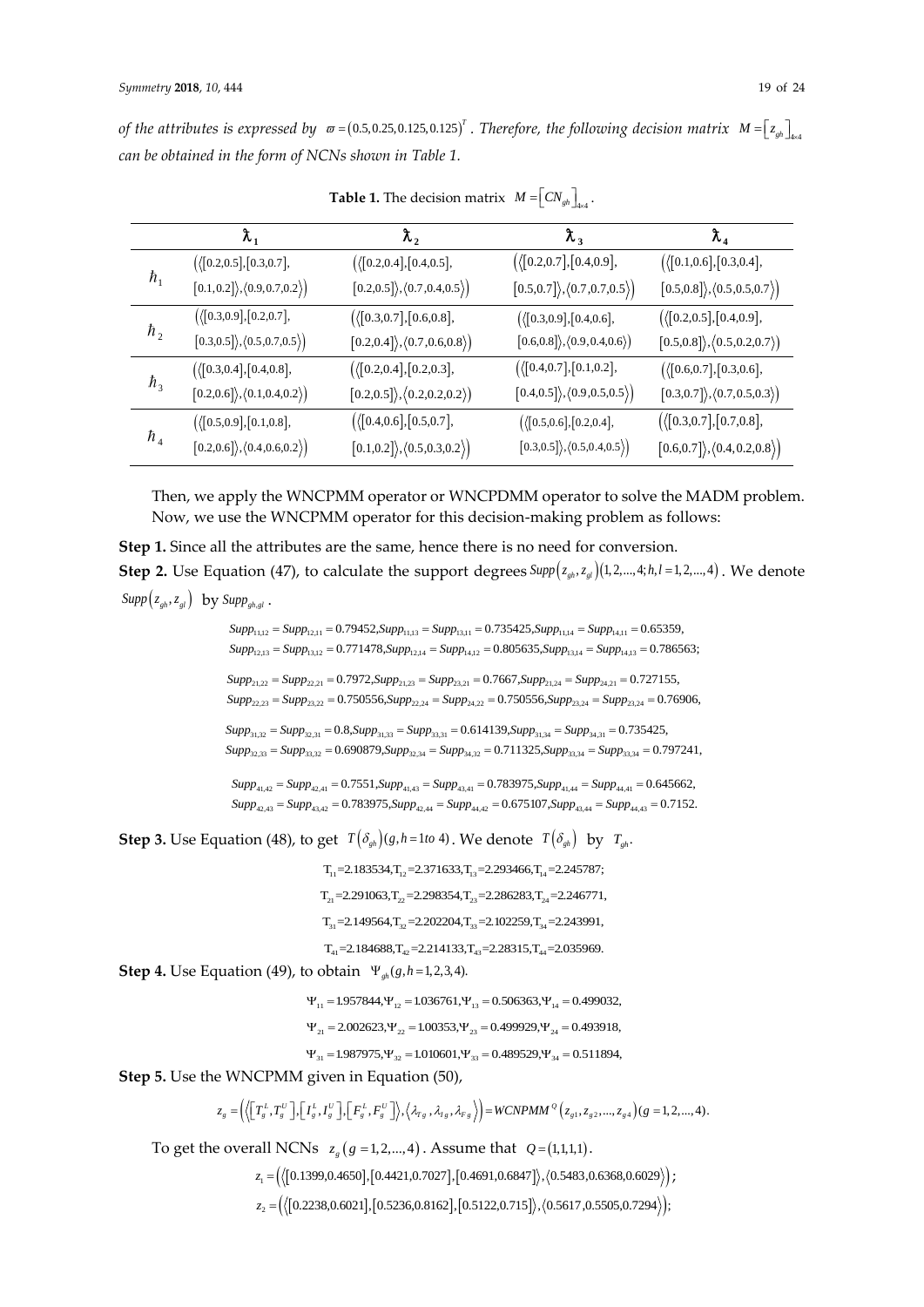*z*<sub>3</sub> =  $\langle$ [0.3002,0.4736],[0.3232,0.5782],[0.3881,0.6445]), $\langle$ 0.3255,0.4952,0.415668 $\rangle$ ; *z*<sub>4</sub> =  $\langle$  [0.3413,0.5540], [0.5437,0.7485], [0.4487,0.5965]},  $\langle$ 0.3762,0.4451,0.5976 $\rangle$ .

**Step 6.** Using Definition 6, we calculate the score values of the collective NCNs  $z_g$  ( $g$  = 1,2,..., $a$ ).

$$
SC(z_1) = 0.4022, SC(z_2) = 0.393352, SC(z_3) = 0.472717, SC(z_4) = 0.4324.
$$

**Step 7.** According to the score values, ranking order of the alternative is  $h_3 > h_4 > h_1 > h_2$ .

Hence using Theorem 1, the best alternative is  $\hbar_3$  and the worst is  $\hbar_2$ .

Similarly, by using WNCPDMM operator for this decision-making problem, we will have, the Steps 1 to 4 are similar to that of weighted neutrosophic cubic power Muirhead mean operator.

**Step 5.** Use the WNCPDMM given in Equation (51),

$$
z_{g} = \left\langle \left[T_g^L, T_g^U\right], \left[I_g^L, I_g^U\right], \left[F_g^L, F_g^U\right]\right\rangle, \left\langle \lambda_{Ts}, \lambda_{Ts}, \lambda_{Ts}\right\rangle = WNCPDMM^Q\left(z_{g1}, z_{g2}, \dots, z_{g4}\right)(g = 1, 2, \dots, 4).
$$

To get the overall NCNs  $z_g$   $(g = 1, 2, ..., 4)$ . Assume that,  $Q = (1, 1, 1, 1)$ .

*z*<sub>1</sub> =  $\langle$ [0.2569,0.6239],[0.2929,0.5112],[0.2375,0.4571]}, $\langle$ 0.7682,0.4666,0.3905 $\rangle$ ;

*z*<sub>2</sub> =  $\langle$ [0.3642,0.8179],[0.3110,0.6479],[0.3194,0.5430]}, $\langle$ 0.7416,0.3336,0.5561};

- *z*<sub>3</sub> =  $\langle$ [0.4935,0.6438],[0.1794,0.3224],[0.2248,0.4812]}, $\langle$ 0.6502,0.3206,0.2330 $\rangle$ ;
- *z*<sub>4</sub> =  $\langle$ [0.4995,0.7691],[0.2570,0.5332],[0.2130,0.3815]},  $\langle$ 0.5355,0.2744,0.3248 $\rangle$ .

**Step 6.** Using Definition 6, we calculate the score values of the collective NCNs  $z_g$   $(g = 1, 2, ..., a)$ .

 $SC(z_1) = 0.5881$ ,  $SC(z_2) = 0.5782$ ,  $SC(z_3) = 0.6688$ ,  $SC(z_4) = 0.6467$ .

**Step 7.** According to the score values, ranking order of the alternative is  $h_3 > h_4 > h_1 > h_2$ .

Hence using Theorem 1, the best alternatives is  $\hbar$ <sub>3</sub>, while the worst is  $\hbar$ <sub>2</sub>.

From the above obtained results, we can see that by using WNCPMM operator or WNCPDMM operator, the best alternative obtained is  $h_3$ , while the worst is  $h_2$ .

## *Effect of the Parameter Q on the Decision Result*

In this subsection, different values to the parameter vector  $\varrho$  and the results obtained from these values are shown in Tables 2 and 3. From Tables 2 and 3, it can be seen that, when the value of the parameter vector  $q$  is  $(1,0,0,0)$ , that is, when the interrelationship among the attributes is not considered, then according to the score values the best alternative is  $\hbar_4$  while the worst is  $\hbar_2$ . Similarly, when the value of the parameter vector  $\varrho$  is (1,1,0,0), that is, when WCNPMM operator and WNCPDMM operator degenerate into neutrosophic cubic power Bonferroni mean operator and neutrosophic cubic power geometric Bonferroni mean operator respectively, the best alternative is <sub>3</sub> and  $\hbar_4$  while the worst for both cases is  $\hbar_2$ . When the value of the parameter vector  $\varrho$  is (1,1,1,0), the best alternative is  $h_3$  and the worst is  $h_2$ . When the value of the parameter vector  $Q$  is  $(1,1,1,1)$ , the best alternative is  $h_3$  and the worst is  $h_2$ . Similarly, for other values of the parameter vector the score values and ranking order vary. Thus, one can select the value of the parameter vector according to the needs of the situations.

**Table 2.** Score values and ranking orders for different parameter values in WCNPMM operator.

| Parameter Vector Q | <b>Score Values</b>                     | <b>Ranking Orders</b>                     |
|--------------------|-----------------------------------------|-------------------------------------------|
| Q(1,0,0,0)         | $SC(CN_1) = 0.5671, SC(CN_2) = 0.5230,$ | $\hbar_4 > \hbar_1 > \hbar_3 > \hbar_2$ . |
|                    | $SC(CN_3) = 0.5593, SC(CN_4) = 0.6031.$ |                                           |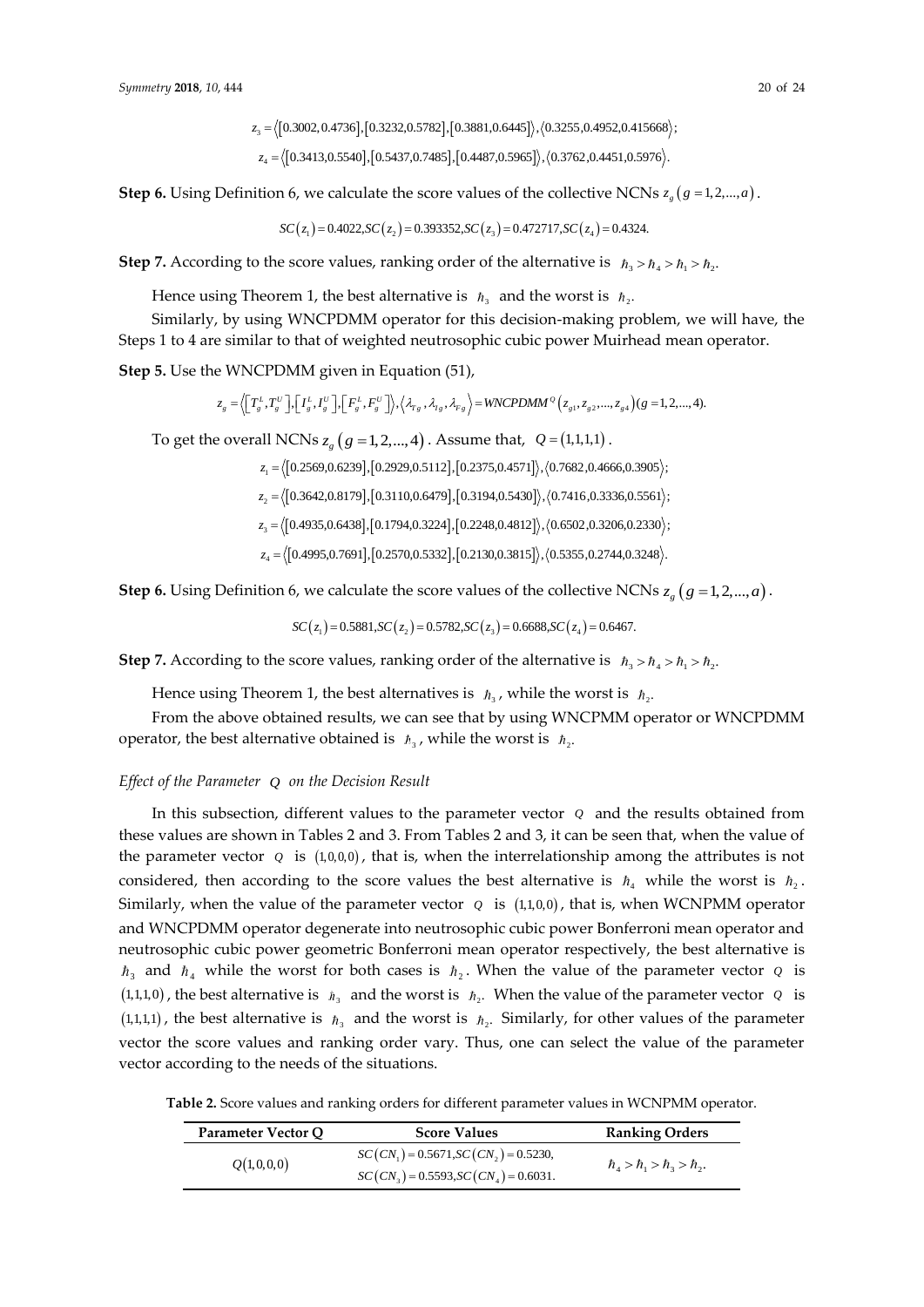| Q(1,1,0,0)            | $SC(CN_1) = 0.4579, SC(CN_2) = 0.4468,$<br>$SC(CN_3) = 0.5092, SC(CN_4) = 0.5027.$     | $\hbar_3 > \hbar_4 > \hbar_1 > \hbar_2$ . |
|-----------------------|----------------------------------------------------------------------------------------|-------------------------------------------|
| Q(1,1,1,0)            | $SC(CN_1) = 0.4227, SC(CN_2) = 0.4133,$<br>$SC(CN_3) = 0.4866, SC(CN_4) = 0.4607.$     | $\hbar_3 > \hbar_4 > \hbar_1 > \hbar_2$ . |
| Q(1,1,1,1)            | $SC(CN_1) = 0.5881, SC(CN_2) = 0.5782,$<br>$SC(CN_3) = 0.6688$ , $SC(CN_4) = 0.6467$ . | $\hbar_3 > \hbar_4 > \hbar_1 > \hbar_2$ . |
| Q(0.5, 0.5, 0.5, 0.5) | $SC(CN_1) = 0.3988, SC(CN_2) = 0.3910,$<br>$SC(CN_3) = 0.4708, SC(CN_4) = 0.4306.$     | $\hbar_3 > \hbar_4 > \hbar_1 > \hbar_2$ . |
| Q(5,0,0,0)            | $SC(CN_1) = 0.6608, SC(CN_2) = 0.6235,$<br>$SC(CN_3) = 0.6313, SC(CN_4) = 0.6854.$     | $\hbar_1 > \hbar_1 > \hbar_2 > \hbar_2$ . |

**Table 3.** Score values and ranking orders for different parameter values in weighted neutrosophic cubic power dual Muirhead mean operator.

| Parameter Vector Q    | <b>Score Values</b>                         | <b>Ranking Orders</b>                     |  |
|-----------------------|---------------------------------------------|-------------------------------------------|--|
| Q(1,0,0,0)            | $SC(CN_1) = 0.5588$ , $SC(CN_2) = 0.5346$ , |                                           |  |
|                       | $SC(CN_3) = 0.6040, SC(CN_4) = 0.6081.$     | $\hbar_1 > \hbar_1 > \hbar_2 > \hbar_2$ . |  |
| Q(1,1,0,0)            | $SC(CN_1) = 0.5881, SC(CN_2) = 0.5782,$     | $\hbar_1 > \hbar_2 > \hbar_1 > \hbar_2$ . |  |
|                       | $SC(CN_3) = 0.6688$ , $SC(CN_4) = 0.6467$ . |                                           |  |
| Q(1,1,1,0)            | $SC(CN_1) = 0.5760, SC(CN_2) = 0.5582,$     | $\hbar_3 > \hbar_4 > \hbar_1 > \hbar_2$ . |  |
|                       | $SC(CN_3) = 0.6478$ , $SC(CN_4) = 0.6276$ . |                                           |  |
|                       | $SC(CN_1) = 0.5881, SC(CN_2) = 0.5782,$     | $\hbar_3 > \hbar_4 > \hbar_1 > \hbar_2$ . |  |
| Q(1,1,1,1)            | $SC(CN_2) = 0.6688$ , $SC(CN_4) = 0.6467$ . |                                           |  |
|                       | $SC(CN_1) = 0.5909, SC(CN_2) = 0.5817,$     |                                           |  |
| Q(0.5, 0.5, 0.5, 0.5) | $SC(CN_2) = 0.6741, SC(CN_4) = 0.6488.$     | $\hbar_3 > \hbar_4 > \hbar_1 > \hbar_2$ . |  |
|                       | $SC(CN_1) = 0.4671, SC(CN_2) = 0.4073,$     |                                           |  |
| Q(5,0,0,0)            | $SC(CN_2) = 0.4022, SC(CN_4) = 0.4559.$     | $\hbar_1 > \hbar_4 > \hbar_2 > \hbar_3$ . |  |

#### **6. Comparison with Existing Methods**

To show the efficiency and advantages of the proposed method, we give a comparative analysis. We exploit some existing methods to solve the same example and examine the final results. We compare our method in this paper with the methods developed by Qin et al. [30] based on weighted IFMSM operator, and the one developed by Liu et al. [32]-based generalized INPWA operator. We extend the IFMSM operator method [30] for intuitionistic fuzzy information to neutrosophic cubic Maclaurin symmetric mean operator. We also extend the GINPWA operator [32] for interval neutrosophic information to generalized neutrosophic cubic power average operator.

The method developed by Qin et al. [30], is based on MSM operator, which can consider the interrelationship among the attribute values, but unable to remove the effect of awkward data. The MSM operator is a special case of the proposed aggregation operator. Also, the ranking result obtained using the method of Qin et al. [30], is different from the one obtained using the proposed method.

Similarly, the method developed by Liu et al. [32], is based on power weighted averaging operator, which can remove the effect of awkward data but cannot consider the interrelationship among the attributes values. From Table 4, it can be seen that the ranking result obtained using Liu et al. [32] is the same as the ranking order obtained from the proposed method, when  $Q(1,0,0,0)$ . That is, when the interrelationship between NCNs are not considered. This shows the validity of the proposed approach. The ranking order is different when  $Q(1,1,1,1)$ . That is, when the interrelationship among four attributes are considered, then the ranking order is different. The main reason behind the different ranking results is due to the existing aggregation operators, can only consider a single characteristic at a time while aggregating the NCNs, meaning that they can only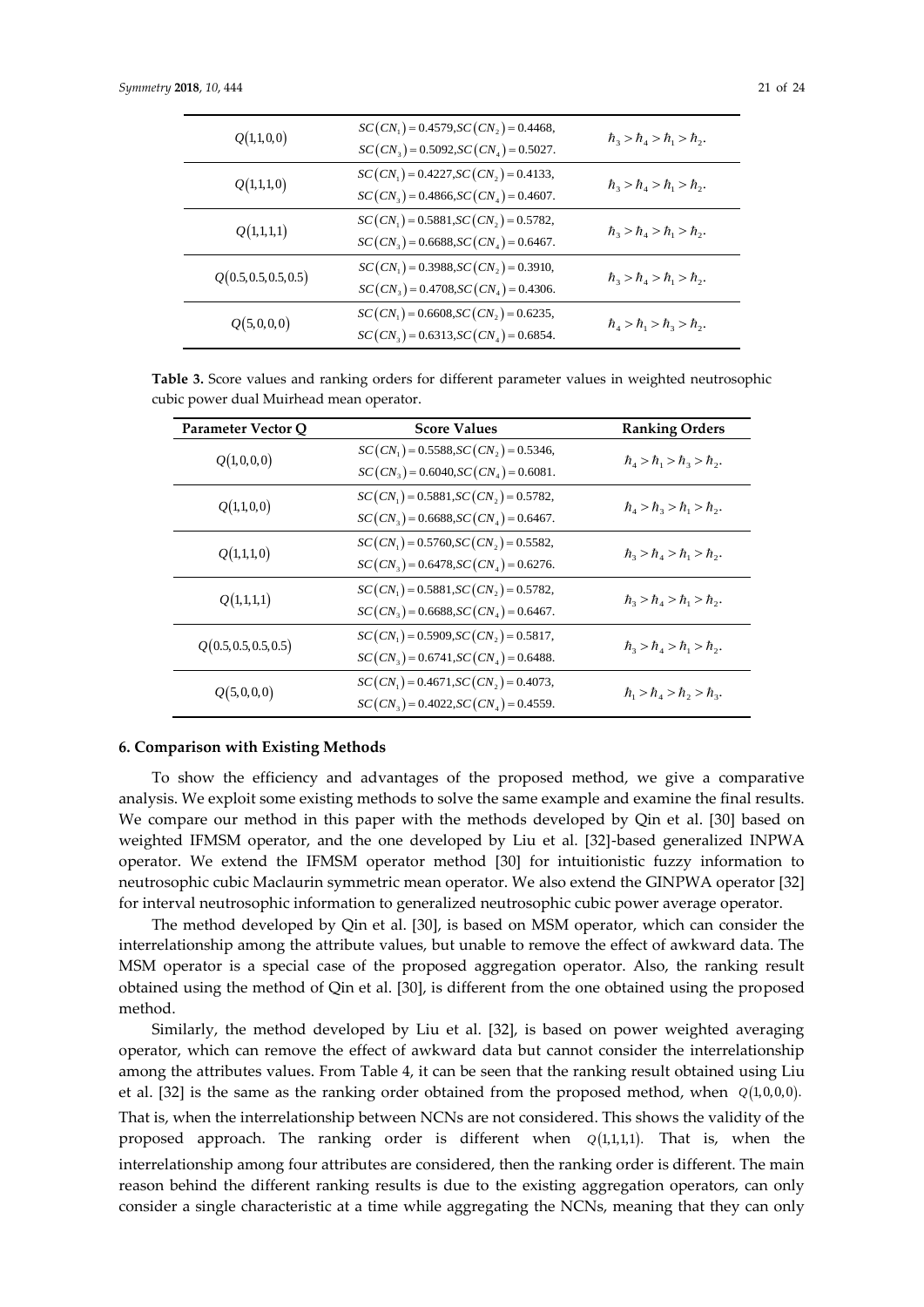either consider interrelationship among attributes or remove the effect of awkward data. Our proposed aggregation operator, however, can consider two characteristics at a time. It can consider the interrelationship among the attributes and remove the effect of awkward data. In fact, these existing aggregation operators can be regarded as special cases to our proposed aggregation operator. Hence, our proposed aggregation operator is more practical and flexible to be used in decision-making problems.

| <b>Aggregation Operator</b>            | <b>Score Values</b>                         | <b>Ranking Orders</b>                     |  |
|----------------------------------------|---------------------------------------------|-------------------------------------------|--|
|                                        | $SC(CN_1) = 0.6263, SC(CN_2) = 0.6153,$     |                                           |  |
| NCMSM operator [30]                    | $SC(CN_3) = 0.6355, SC(CN_4) = 0.6373.$     | $\hbar_4 > \hbar_3 > \hbar_1 > \hbar_2$ . |  |
|                                        | $SC(CN_1) = 0.5694, SC(CN_2) = 0.5266,$     | $\hbar_4 > \hbar_1 > \hbar_3 > \hbar_2$ . |  |
| GNCPWA operator [32]                   | $SC(CN_3) = 0.5646, SC(CN_4) = 0.6054.$     |                                           |  |
|                                        | $SC(CN_1) = 0.5671, SC(CN_2) = 0.5230,$     | $\hbar_4 > \hbar_1 > \hbar_3 > \hbar_2$ . |  |
| Proposed WNCPMM operator $Q(1,0,0,0)$  | $SC(CN_3) = 0.5593, SC(CN_4) = 0.6031.$     |                                           |  |
| Proposed WNCPDMM operator $Q(1,0,0,0)$ | $SC(CN_1) = 0.5588, SC(CN_2) = 0.5346,$     | $\hbar_1 > \hbar_1 > \hbar_2 > \hbar_2$ . |  |
|                                        | $SC(CN_3) = 0.6040, SC(CN_4) = 0.6081.$     |                                           |  |
|                                        | $SC(CN_1) = 0.5881, SC(CN_2) = 0.5782,$     |                                           |  |
| Proposed WNCPMM operator $Q(1,1,1,1)$  | $SC(CN_3) = 0.6688$ , $SC(CN_4) = 0.6467$ . | $\hbar_3 > \hbar_4 > \hbar_1 > \hbar_2$ . |  |
| Proposed WNCPDMM operator $Q(1,1,1,1)$ | $SC(CN_1) = 0.5881, SC(CN_2) = 0.5782,$     | $\hbar_1 > \hbar_4 > \hbar_1 > \hbar_2$ . |  |
|                                        | $SC(CN_2) = 0.6688$ , $SC(CN_4) = 0.6467$ . |                                           |  |

**Table 4.** Score values and ranking orders for different parameter values in WCNPDMM operator.

## **7. Conclusions**

In this article, we incorporate both the PA operator and MM operator to form a few new aggregation operators to aggregate CNNs, such as the cubic neutrosophic power Muirhead mean (CNPMM) operator, WCNPMM operator, CNPDMM operator and WCNPDMM operator. We discussed several basic results and properties, along with a few special cases of the proposed aggregation operators. In other words, the developed aggregation operators do not only consider the interrelationship among the NCNs, but also remove the influence of too high or too low arguments in the final results. Based on these aggregation operators, a novel approach to MADM problem is developed. Finally, a numerical example is illustrated to show the effectiveness and practicality of the proposed approach.

Our main contribution is enhancing the neutrosophic cubic aggregation operator and its MADM method under neutrosophic cubic environment. In future, we will incorporate the PA operator with the MM operator under the intuitionistic fuzzy environment [3], interval neutrosophic environment [6] and multi-valued neutrosophic environment [10], to develop new operators such as IFPMM, IFPDMM, INPMM, INPDMM, multi-valued neutrosophic power Muirhead mean (NPMM) and multi-valued neutrosophic power dual Muirhead mean (NPDMM) operators along with their weighted forms. We will apply these to MAGDM, data mining, decision support, recommender system and pattern recognition.

**Author Contributions:** Q.K. drafted the initial manuscript, T.M. supervised, N.H. corrected the draft and sourced the funding. All authors approved the publication work.

**Funding:** The APC is funded by Universiti Kebangsaan Malaysia under the grant GUP-2017-105.

**Acknowledgments:** We, the authors of this project are deeply grateful for the valuable suggestions and comments provided by the respected reviewers to improve the quality and worth of this research. We are also indebted to Universiti Kebangsaan Malaysia for providing financial support and facilities for this research under the grant GUP-2017-105.

**Conflicts of Interest:** The authors declare no conflict of interest.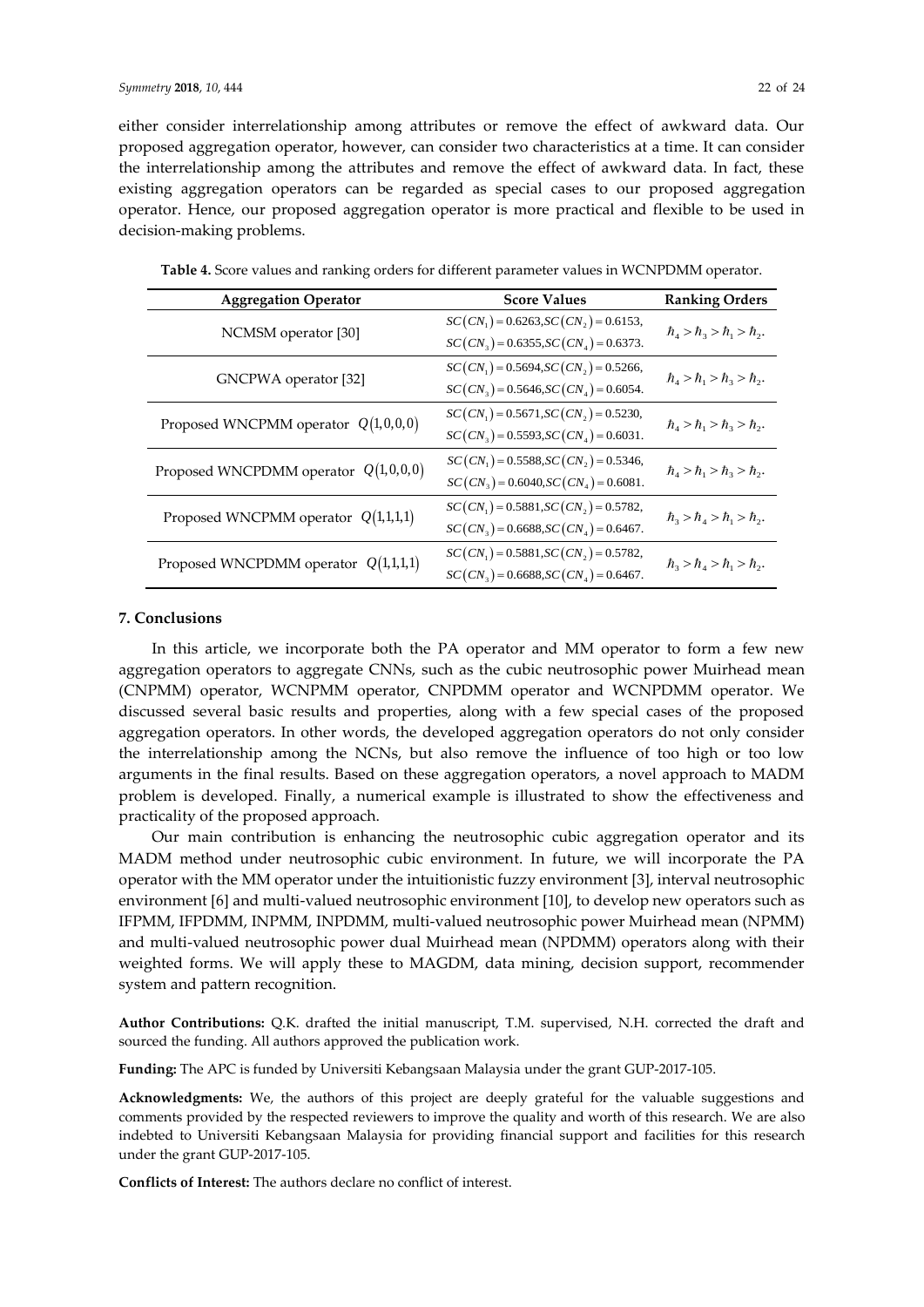## **Abbreviations**

| <b>FS</b>      | Fuzzy set                                                     |
|----------------|---------------------------------------------------------------|
| <b>IFS</b>     | Intuitionistic fuzzy set                                      |
| <b>INS</b>     | Interval neutrosophic set                                     |
| INN            | Interval neutrosophic number                                  |
| <b>MADM</b>    | Multiple-attribute decision-making                            |
| MAGDM          | Multiple-attribute group decision-making                      |
| MМ             | Muirhead Mean                                                 |
| NS.            | Neutrosophic set                                              |
| NC             | Neutrosophic cubic                                            |
| <b>NCN</b>     | Neutrosophic cubic number                                     |
| <b>NCPMM</b>   | Neutrosophic cubic power Muirhead mean operator               |
| <b>NCPDMM</b>  | Neutrosophic cubic power dual Muirhead mean operator          |
| PA.            | Power average operator                                        |
| PWV            | Power weight vector                                           |
| SVNS           | Single-valued neutrosophic set                                |
| <b>SVNN</b>    | Single-valued neutrosophic number                             |
| <b>WNCPMM</b>  | Weighted neutrosophic cubic power Muirhead mean               |
| <b>WNCPDMM</b> | Weighted neutrosophic cubic power dual Muirhead mean operator |

## **References**

- 1. Zadeh, L.A. Fuzzy sets. *Inf. Control* **1965**, *8*, 338–353, doi:10.1016/S0019-9958(65)90241-X.
- 2. Turksen, I.B. Interval valued fuzzy sets based on normal forms. *Fuzzy Sets Syst.* **1986**, *20*, 191–210, [doi:10.1016/0165-0114\(86\)90077-1.](https://doi.org/10.1016/0165-0114(86)90077-1)
- 3. Atanassov, K.T. Intuitionistic fuzzy sets. *Fuzzy Sets Syst.* **1986**, *20*, 87–96, doi:10.1016/S0165-0114(86)80034-3.
- 4. Smarandache, F. *Neutrosophy: Neutrosophic Probability, Set, and Logic*; American Research Press: Rehoboth, IL, USA, 1998.
- 5. Wang, H.; Smarandache, F.; Zhang, Y.; Sunderraman, R. Single valued neutrosophic sets. In Proceedings of the 8th Joint Conference on Information Sciences, Salt Lake, UT, USA, 21–26 July 2005; pp. 94–97.
- 6. Wang, H.; Smarandache, F.; Zhang, Y.Q.; Sunderraman, R. *Interval Neutrosophic Sets and Logic: Theory and Applications in Computing*; Hexis: Phoenix, AZ, USA, 2005.
- 7. Zhang, H.Y.; Wang, J.Q.; Chen, X.H. Interval neutrosophic sets and their application in multicriteria decision making problems. *Sci. World J.* **2014**[, doi:10.1155/2014/645953.](http://dx.doi.org/10.1155/2014/645953)
- 8. Ye, J. A multicriteria decision-making method using aggregation operators for simplified neutrosophic sets. *J. Intell. Fuzzy Syst.* **2014**, *26*, 2459–2466, doi:10.3233/IFS-130916.
- 9. Peng, J.J.; Wang, J.Q.; Wang, J.; Zhang, H.Y.; Chen, X.H. Simplified neutrosophic sets and their applications in multi-criteria group decision-making problems. *Int. J. Syst. Sci.* **2016**, *47*, 2342–2358, [doi:10.1080/00207721.2014.994050.](https://doi.org/10.1080/00207721.2014.994050)
- 10. Peng, J.J.; Wang, J.Q.; Wu, X.H.; Wang, J.; Chen, X.H. Multi-valued neutrosophic sets and power aggregation operators with their applications in multi-criteria group decision-making problems. *Int. J. Comput. Intell. Syst.* **2015**, *8*, 345–363, doi:10.1080/18756891.2015.1001957.
- 11. Abu Qamar, M.; Hassan, N. Q-Neutrosophic Soft Relation and Its Application in Decision Making. *Entropy* **2018**, *20*, 172.
- 12. Al-Quran, A.; Hassan, N. The complex neutrosophic soft expert relation and its multiple attribute decision-making method. *Entropy* **2018**, *20*, 101.
- 13. Jun, Y.B.; Kim, C.S.; Yang, K.O. Cubic sets. *Ann. Fuzzy Math. Inform.* **2012**, *4*, 83–98.
- 14. Kaur, G.; Garg, H. Multi-attribute decision-making based on Bonferroni mean operators under cubic intuitionistic fuzzy set environment. *Entropy* **2018**, *20*, 65.
- 15. Kaur, G.; Harish, G. Cubic intuitionistic fuzzy aggregation operators. *Int. J. Uncertain. Quantif.* **2018**, *8*, 405–427, doi:10.1615/Int.J.UncertaintyQuantification.2018020471.
- 16. Ali, M.; Deli, I.; Smarandache, F. The theory of neutrosophic cubic sets and their applications in pattern recognition. *J. Intell. Fuzzy Syst.* **2018**, *30*, 1957–1963, doi.10.3233/IFS-151906.
- 17. Jun, Y.B.; Smarandache, F.; Kim, C.S. Neutrosophic cubic sets. *New Math. Nat. Comput.* **2017**,13, 41–54, [doi:10.1142/S1793005717500041.](https://doi.org/10.1142/S1793005717500041)